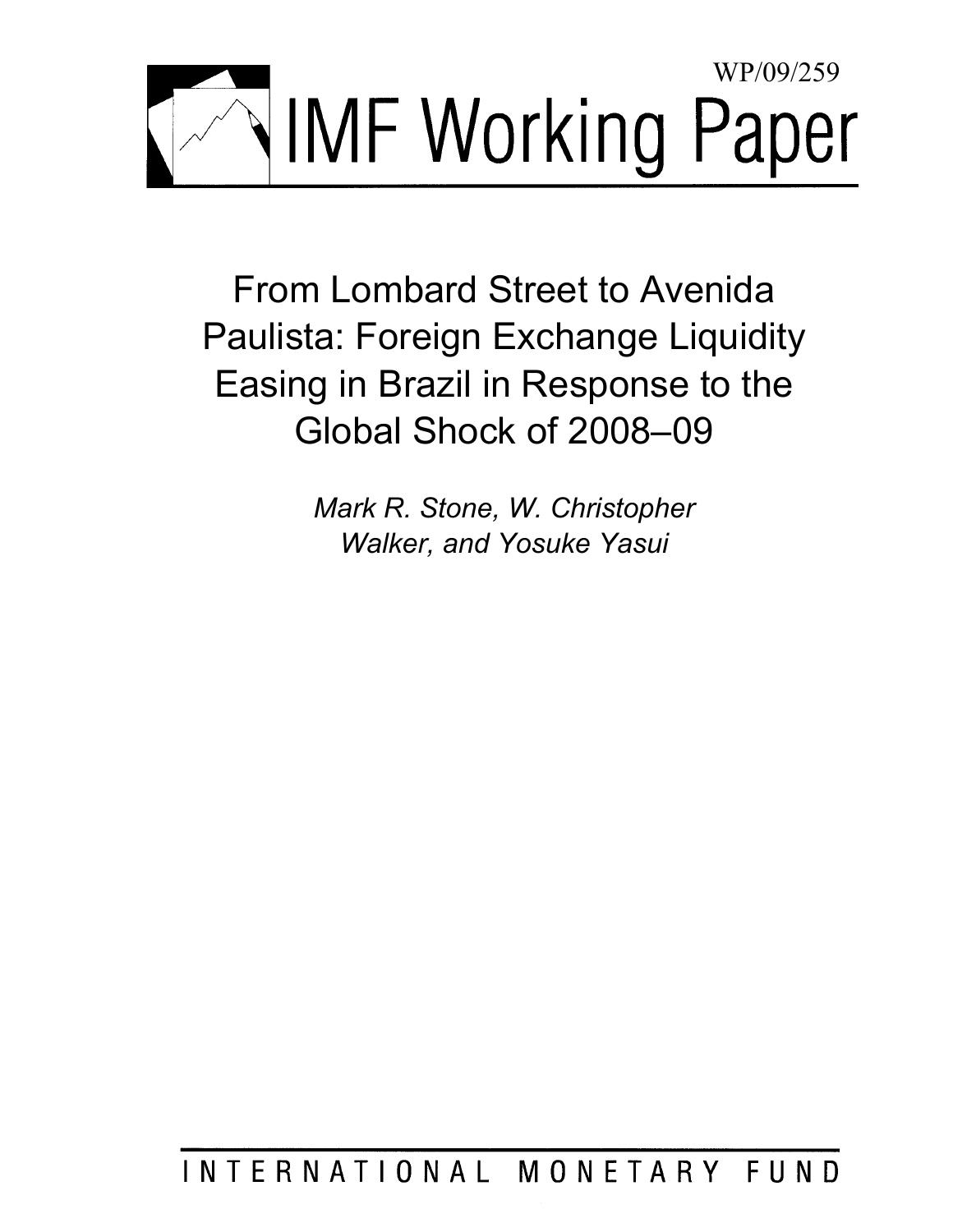## Monetary and Capital Markets and Western Hemisphere Departments

# **From Lombard Street to Avenida Paulista: Foreign Exchange Liquidity Easing in Brazil in Response to the Global Shock of 2008--09**

# Prepared by Mark R. Stone, W. Christopher Walker, and Yosuke Yasui<sup>1</sup>

Authorized for distribution by Karl Habermeier and Benedict Clements

November 2009

## **Abstract**

**This Working Paper should not be reported as representing the views of the IMF.** The views expressed in this Working Paper are those of the author(s) and do not necessarily represent those of the IMF or IMF policy. Working Papers describe research in progress by the author(s) and are published to elicit comments and to further debate.

The provision of *foreign exchange* liquidity by emerging market central banks during the global shock of 2008–09 departs from the *domestic liquidity* lender of last resort role described by Bagehot in his classic "Lombard Street." This paper documents and analyzes the foreign exchange liquidity providing measures of the Banco Central do Brasil (BCB) in response to varied market stresses. These measures appear to have reduced the relative onshore cost of dollar liquidity on impact and seemed to stabilize market expectations of exchange rate volatility. The results suggest that foreign exchange liquidity easing operations may become a standard central bank tool.

JEL Classification Numbers E52, F3, G13

 $\overline{a}$ 

Keywords: Brazil, exchange rate intervention, futures, swaps, implied volatility

Author's E-Mail Address: mstone@imf.org, cwalker@imf.org, yosuke.yasui@boj.or.jp

<sup>&</sup>lt;sup>1</sup> Stone is a deputy division chief in the Monetary and Capital Markets Department (MCM), Walker is a senior economist in the Western Hemisphere Department (WHD), and Yasui, at the time of the preparation of the paper was a summer intern in MCM and is now an economist at the Bank of Japan. This paper benefited from the comments of Alexandre Chailloux, Herman Kamil, Helio Mori, Etienne Yehoue and participants at MCM and WHD seminars.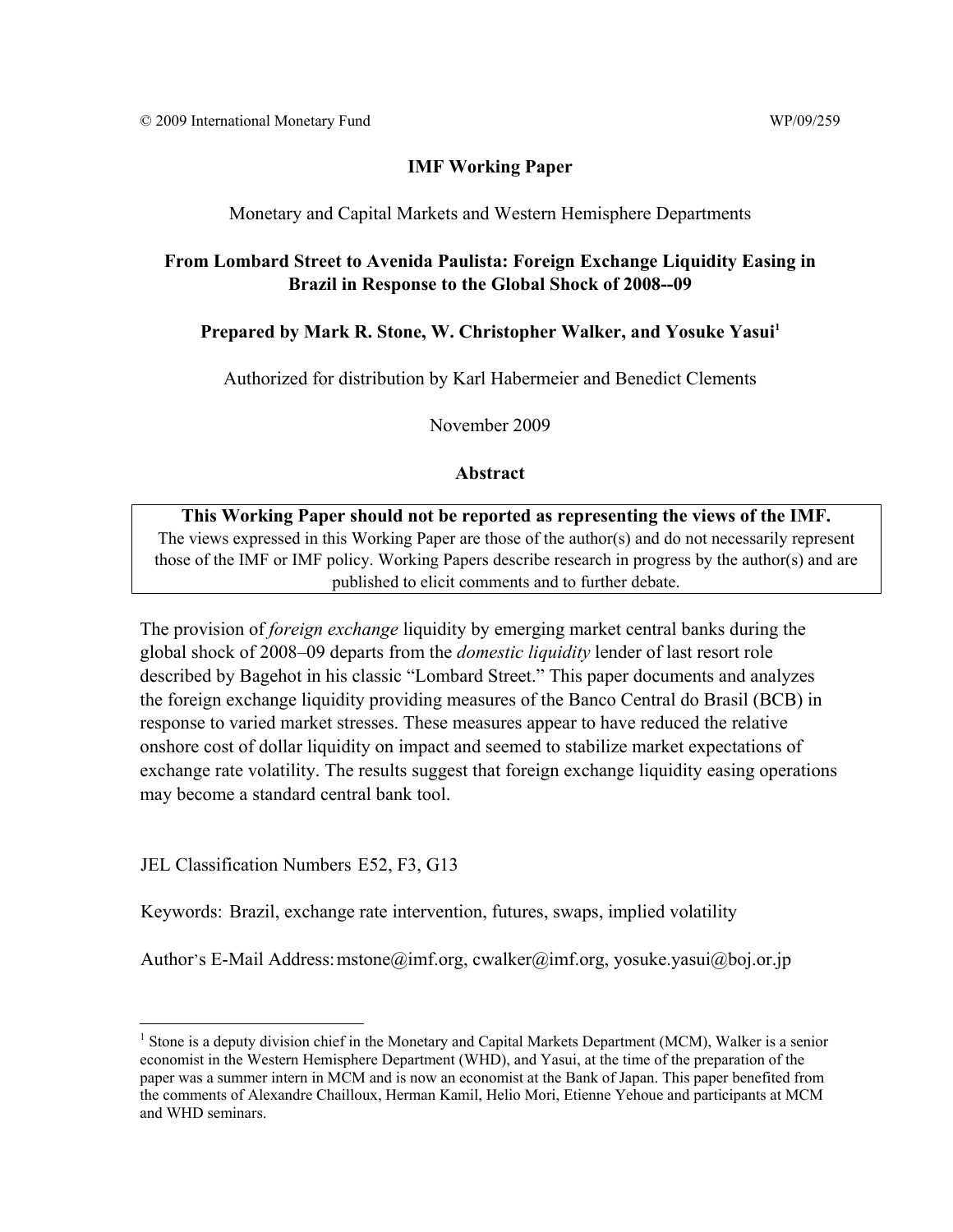| Contents                                                                                                                                                                                                                                                                                                                                                                      | Page |
|-------------------------------------------------------------------------------------------------------------------------------------------------------------------------------------------------------------------------------------------------------------------------------------------------------------------------------------------------------------------------------|------|
|                                                                                                                                                                                                                                                                                                                                                                               |      |
|                                                                                                                                                                                                                                                                                                                                                                               |      |
|                                                                                                                                                                                                                                                                                                                                                                               |      |
|                                                                                                                                                                                                                                                                                                                                                                               |      |
|                                                                                                                                                                                                                                                                                                                                                                               |      |
| Tables<br>1. Medium and Large Emerging Market Economies, Number of Central Bank Foreign<br>2. Estimates of the Effect of the BCB's Announcements and Interventions on the Spot Rate15<br>3. Estimates of the Effect of the BCB's Announcements and Interventions on the Implied<br>4. Estimates of the Effect of the BCB's Announcements and Interventions on Basis Spread 21 |      |
| Charts                                                                                                                                                                                                                                                                                                                                                                        |      |
|                                                                                                                                                                                                                                                                                                                                                                               |      |
|                                                                                                                                                                                                                                                                                                                                                                               |      |
| Annexes<br>2. Foreign Exchange Measures of the Banco Central do Brasil, September 2008-May 200929                                                                                                                                                                                                                                                                             |      |
|                                                                                                                                                                                                                                                                                                                                                                               |      |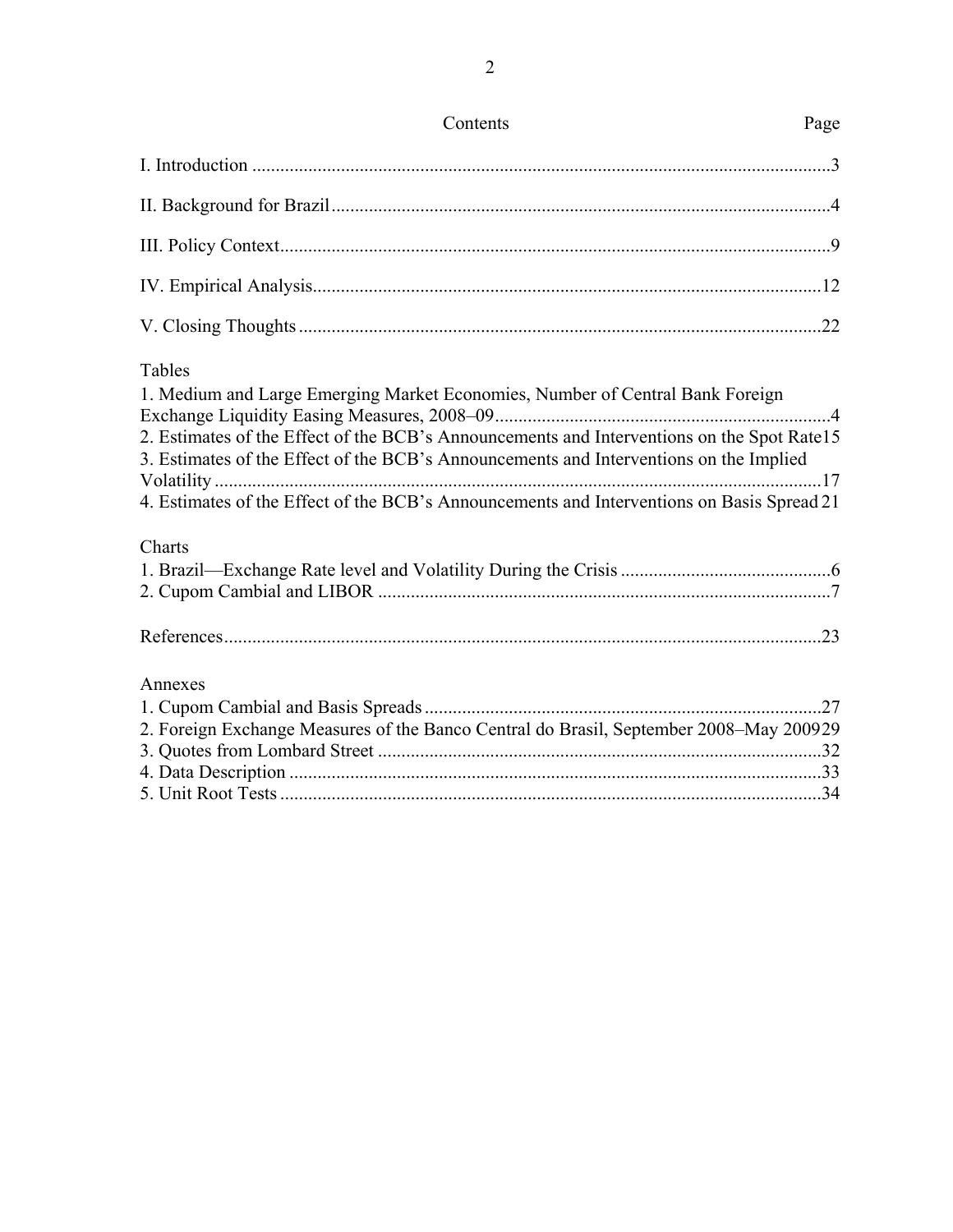#### **I. INTRODUCTION**

The emergency injection of dollar liquidity by emerging market central banks is one of the policy innovations of the 2008–09 global financial crisis. Emerging market country banks and corporations dependent on external funding were especially hard hit by the drying up of global dollar liquidity.<sup>2</sup> In response, at least 19 emerging market central banks introduced special facilities to provide foreign exchange liquidity (Table 1). A closely related innovation was the provision by the U.S. Federal Reserve Bank (Fed) and other advanced country central banks of their currencies to emerging market central banks in need of foreign exchange.

The dollar liquidity injections differ qualitatively from the standard domestic lender of last resort (LOLR)—as famously described by Bagehot in "Lombard Street." In contrast to domestic LOLR, central banks cannot issue foreign currency and are constrained by the level of international reserves. Further, the emergency provision of foreign exchange by emerging market central banks is usually for the benefit of corporations, rather than banks, the standard focus of domestic LOLR operations. The dollar liquidity injections also differ from standard foreign exchange market intervention because they are not aimed at influencing the exchange rate per se.

This paper assesses the effectiveness of the foreign exchange liquidity providing measures of the Banco Central do Brasil (BCB), an especially interesting case. Foreign exchange liquidity is actively traded in the advanced financial markets of Brazil (whose major players are mostly domiciled on Avenida Paulista in São Paulo). The BCB has a well-established record of price and exchange rate stability since adopting full-fledged inflation targeting in 1999, has in the past taken innovative approaches to foreign exchange operations, and operates transparently. The cutoff of dollar funding lines to Brazilian corporations and banks in September and October 2008, led the BCB to introduce an array of foreign exchange liquidity easing measures in response to stresses in different markets. At the same time, the BCB agreed to a currency swap arrangement with the Fed meant to assuage concerns about the continued availability of dollars.

This paper also contributes to the exchange rate intervention literature. The analysis here takes advantage of the intervention data reported by the BCB to gauge the impact of conventional spot intervention, and of the foreign exchange liquidity easing measures, on the level and implied volatility of the exchange rate.

The main empirical result is that the BCB measures reduced on impact the relative cost of onshore dollar financing—a market proxy for foreign exchange liquidity. Announcement

<sup>&</sup>lt;sup>2</sup> See Baba and others (2009) and McGuire and von Goetz (2009).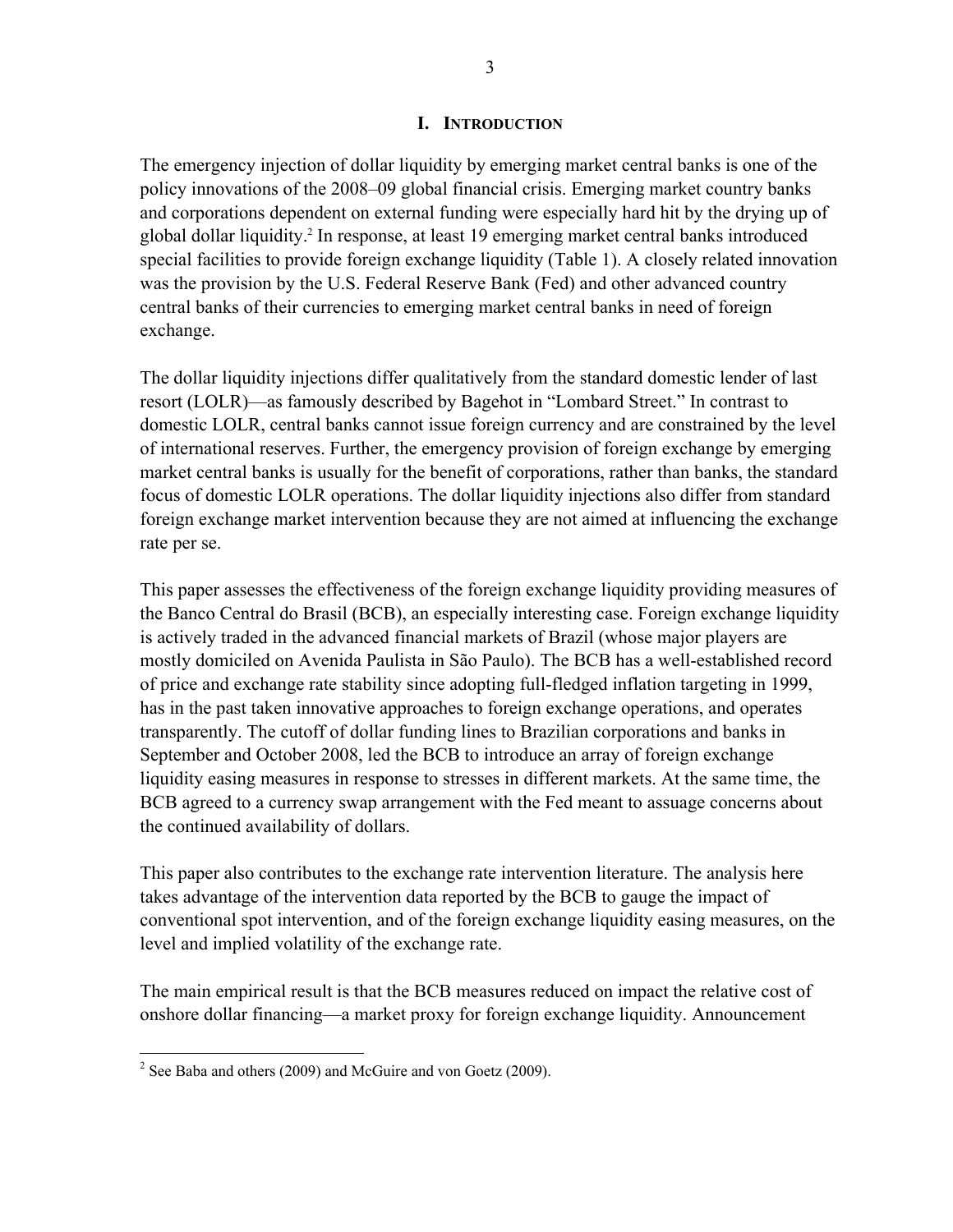effects are estimated to be bigger than those of the interventions themselves. The announcement of the foreign exchange swap with the Fed had the biggest empirical effect. The level and implied volatility of the spot exchange rate are also estimated to have been positively affected by the foreign exchange easing measures, implying that those measures stabilized the exchange rate, in addition to easing dollar liquidity. The apparent effectiveness of the BCB's foreign exchange liquidity easing measures suggests that they may become a standard central bank tool and thus warrant further analysis.

The rest of the paper is organized as follows. The next section reviews the background of the Brazilian measures and section III puts the foreign exchange easing measures into the general policy context. The empirical analysis is reported and discussed in section IV, and section V provides closing thoughts on the broader policy implications. The annexes elaborate on the asset prices used in the analysis, provide detailed information on the foreign exchange measures of the BCB during the period September 2008 to May 2009, list the relevant quotes from "Lombard Street," describe the data used in the regressions, and report unit root tests.

| India       | 8 | Peru         | 3 |  |
|-------------|---|--------------|---|--|
| Korea       | 8 | Ukraine      | 2 |  |
| Chile       |   | South Africa |   |  |
| Turkey      | 6 | Hong Kong    |   |  |
| Hungary     | 5 | Vietnam      |   |  |
| Indonesia   | 4 | Poland       |   |  |
| Philippines | 4 | Romania      |   |  |
| Argentina   | 4 | Russia       |   |  |
| Serbia      |   | Mexico       |   |  |

### **Table 1. Medium and Large Emerging Market Economies, Number of Central Bank Foreign Exchange Liquidity Easing Measures, 2008–09**

Source: Ishi, Stone and Yehoue (2009).

Note: These measures encompass: new foreign exchange providing facilities; easier terms and the widening of counterparties on existing foreign exchange facilities; the relaxation of foreign exchange liquidity limits; and the easing of the reserve requirement framework of bank foreign exchange liabilities. Extensions of existing facilities are counted as a new measure.

#### **II. BACKGROUND FOR BRAZIL**

Financial markets in Brazil are well-developed. Bond and equity markets are broad and deep, and the derivatives exchange—the Bolsa Mercadorias e Futuros (BMF)—is among the world's largest. Interest rate and currency futures and many other securities trade actively over a wide range of maturities. Both banks and nonfinancial firms make extensive use of the market for hedging and for maturity and currency transformation. Over-the-counter trading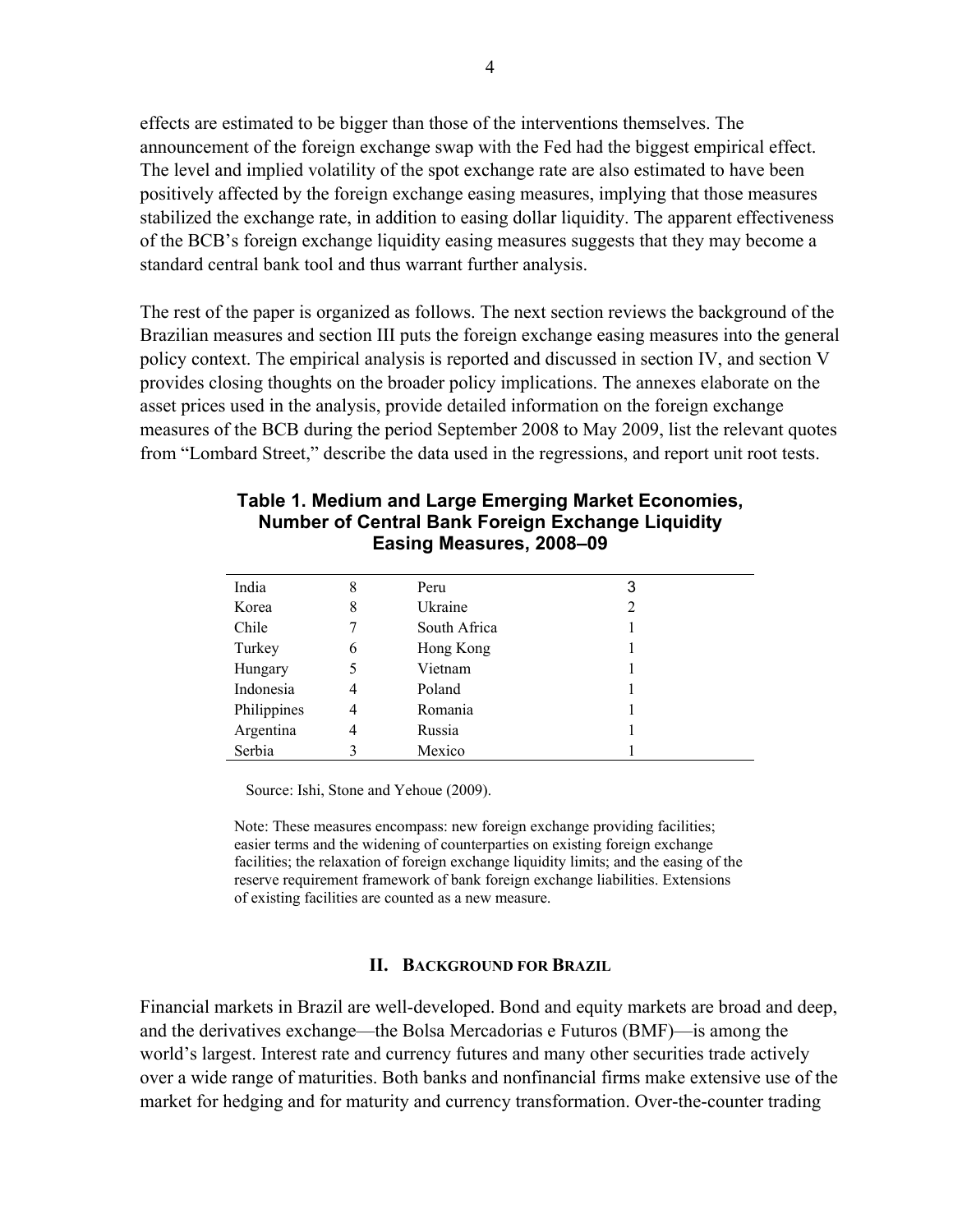of forwards, options, and other structures within Brazil is also active, as well as offshore trading in nondeliverable forwards on the *real* and other products. Brazil's sophisticated derivatives markets evolved in response to high domestic inflation, interest rate variability, and reliance on dollar funding.

The implied onshore dollar interest rate, or *cupom cambial*, plays a unique role in Brazil and affords a good market indicator of foreign exchange liquidity tightness (Annex 1). Contracts in the dollar interest rate were once traded directly on the exchange; today, most dollar rate positions are established by trading in currency and dollar interest rate futures. The implied dollar interest rate is the sum of the domestic currency interest rate and the rate of expected currency depreciation calculated from the difference between the spot and forward exchange rates.<sup>3</sup> The implied dollar interest rate is not necessarily equal to the U.S. domestic dollar interest rate, and at times has diverged considerably from it. The reasons for this divergence, which can be viewed as a departure from the covered interest parity condition, are discussed in Annex 1. Since the onset of the financial crisis, implied onshore dollar interest rates have become a major indicator of dollar funding pressures, not only in Brazil, but in other major emerging markets such as Korea and Turkey.

Brazil's advanced financial markets have facilitated sophisticated responses of the BCB to external shocks. Like most central banks, the BCB has at times engaged in spot intervention, particularly during periods of capital outflows, such as in 1998–99 and again in 2002.<sup>45</sup> Spot reserves sales were substantial, at 30 percent or more of outstanding pre-crisis reserves, during both of these episodes. The BCB has also maintained a forward position on the BMF since before 1998 and used operations in dollar futures in response to market pressures.

The buildup of foreign exchange vulnerabilities on corporate balance sheets was one of the major reasons for the foreign exchange liquidity operations of the BCB. Brazilian firms had total dollar debt of about \$120 billion, equivalent to about 8 percent of GDP, as of September 2008. Many export firms depended on short-term trade lines of credit, totaling an

<sup>1</sup> 3 Although the currency futures market in Brazil is nondeliverable (all trades are settled in *reais* and not in dollars) it is used for synthetic dollar borrowing operations. A Brazilian firm could, for example, take out a 3 month loan in *reais*, convert the proceeds to dollars in the spot market, and purchase *reais* forward in the futures market. At maturity, the firm would buy back the *reais* in the spot market to repay the original loan, with the settlement of the futures contract covering any currency fluctuation.

<sup>&</sup>lt;sup>4</sup> Stone and others (2009) document the role of the exchange rate for inflation targeting emerging market countries; see also Ho and McCauley (2003).

 $<sup>5</sup>$  In 2002, foreign exchange liquidity tightened sharply in response to the presidential election, the Argentine</sup> crisis, and the tightening of U.S. credit markets (implied dollar funding rates moved sharply higher, well above domestic U.S. dollar interest rates) (BCB, 2002). In response, the BCB auctioned \$1.4 billion of reserves tied to export credit, sold \$5.9 billion spot and \$1.8 billion of external credit line auctions, and undertook futures interventions.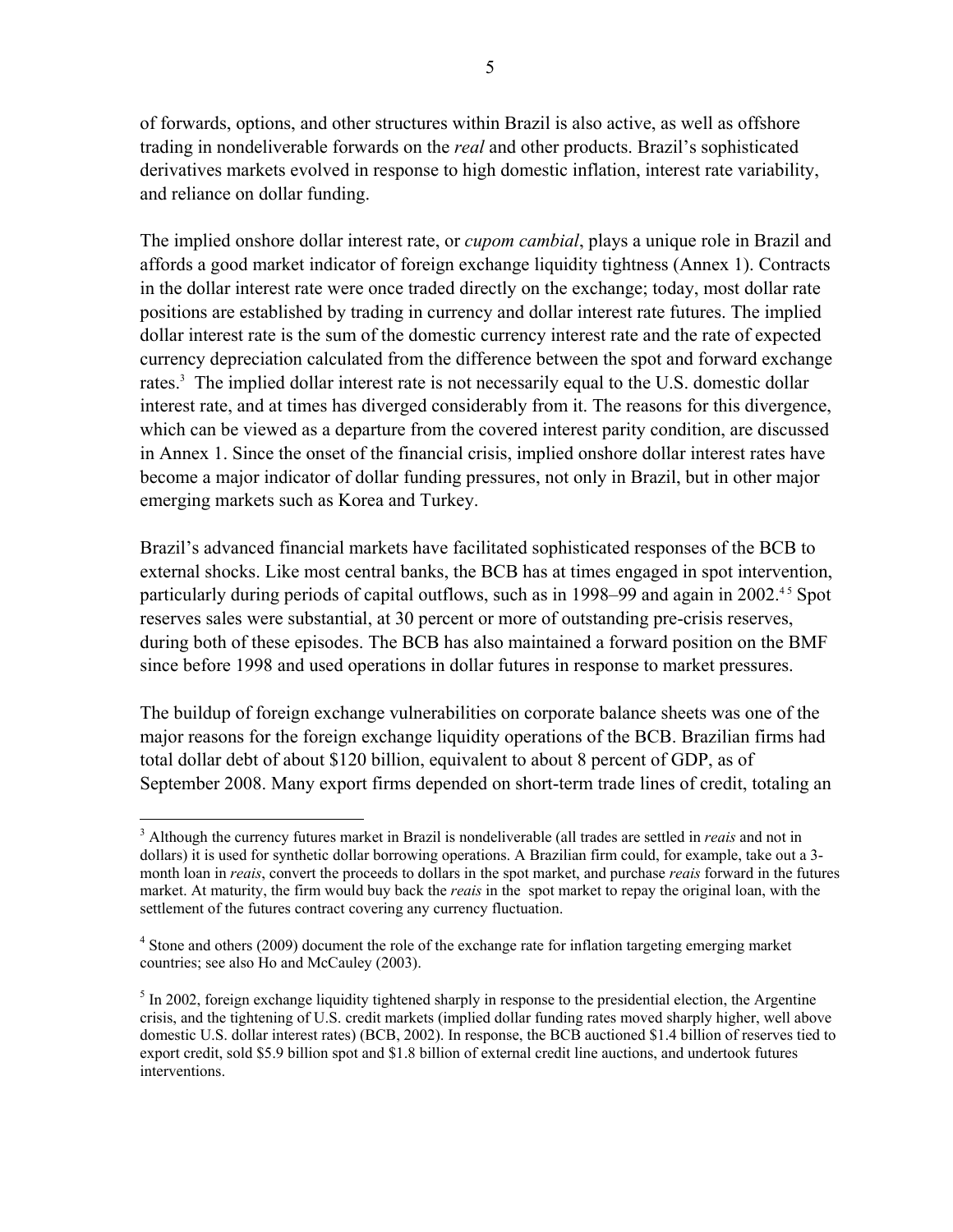average of \$40–50 billion at any given time. Further, some firms undertook speculative ("overhedged") foreign exchange derivatives strategies premised on realizing gains from the interest rate differential in favor of the *real* and from further appreciation of the currency.6 The overall exposure of Brazilian firms to currency derivatives was estimated at up to \$50 billion.

Brazil's financial markets were hard hit by the global liquidity squeeze that began in September 2008. Brazil's *real*, which had been appreciating in nominal terms for more than five years, depreciated by 35 percent against the dollar in less than two months as foreign capital exited domestic fixed income and equity markets (Chart 1). Brazilian external credit spreads more than doubled. The volatility of Brazilian asset prices, gauged in both implied and historical terms, increased more than five-fold. And the difference between the domestic cost of dollar funding and the dollar LIBOR increased from about 1 percent to more than 6 percent at the peak of the crisis (Chart 2).



#### **Chart 1**

1

<sup>&</sup>lt;sup>6</sup> Typically, an exporter would receive an at-the-money call option that would pay when the local currency appreciated, in exchange for which it would write one or more out-of-the-money put options on the currency.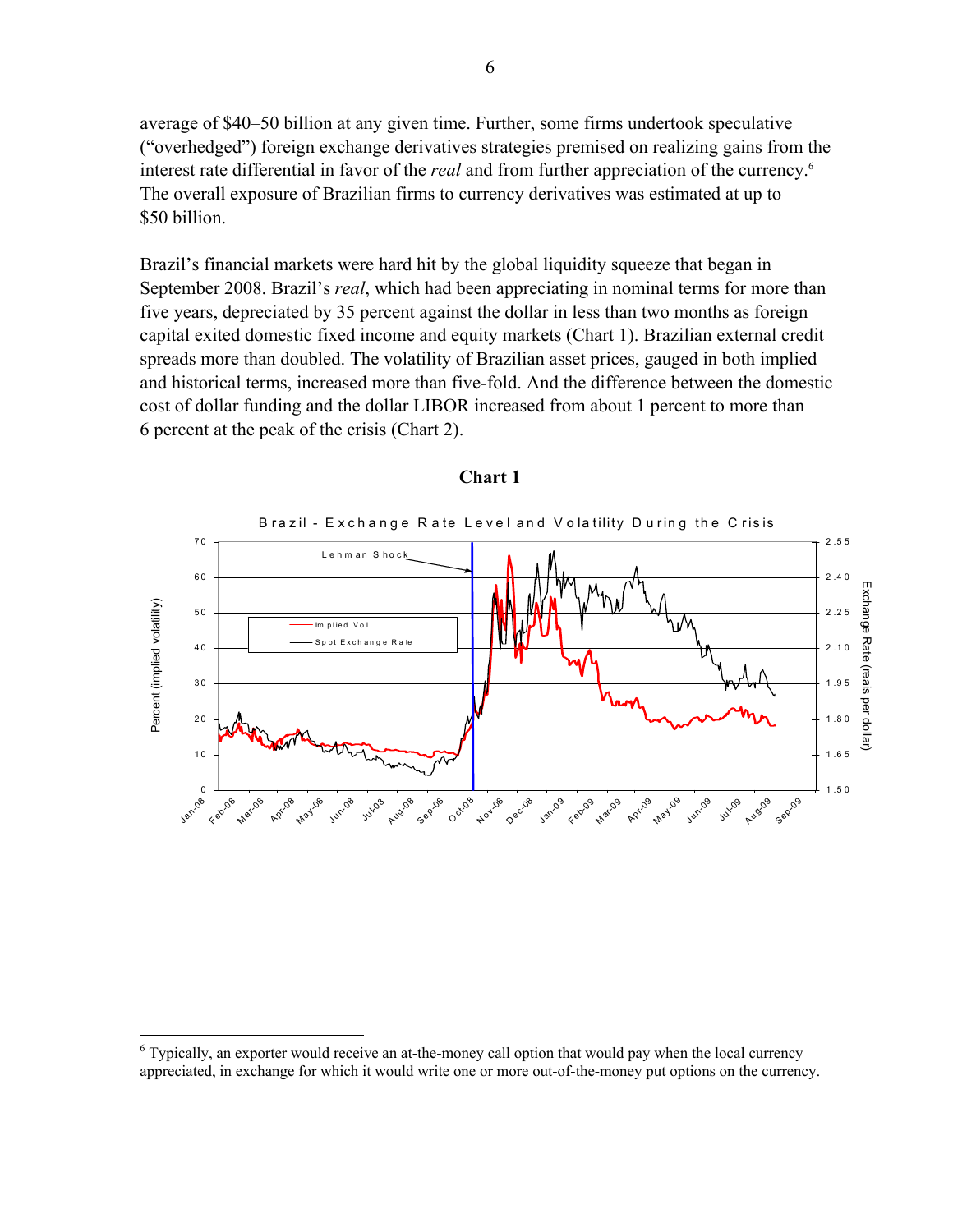



These shocks quickly carried over into the corporate sector. Many of the corporate dollar debtors were suddenly unable to obtain the funds to roll over their obligations or to fund new activities, as lines of credit from foreign lenders were cut. Three large exporters acknowledged extensive losses, totaling as much as \$10 billion, on currency positions during the post-Lehman market turbulence.<sup>7</sup>

To restore confidence and alleviate the dollar shortage, the BCB implemented the following measures, which are the focus of the empirical work (see Annex 2 for more detail):

- The BCB initiated *spot market* dollar sales, beginning in early October. However, spot sales did not meet the BCB's objectives of addressing the foreign exchange liquidity squeeze while minimizing outright loss of reserves. While there was not a large increase in demand for holding dollar-denominated assets indefinitely–which would be met by spot sales–local demand for temporary dollar financing ratcheted up as a result of the global liquidity squeeze. Thus, spot sales, at less than \$10 billion of the \$208 billion pre-crisis reserves stock, were quite limited compared to reserves outstanding and to previous episodes of exchange rate pressure.
- Beginning in September, the BCB sold *foreign exchange swaps at auction* to help compensate for the loss of dollar export credit lines. Each swap consisted of two legs. In the first leg, the BCB exchanged dollars for *reais*. In the forward leg, this transaction was reversed, with the BCB buying back the dollars against the *reais*. The effect of this transaction in the marketplace was to reduce the interest rate cost to

 $\overline{a}$ 

 $<sup>7</sup>$  These companies are Aracruz (a paper products company), Sadia ( poultry exporter), and Votorantim</sup> (conglomerate).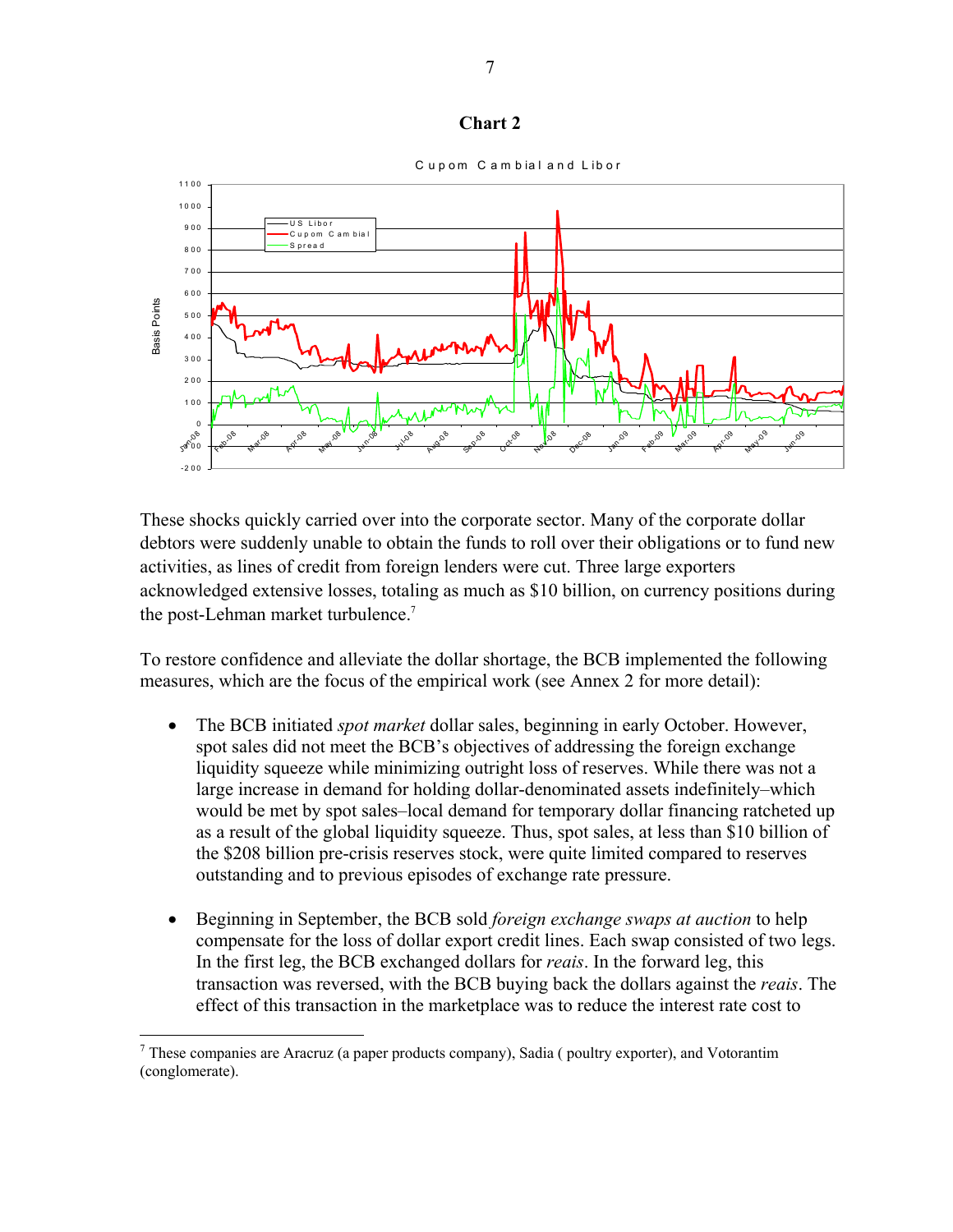dollar debtors of taking out a synthetic dollar loan within the window of the swap maturity.<sup>8</sup> These swaps were sold from September 19 to January 29, and totaled about \$11 billion. However, some of the sales were to replace maturing lines (the term of the swaps varied from 30 to 180 days) so that the largest amount outstanding at any one time was \$6.2 billion.<sup>9</sup>

- The BCB sold *dollar futures* directly, in the BMF futures market, mainly to facilitate the unwinding of the speculative positions taken by the overhedged corporations. The forward market intervention was substantial, totaling a cumulative \$34 billion from September 15, 2008 to the end of the year, bringing the BCB's net forward position from \$22 billion to \$-12 billion. An interesting feature of the futures market transaction is that it is the opposite of the forward leg of the foreign exchange swap measure, in that the BCB was selling dollars in the forward market rather than buying them back. However, the two measures were aimed at addressing two distinct market phenomena. While the swaps auctions were a response to the overall dollar liquidity shortage, the sale of dollar futures was largely directed at easing pressure on Brazilian export firms holding short dollar derivatives positions that they needed to unwind.
- In October the BCB instituted a program to *lend dollars (again at auction) against dollar-denominated collateral*. Eligible collateral consisted of A-rated-or-better dollar-denominated bonds, and, significantly, export-funding contracts. Banks were eligible to repo export-funding contracts signed by exporters with the BCB. Repo auctions were conducted ten times between October 6 and January 14, for a total of about \$11 billion.
- The BCB announced in December that it would make available up to \$10 billion in *dollar funding to Brazilian firms with external dollar debt*. By the time the first auction was conducted in April 2009, however, the markets had improved and demand had waned, so that the BCB eventually auctioned only about \$2 billion through this facility.

The BCB also took a number of domestic liquidity easing measures. These included substantial relaxations in reserve requirements, easing of collateral requirements for access to BCB domestic liquidity facilities, and other measures to facilitate credit flow. The domestic policy interest rate was not reduced until January 2009. The domestic easing measures can be

 $\overline{a}$ 

<sup>&</sup>lt;sup>8</sup> The foreign exchange swap reduced the "*cupom cambial*" implied dollar interest rate attached to borrowing in reais, swapping the proceeds for dollars, and then swapping the dollars back again to repay the original loan in *reais*.

<sup>&</sup>lt;sup>9</sup> This operation, like the two dollar lending operations ( $4<sup>th</sup>$  and  $5<sup>th</sup>$  bullet points), resulted in an immediate drain on reserves. However, this loss was reversed at the maturity of the swap or of the loan in question (see Annex II for more details). In addition, during the term of the operation, the BCB held dollar or local currency collateral, which potentially helped to enhance its market credibility.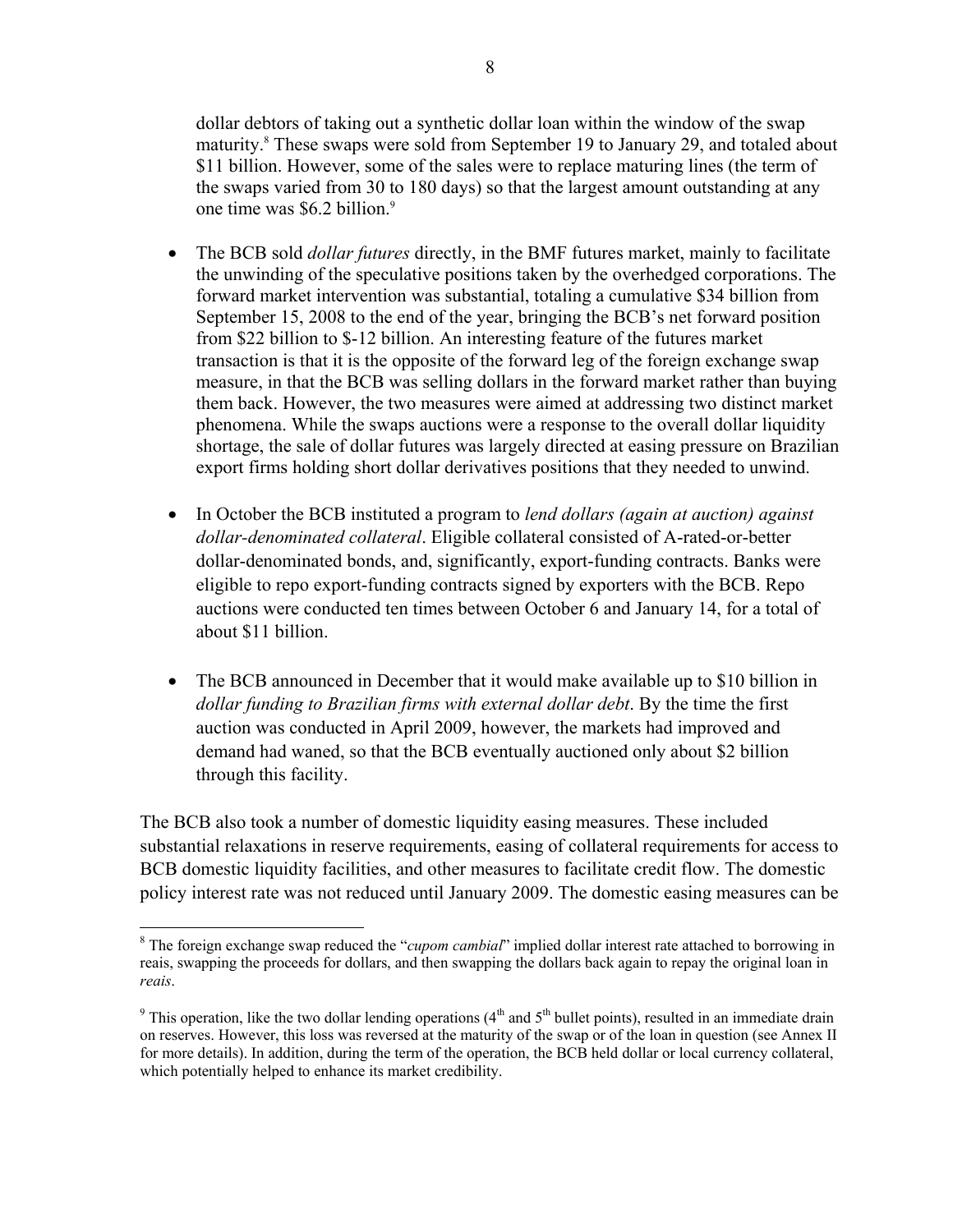seen as partly sterilizing foreign exchange easing measures, since the shock was external rather than domestic. Lending in domestic currency to firms in dire need of foreign exchange would have been of limited help because they would have had to convert the proceeds into dollars at a depreciated exchange rate, or swap for dollars using a forward market that had become much less liquid.

#### **III. POLICY CONTEXT**

This section puts foreign exchange liquidity easing measures into sharper relief by contrasting them with the rest of the central bank policy framework. As noted earlier, at least nineteen emerging market central banks introduced some form of foreign exchange liquidity easing measure after September 2008. A discussion of how foreign exchange liquidity easing by emerging market central banks relates to the rest of the monetary framework can help shed some light on how to assess of these novel measures as well as their broader policy implications. The BCB serves as the main focus of comparison because its provision of foreign exchange liquidity was comprehensive, systematic and well documented. There appear to be overlaps with at least three other types of central bank operations, some of which are especially germane to emerging market countries. Cross-central bank currency swap agreements are considered here as well.

#### **Domestic LOLR**<sup>10</sup>

 $\overline{a}$ 

Foreign exchange liquidity easing measures overlap with standard domestic currency LOLR. "Lombard Street" is the touchstone for discussion of the terms of LOLR, although it is not always applicable to today.<sup>11</sup> So what is old and what is new is discerned here by comparing foreign exchange liquidity provision of central banks with Bagehot's description of them (see Annex 3), updated to modern times.

Controllability of the reserves backing up liquidity provision is the main structural difference between foreign exchange liquidity easing and domestic LOLR. Central banks today can issue domestic currency reserves held at the central bank and thus control domestic liquidity provision. In contrast, foreign exchange liquidity easing requires actual or potential access to foreign currency which, of course, cannot be created by the national central bank. The central bank has immediate access to its international reserves, but these are finite (especially during a crisis) and it may or may not be able to tap financing from reserve currency central banks.

<sup>&</sup>lt;sup>10</sup> The literature on the different set of LOLR challenges faced by emerging market countries compared to advanced countries is limited. Calvo (2006) stresses that the vulnerability of emerging market countries to sudden stops and dollarization puts them at a disadvantage in providing domestic currency LOLR facilities.

<sup>&</sup>lt;sup>11</sup> Madigan (2009) and Turner (2009) compare recent unconventional measures of the Fed and the Bank of England with Bagehot.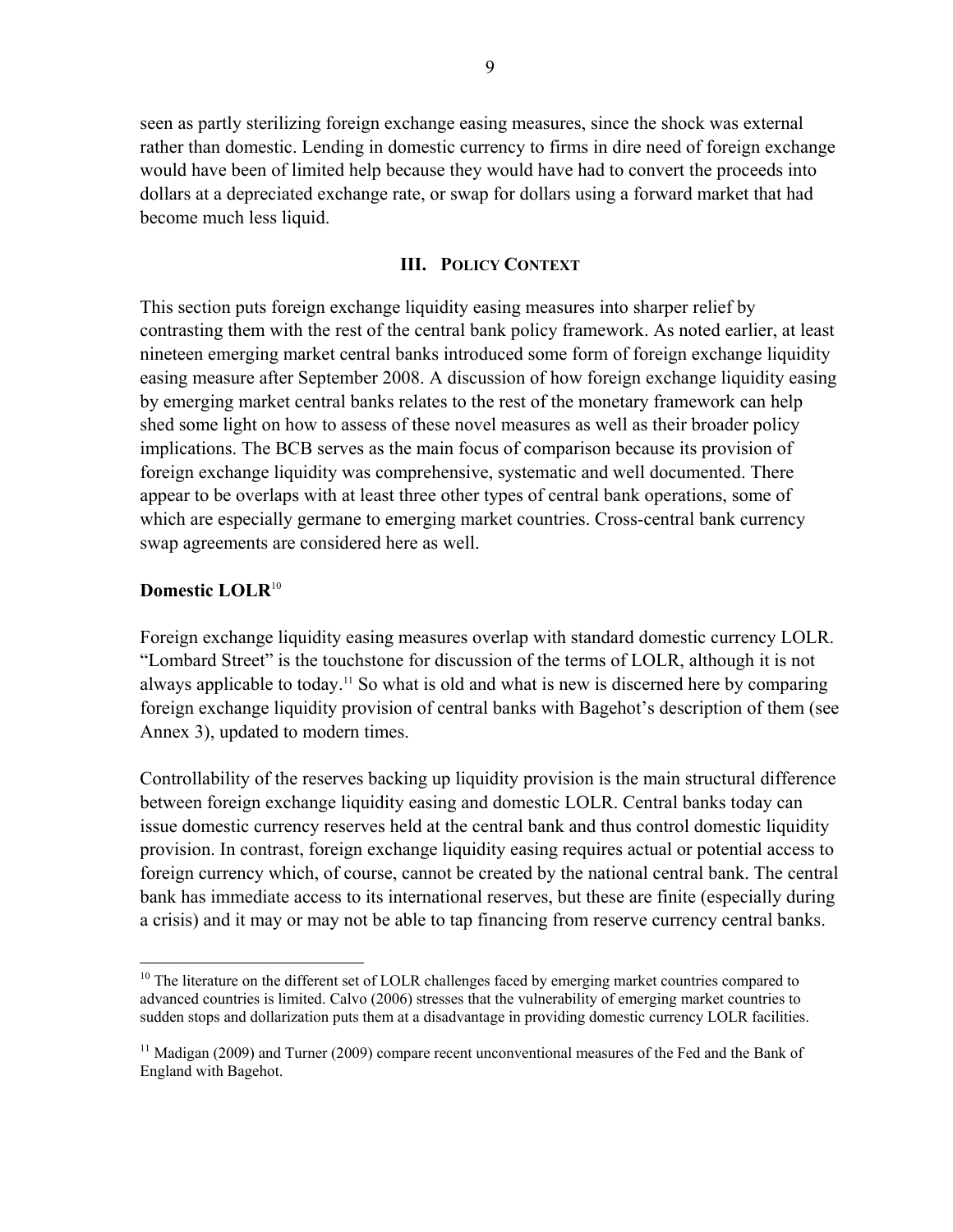However, Bagehot dealt with a gold standard regime where reserves (in the form of gold and government and other securities and notes) were less than fully backed, which means domestic LOLR at that time was in some ways more akin to today's emerging market foreign exchange liquidity easing than to modern domestic LOLR.

The other elements of comparison pertain to the parameters of liquidity easing:

- Counterparty—Most domestic LOLR goes to banks because they are the natural central bank counterparties, although non-bank financial institutions occasionally gain access in some countries. Similarly, in Bagehot's time, banks were the counterparties for LOLR. However, Bagehot did explicitly express the view that in a panic central banks should provide liquidity to corporations. The recent foreign exchange liquidity provision by emerging market central banks, while still done using banks as counterparties, was in some cases to relieve market stresses that arose in the form of foreign exchange shortages for nonfinancial corporations, as well as for banks.<sup>12</sup>
- Timing—According to Bagehot, the central bank should lend at the immediate onset of systemic liquidity pressures rather than wait, and this is the typical approach of central banks today. The BCB began its special foreign exchange liquidity providing operations within a week after the failure of Lehman Brothers. Likewise, most emerging market central banks responded quickly to market pressures.
- Market stress and confidence—A main objective of domestic LOLR support as articulated by Bagehot is to prevent concerns over stressed banks broadening into a general loss of confidence in the currency. Foreign exchange easing by emerging economy central banks is addressed at alleviating local foreign exchange *liquidity* strains and need not be concerned about a general loss of confidence in the *value* of the foreign currency.
- Instruments—The instruments used by the Bank of England as analyzed by Bagehot were bill rediscounts and government security sales; today, domestic LOLR can be in the form of market operations or other short-term usually collateralized instruments. The BCB used derivatives to offset foreign exchange liquidity strains. As noted earlier, derivatives such as swaps and futures can be used to meet temporary liquidity needs and their effect on reserves is not permanent.

 $\overline{a}$ <sup>12</sup>Oliveira and Novaes (2005) find evidence that the BCB found it expedient to provide foreign exchange liquidity directly to corporations during the episodes of foreign exchange market instability in 1999 and 2002.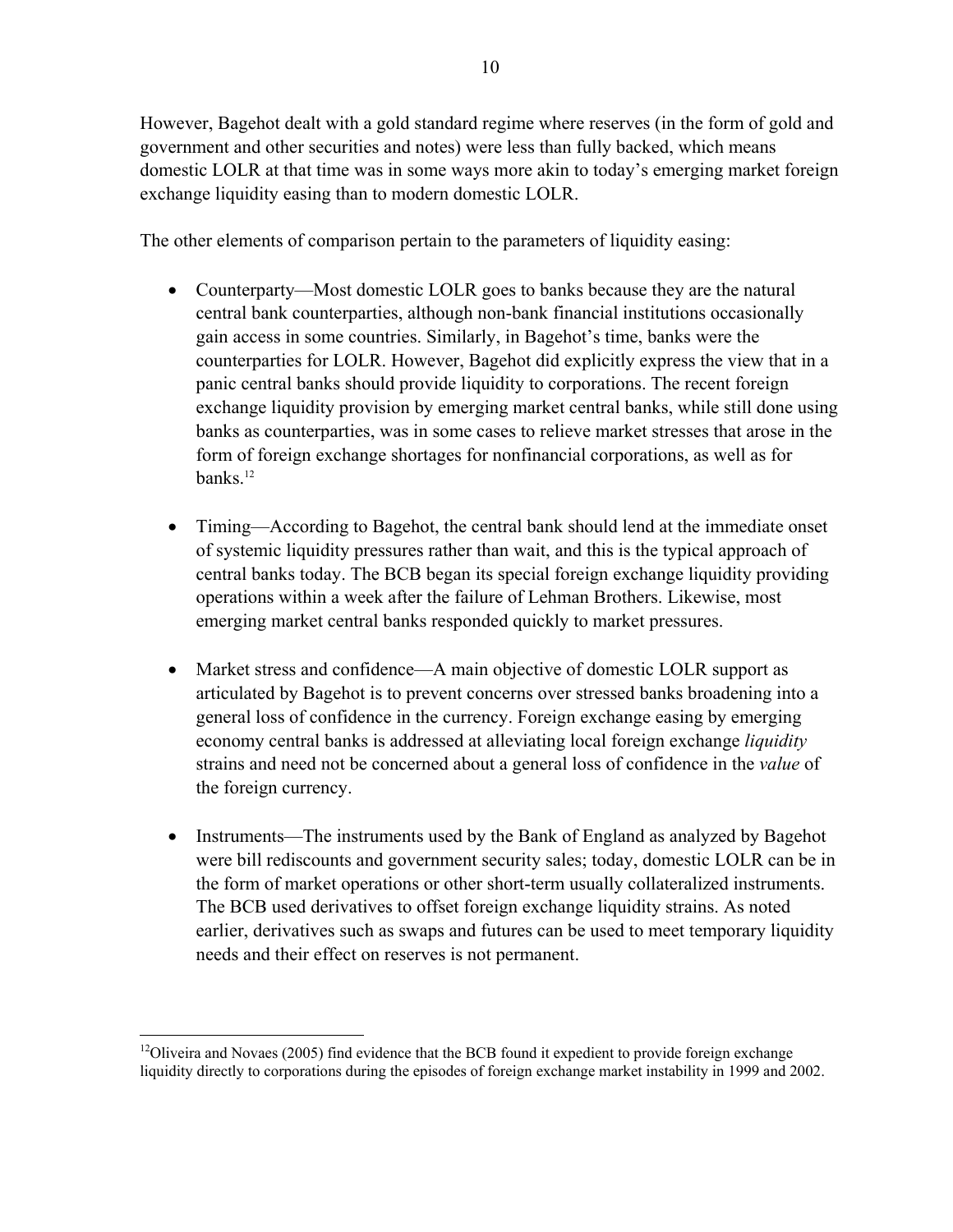- Magnitude—Bagehot believed that the central bank should not act cautiously but should provide the amount needed to restore confidence. Provision of foreign exchange, however, is limited by availability. In the case of Brazil, the BCB used instruments that allowed it to meet foreign currency demand while limiting the impact on reserves and without tapping the Fed swap line.
- Collateral—The standard description of good practice LOLR includes lending to "illiquid but solvent institutions" although distinguishing between the two is often exceedingly difficult in a crisis. Bagehot called for a relaxation of collateral standards if needed to help ensure the injection of sufficient liquidity. The term BCB foreign exchange provision was collateralized, as was that of most other central banks.
- Interest rate—Bagehot is often misunderstood as favoring LOLR financing at high interest rates, but in "Lombard Street" he says that high rates are for a "foreign drain" or outflow of gold reserves; he did not take an explicit view on interest rates for liquidity provision in response to domestic shocks. For emerging market countries in 2008, the foreign exchange liquidity shocks were certainly external, and foreign reserves were scarce. However, since external shocks prompt a safe haven demand for foreign currency there is no need for the central bank to raise interest rates to stem a loss of confidence. Indeed, the BCB generally made foreign exchange liquidity available at a market-determined price.
- Transparency—One of Bagehot's intentions in writing "Lombard Street" was to make the case that explicit recognition by the Bank of England of its LOLR role would help maintain confidence in times of stress. The BCB was clear in its role as provider of foreign exchange liquidity, while some other emerging market central banks were less  $transparent$ <sup>13</sup>

# **Foreign exchange market intervention**

The key difference here is that foreign exchange liquidity operations are aimed at providing *liquidity* in the event of a market breakdown, whereas spot foreign exchange intervention is intended to influence the level, rate of change, or volatility of the *exchange rate*  $(Calvo, 2006).$ <sup>14</sup> Of course, the line is very thin, especially when it comes to the use of derivatives, which some central banks appear to use to influence the exchange rate. Almost

 $\overline{a}$ <sup>13</sup> de Mendonça and Filho (2008) found that increased transparency of the BCB has been associated with faster adjustment of market expectations of key asset prices.

 $14$  In making this distinction, Calvo (2006) is of the view that foreign exchange LOLR follows from an information advantage of the central bank which makes it worthwhile to circumvent the foreign exchange market and providing liquidity directly to key institutions that are important for overall economic activity.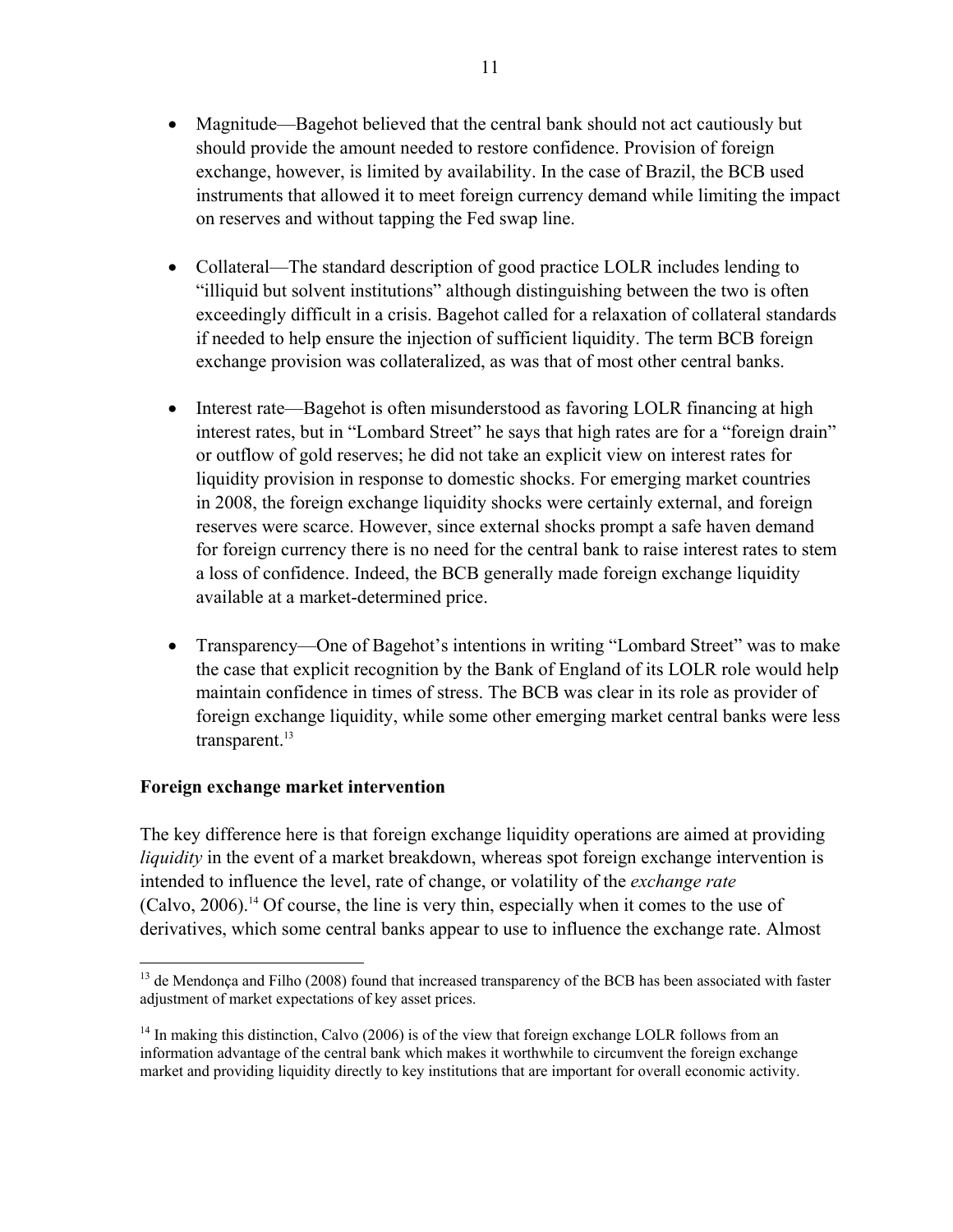all emerging market central banks, including the BCB, undertook standard foreign exchange market intervention during late 2008 and early 2009 to smooth exchange rate volatility.

### **Recent unconventional measures**

Foreign exchange liquidity operations also overlaps with some of the recent unconventional measures undertaken mostly by large advanced country central banks. First, several central banks have injected domestic liquidity at maturities beyond the very short-term<sup>15</sup> and have broadened counterparties; foreign exchange easing operations also are of a longer maturity than standard central bank operations, and are directed at a wider range of counterparties. Second, some foreign exchange easing measures are similar to credit easing if the maturity of directed support is relatively long and if the central bank is exposed to credit risk.<sup>16</sup> This can be the case if the central bank is locked into a long-term loan, and if the collateral is not sufficient to cover the credit risk.

# **Cross-central bank provision of foreign exchange**

The cross-central bank provision of foreign exchange is perhaps the newest aspect of the central bank policy response to the 2008–09 crisis (Obstfeld and others, 2009). <sup>17</sup> Consideration of the emergency cross-border provision of liquidity—or international LOLR—has focused on multilateral institutions (Fischer, 1999). In contrast, as discussed below, the crisis of 2008–09 was marked by the provision of foreign exchange liquidity from reserve currency central banks to the central banks of countries facing acute foreign exchange liquidity shortages. There seem to be few well-documented precedents for these measures. The cross border central bank provision of foreign exchange differs markedly from classical LOLR in that liquidity is supplied through an official institution rather than via the market or directly to the end-user. The injection of foreign exchange via central bank currency swaps is money-creating in the absence of sterilization.

#### **IV. EMPIRICAL ANALYSIS**

The central empirical question is whether the BCB's measures were effective in meeting the demand for foreign exchange liquidity and relieving pressure in the dollar lending market. The secondary question is how the BCB's foreign exchange operations altered the level and volatility of the exchange rate. The effects of announcements and of the measures themselves

 $\overline{a}$ <sup>15</sup> For example, the ECB has issued large amounts of liquidity at a maturity of one year.

<sup>&</sup>lt;sup>16</sup> Credit easing is defined generally in Bernanke (2009), and addressed in the emerging market context in Ishi, Stone and Yehoue (2009).

 $17$  The Fed undertook currency swap arrangements with 14 central banks, [only the Bank of Korea and the ECB drew on the arrangements].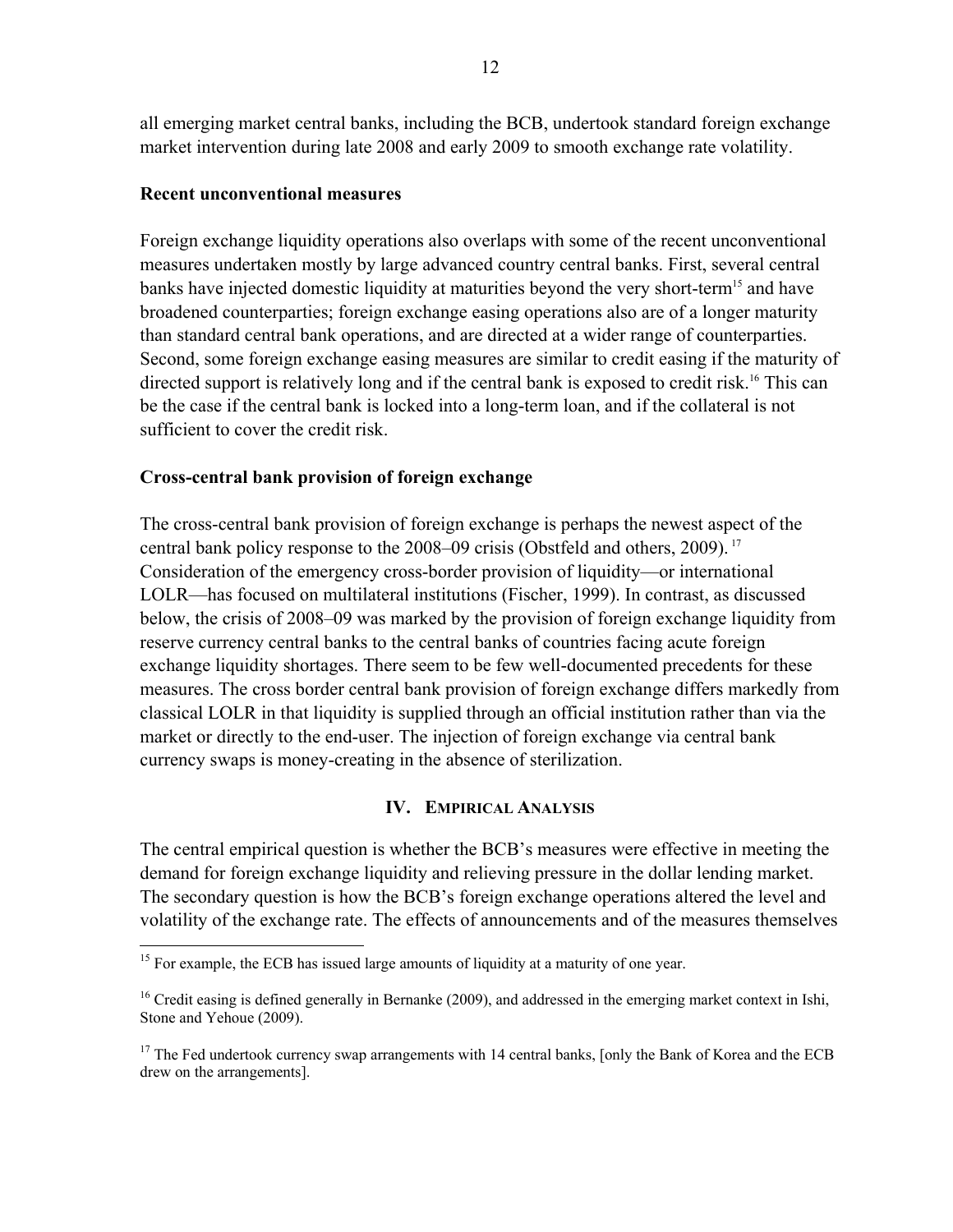are gauged separately. The analysis is facilitated by the sophistication of Brazil's financial markets, the range of foreign exchange measures undertaken by the BCB in 2008–09, the transparency of the BCB and the availability of market and intervention data.

The two main groups of policy variables are:

- *Announcement* dummy variables equal to 1 on days that the BCB announces a new foreign exchange liquidity easing policy measure or extension of the measure and 0 otherwise. They are: futures intervention (Oct 23, 2008); dollar funding to Brazilian firms (Dec 11, 2008); U.S. dollar lending for export finance (Oct 17, 2008); the swap line with the U.S. Federal Reserve (Oct 29, 2008) and its extensions (Feb 3, 2009 and June 25, 2009).
- *Intervention* variables are the amounts of the BCB's daily interventions for each of the five measures described in the previous section. The foreign exchange swap auctions, U.S. dollar lending for export financing, and dollar funding to Brazilian firms are included on the day of the auction.

The estimation interval is from January 2, 2007 to June 26, 2009 based on data availability.<sup>18</sup> Weekends, holidays, and non-transaction days are excluded. During these periods, all of the above variables except for the policy variables were estimated to be I (1) processes according to unit root tests (Annex 5). Thus, first differences of them are used in the regressions. In addition, to address simultaneity bias, one-day lags of each independent variable except for the two sets of policy variables are used. Since financial markets in Brazil close earlier than those in New York, the BCB's announcements and interventions are followed by other market prices mainly set at the closing time in New York.

# **The level of the exchange rate**

The first set of results follows the standard approach to assessing the consequences of foreign exchange intervention on the behavior of the spot exchange rate (Sarno and Taylor, 2001).<sup>19</sup> While the main focus of this paper is on foreign exchange liquidity rather than the exchange rate, the consequences for the exchange rate of the varied foreign exchange measures of the

 $\overline{a}$ 

<sup>&</sup>lt;sup>18</sup> The data are detailed in Annex 4.

<sup>&</sup>lt;sup>19</sup> Foreign exchange intervention is viewed as generally operating through at least one of three channels: the signaling channel, under which intervention alters the market's expectations about future fundamentals based on an information advantage on the part of the central bank; the portfolio balance channel works when the foreign exchange sales/purchases of the central banks effects a change in the relative supply of domestic versus foreign currency assets and causes a portfolio reallocation that changes their relative price; and the order flow channel is based on how order flows affect price formation.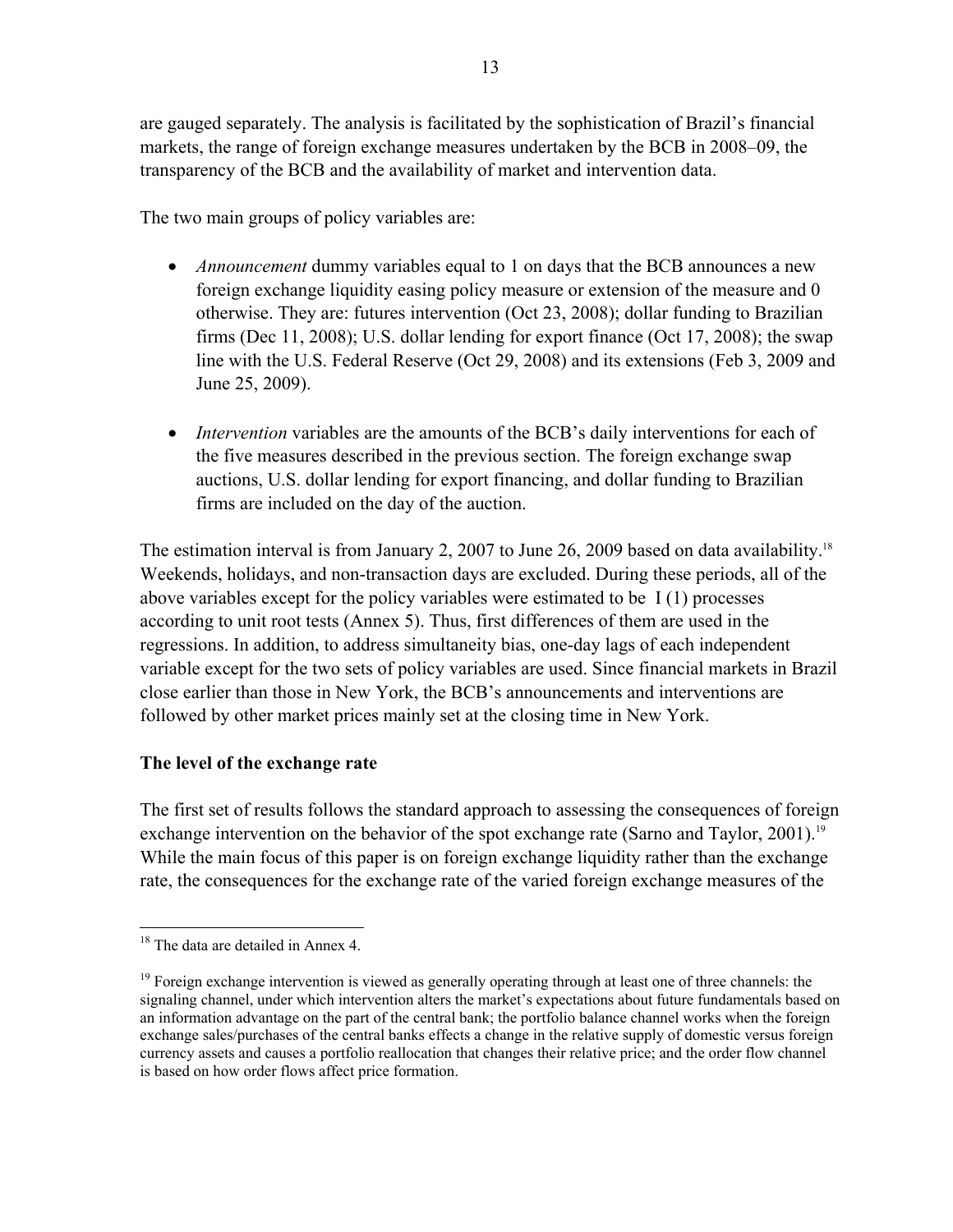BCB during 2008–09 are of interest in their own right because they were implemented in a crisis situation, and because data availability and the clear policy intentions facilitate empirical assessment.<sup>20</sup>

The following specification is used here:

$$
\Delta Y_t^j = a + b_1 \text{Announcement}_t + b_2 \text{Intervention}_t + b_{3i}(L) \Delta SPREAD_{t-i} + b_{4i}(L) \Delta STOCK_{t-i}
$$
  
+ 
$$
b_{5i}(L) \Delta SP500_{t-i} + b_{6i}(L) \Delta COMMODITY_{t-i} + c_i(L) \Delta Y_{t-i}^j + \varepsilon_t
$$

where  $\Delta Y_t^j$ , the dependent variable, is the logarithmic change in the spot exchange rate (Brazilian real per U.S. dollar).<sup>21</sup> Macroeconomic ("fundamental") control variables comprise changes in the U.S.-Brazil short-term interest rate spreads, log changes in domestic stock market prices, logarithmic changes in the US stock market prices, and logarithmic changes in commodity price indices. The other controls are  $\triangle SPREAD$ , the logarithmic change in the spread between US short-term interest rate and Brazilian short-term interest rate (expected positive sign); *STOCK* , the logarithmic change in the Bovespa index (expected negative sign);*SP*500 is the logarithmic change in the U.S. Standard and Poor's 500 index (expected negative sign); and  $\triangle$ *COMMODITY*, is the logarithmic change in the commodity price index, (expected negative sign). A negative parameter estimate means the explanatory variable appreciates the exchange rate.

The estimation results suggest that the announcements have a bigger effect on the exchange rate than do the actual interventions (Table 2). The estimated parameters for all of the BCB's announcements except the dollar export financing are negative and statistically significant. With regard to the interventions themselves, the coefficient of the spot market intervention is statistically significant and of the expected sign, but the magnitude is not large (a sale of \$1 billion appreciates the spot exchange rate by 0.3–0.4 percent). The coefficients on the

 $21$  The data are described in more detail in Annex 4.

1

 $^{20}$  The empirical literature on the impact of emerging country central bank intervention on the spot exchange rate has yielded mixed results. Disyatat and Galati (2007) employed daily data and official statistics on central bank intervention by the Czech National Bank to conclude that intervention has a limited impact on the spot exchange rate. Tapia and Tokman (2004) found that the signaling channel was important in Chile. Egert and Komarek (2005, 2006) show that from 1997 to mid-1998, koruna purchases were fairly ineffective, though from mid-1998 to 2002, koruna sales were effective in smoothing the path of the exchange rate. Galati and Melick (2002) point out that the portfolio balance channel is potentially more effective in a smaller, less developed financial market where the scale of the central bank's intervention capacity is comparatively large. The signaling channel may be weaker in most emerging market countries because central banks have a shorter track record and relatively less credibility (c.f. Domac and Mendoza (2002) for Mexico and Turkey). Thus, effective signaling for emerging markets may require larger interventions (Canales-Kriljenko, Pereira Guimarães and Karacadag, 2003).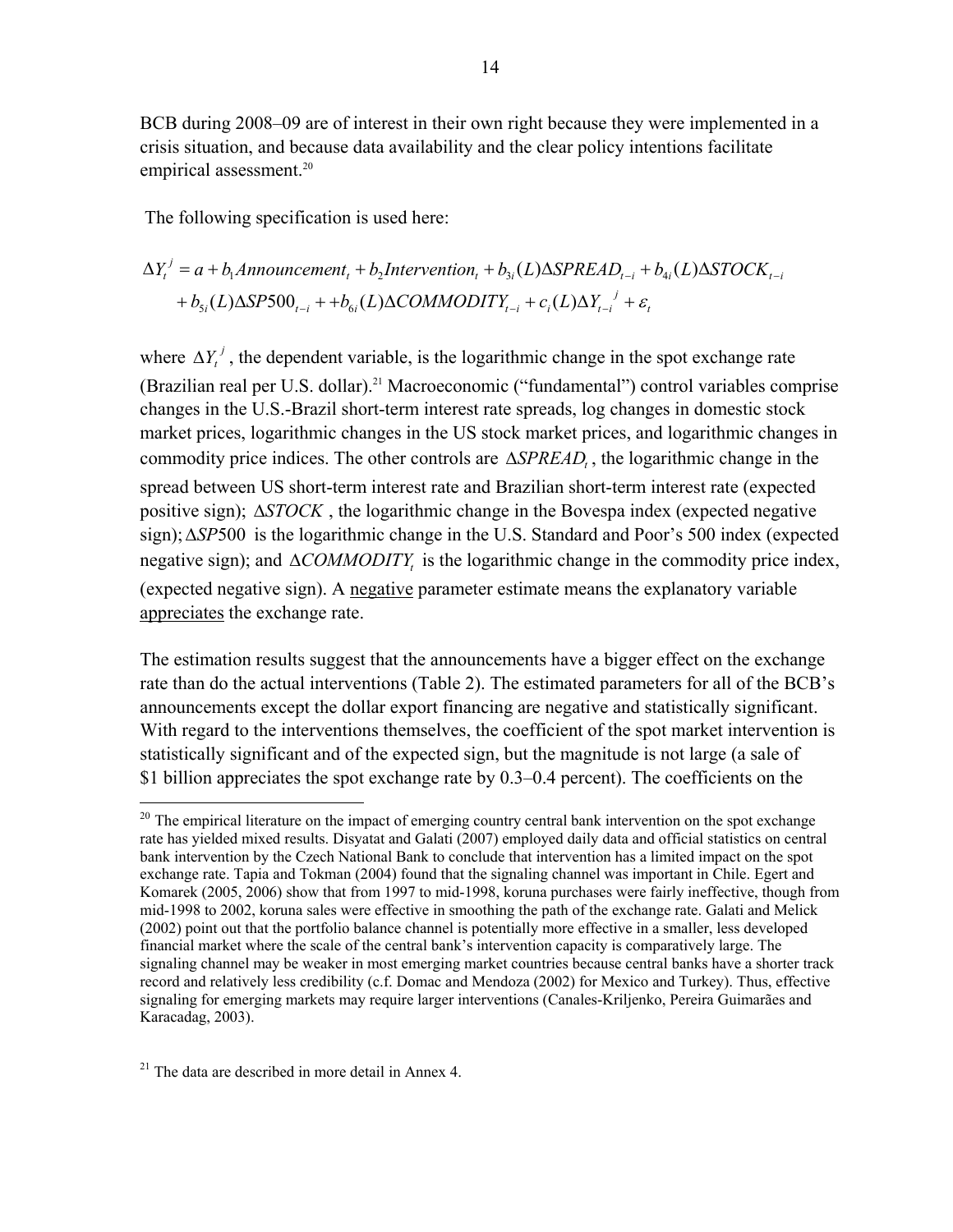foreign exchange market liquidity operations are statistically insignificant, consistent with the operations' objective of targeting dollar liquidity shortfalls rather than the exchange rate. Equation 5 is for the period since August 9, 2007, when BNP Paribas announced the freeze on investment fund redemptions. This change of the sample periods does not meaningfully alter the coefficient estimates.

| Table 2. Estimates of the Effect of the BCB's Announcements and |
|-----------------------------------------------------------------|
| Interventions on the Spot Rate                                  |

|                                                       |                       |        | Dependent Variable: Spot rate |            |                       |            |                       |            |                       |        |
|-------------------------------------------------------|-----------------------|--------|-------------------------------|------------|-----------------------|------------|-----------------------|------------|-----------------------|--------|
| Period from                                           | 1/2/2007<br>6/26/2009 |        | 1/2/2007<br>6/26/2009         |            | 1/2/2007<br>6/26/2009 |            | 1/2/2007<br>6/26/2009 |            | 8/9/2007<br>6/26/2009 |        |
| to<br>Observations                                    | 622                   |        | 622                           |            | 622                   |            | 622                   |            | 472                   |        |
|                                                       | (eq1)                 |        | (eq2)                         |            | (eq3)                 |            | (eq4)                 |            | (eq5)                 |        |
| BCB's announcement on F/X operations                  |                       |        |                               |            |                       |            |                       |            |                       |        |
| 1) BCB's announcement on dollar lending               | $-0.009$              | $\ast$ | $-0.004$                      |            | $-0.002$              |            | $-0.010$              | $***$      | $-0.008$              | $\ast$ |
| (10/17/2008)                                          | (0.058)               |        | (0.499)                       |            | (0.761)               |            | (0.001)               |            | (0.067)               |        |
| 2 BCB's announcement on futures market intervention   | $-0.047$              | $***$  | $-0.046$                      | $***$      | $-0.047$              | $***$      | $-0.046$              | $***$      | $-0.046$              | $***$  |
| (10/23/2008)                                          | (0, 000)              |        | (0, 000)                      |            | (0, 000)              |            | (0, 000)              |            | (0, 000)              |        |
| 3 Swap line with US Fed                               | $-0.017$              | $***$  | $-0.015$                      | $***$      | $-0.015$              | $\ast\ast$ | $-0.018$              | $***$      | $-0.017$              | $***$  |
| (10/29/2008)                                          | (0.000)               |        | (0.004)                       |            | (0.019)               |            | (0, 000)              |            | (0, 001)              |        |
| 4) BCB's announcement on non-trade-based dollar loans | $-0.037$              | $***$  | $-0.038$                      | $***$      | $-0.036$              | $***$      | $-0.037$              | $***$      | $-0.038$              | $***$  |
| (12/11/2008)                                          | (0, 000)              |        | (0, 000)                      |            | (0, 000)              |            | (0, 000)              |            | (0, 000)              |        |
| 5 1st Extension on the swap line with US Fed          | $-0.004$              | $***$  | $-0.003$                      | $\ast\ast$ | $-0.003$              | $***$      | $-0.004$              | $***$      | $-0.004$              | $***$  |
| (2/3/2009)                                            | (0.001)               |        | (0.041)                       |            | (0.005)               |            | (0, 000)              |            | (0.004)               |        |
| 6 2nd Extension on the swap line with US Fed          | $-0.014$              | $***$  | $-0.015$                      | $***$      | $-0.014$              | $***$      | $-0.016$              | $***$      | $-0.015$              | $***$  |
| (6/25/2009)                                           | (0, 000)              |        | (0, 000)                      |            | (0, 000)              |            | (0, 000)              |            | (0, 000)              |        |
| Types of BCB's F/X operations                         |                       |        |                               |            |                       |            |                       |            |                       |        |
| 1) Spot market intervention                           | $-0.003$              | $**$   | $-0.002$                      | $\ast\ast$ | $-0.003$              | $**$       | $-0.003$              | $\ast\ast$ | $-0.004$              | $**$   |
|                                                       | (0.019)               |        | (0.030)                       |            | (0, 031)              |            | (0, 015)              |            | (0.032)               |        |
| 2 Futures market intervention                         | 0.001                 |        | 0.001                         |            | 0.001                 |            | 0.001                 |            | 0.001                 |        |
|                                                       | (0.583)               |        | (0.495)                       |            | (0.533)               |            | (0.584)               |            | (0, 701)              |        |
| 3 F/X swap auctions                                   | 0.003                 |        | 0.002                         |            | 0.002                 |            | 0.003                 |            | 0.003                 |        |
|                                                       | (0.146)               |        | (0.815)                       |            | (0.822)               |            | (0, 805)              |            | (0.725)               |        |
| 4 Dollar lending                                      | 0.007                 |        | 0.007                         |            | 0.007                 |            | 0.007                 |            | 0.006                 |        |
|                                                       | (0.109)               |        | (0.182)                       |            | (0.165)               |            | (0.158)               |            | (0.182)               |        |
| 5 Non-trade-based dollar loans                        | $-0.021$              |        | $-0.021$                      |            | $-0.022$              |            | $-0.019$              |            | $-0.021$              |        |
|                                                       | (0.112)               |        | (0.108)                       |            | (0.102)               |            | (0.082)               |            | (0.123)               |        |
| Control Variables                                     |                       |        |                               |            |                       |            |                       |            |                       |        |
| $\triangle$ SPREAD(-1)                                | 0.006                 |        | 0.006                         |            | 0.006                 |            |                       |            | 0.006                 |        |
| $\triangle$ SPREAD (-2)                               |                       |        |                               |            | 0.001                 |            |                       |            |                       |        |
| $\triangle$ STOCK $(-1)$                              | 0.017                 |        | 0.074                         |            | 0.017                 |            |                       |            | 0.019                 |        |
| $\triangle$ STOCK $(-2)$                              |                       |        |                               |            | 0.058                 |            |                       |            |                       |        |
| $\triangle$ SP500 $(-1)$                              |                       |        | $-0.108$                      |            |                       |            |                       |            |                       |        |
| $\triangle$ SP500 (-2)                                |                       |        |                               |            |                       |            |                       |            |                       |        |
| $\triangle$ CRB $(-1)$<br>$\triangle$ CRB (-2)        |                       |        | $-0.001$                      |            |                       |            |                       |            |                       |        |
| $\triangle$ Raw Sugar Price (-1)                      | $-0.019$              |        |                               |            | $-0.035$              | $\ast$     |                       |            | $-0.023$              |        |
| $\triangle$ Raw Sugar Price (-2)                      |                       |        |                               |            | $-0.027$              |            |                       |            |                       |        |
| $\triangle$ Spot rate(-1)                             | $-0.069$              |        | $-0.087$                      |            | $-0.078$              |            | $-0.081$              |            | $-0.072$              |        |
| $\triangle$ Spot rate(-2)                             |                       |        |                               |            | $-0.005$              |            | 0.234                 |            |                       |        |
| Adjusted-R square                                     | 0.047                 |        | 0.053                         |            | 0.054                 |            | 0.043                 |            | 0.050                 |        |
| Schwarz information criterion                         | $-5.568$              |        | $-5.566$                      |            | $-5.539$              |            | $-5.591$              |            | $-5.311$              |        |
| Breusch-Godfrey LM test (F stat, a lag of 1)          | 2.117                 |        | 1.467                         |            | 0.280                 |            | 1.341                 |            | 2.895                 | $\ast$ |
| Breusch-Pagan-Godfrey test (F stat)                   | 5.476                 | ***    | 7.004                         | $***$      | 4.380                 | $***$      | 7.284                 | $***$      | 4.017                 | $***$  |

Notes: 1. P-values are reported in parentheses, ( ), on the basis of White heteroskedasticity-consistent standard errors for eq1-4,

or on the basis of Newey-West HAC standard errors for eq5.

2. \*\*\*, \*\*, and \* denotes significance at the one, five, and ten percent levels.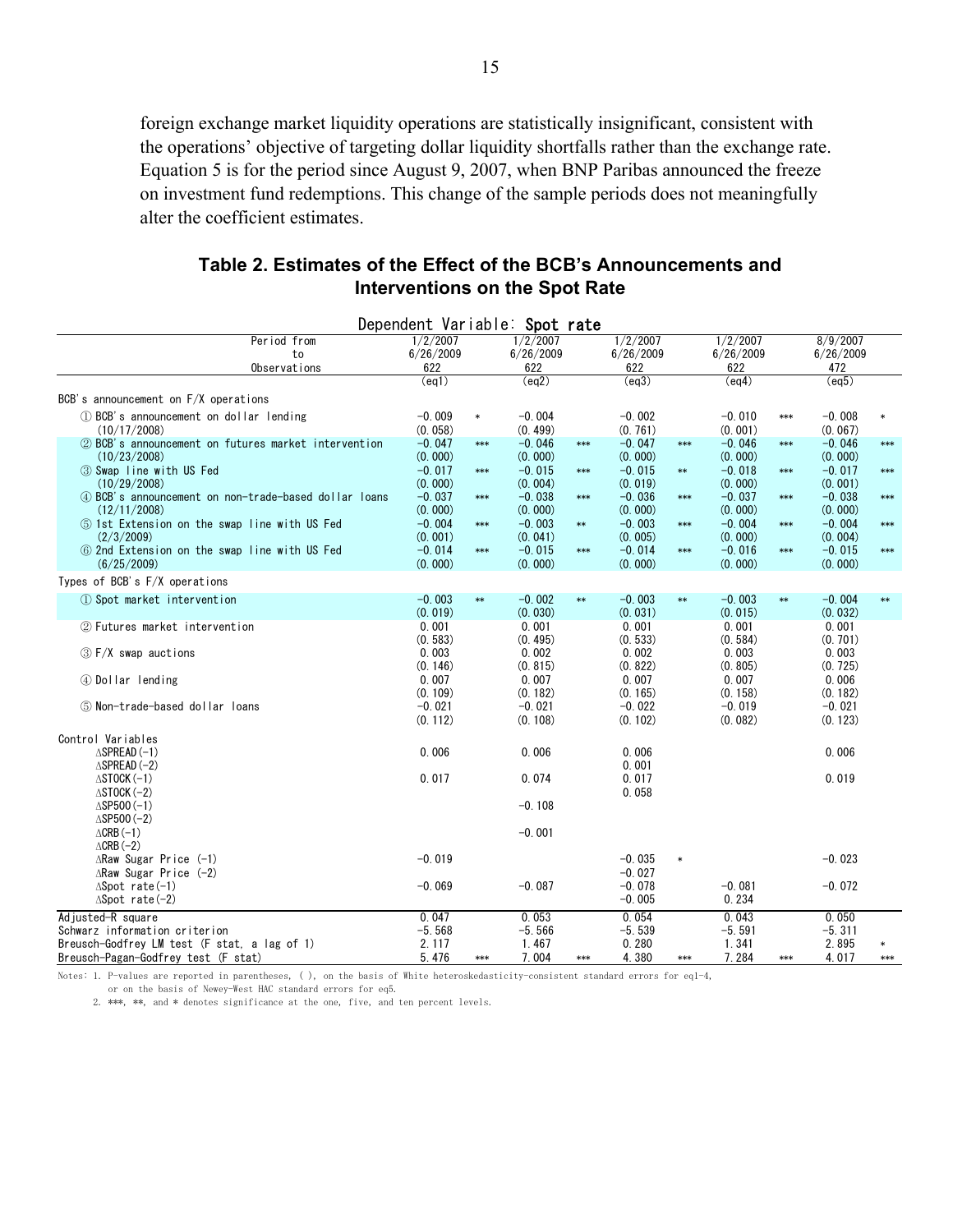### **The implied volatility of the exchange rate**

The next set of results is for the influence of the BCB's measures on the implied volatility of the exchange rate (Table 3). Implied volatility can be interpreted as a simple estimate of the dispersion of the market's subjective probability distribution and is often used, including by central banks, as a predictor of future price developments.<sup>22</sup> For Brazil, de Andrade and Tabak (2001) concluded that currency options traded on the BMF embed information over and above that from past returns and can therefore inform expectations about future exchange rate volatility over the life of the contract. This paper uses a daily series of implied volatility derived from the actively traded options on the BMF for the exchange rate calculated by Bloomberg.

The few studies that have analyzed foreign exchange interventions and implied volatility have attained mixed results. Rogers and Siklos (2003) show that interventions effectively reduced implied volatility in the case of the Reserve Bank of Australia, but not in the case of the Bank of Canada. Other studies on advanced countries have concluded that intervention increased implied volatility.

The specification here follows that of Rogers and Siklos (2003) and is essentially the same as for the spot exchange rate. Here, the expected sign for  $\triangle SPREAD$ , is ambiguous, while those for  $\triangle STOCK$  and  $\triangle SP500$  and  $\triangle COMMODITY$ , are negative if market participants' uncertainty about the economy declines with an improvement in fundamentals.

The results suggest that during a period of extreme uncertainty—as late 2008 and early 2009 certainly was—the announcement of new central bank foreign exchange measures can assuage market expectations of prospective exchange rate volatility (Table 3). The announcements of the swap line with the Fed and non-trade-based dollar loans are estimated to have reduced implied volatility by 6 to 9 percent. However, the coefficient of the announcement on futures market intervention is positive (greater volatility) and statistically significant. The coefficients on the actual interventions are not statistically significant. Among the control variables, only the coefficient of  $\Delta STOCK$  is negative and statistically significant, and only in equations 1, 3, and 5.

1

 $22$  The implied volatility is obtained from the Black-Scholes formula by computing the volatility value that equates the Black-Scholes price with the market price.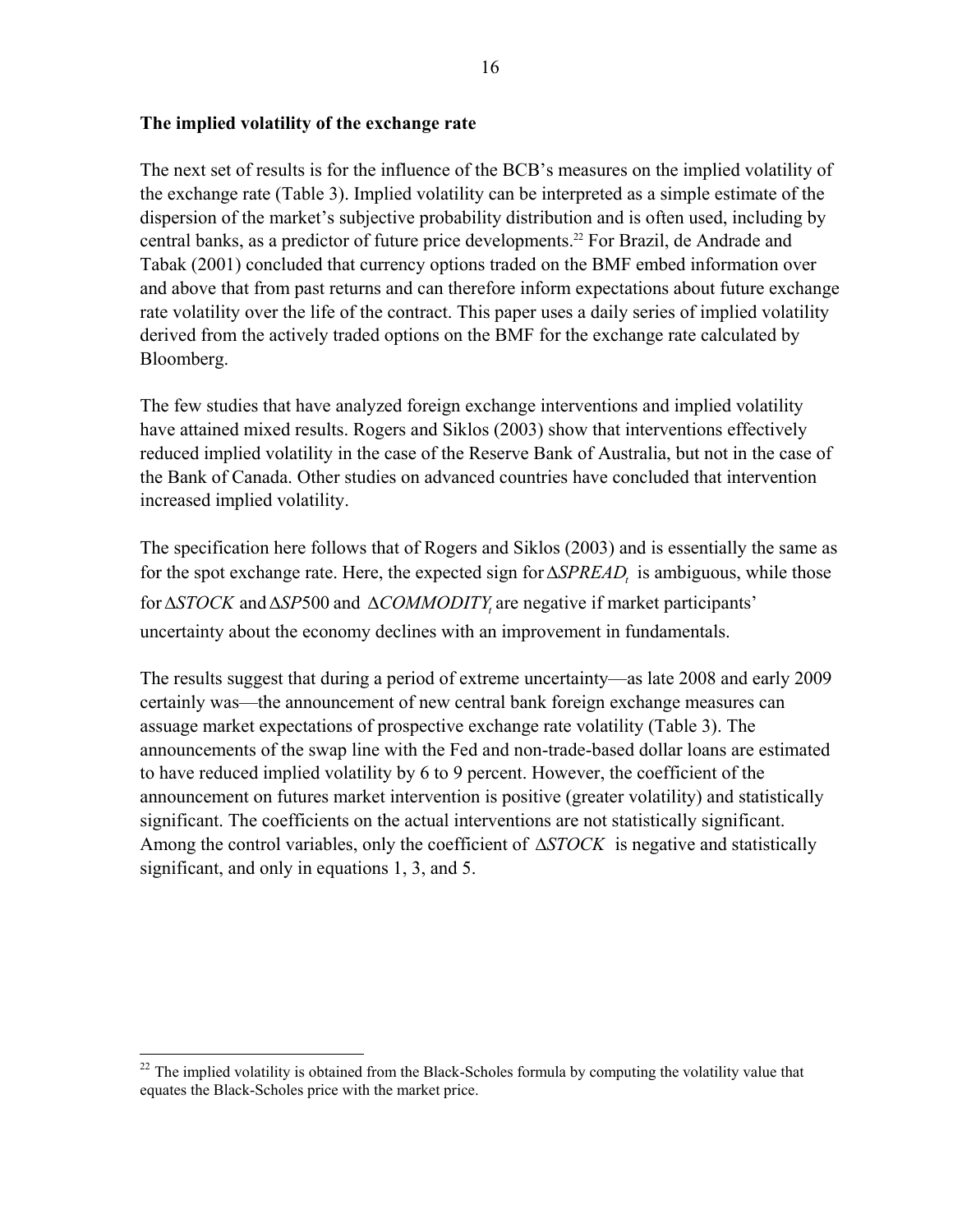# **Table 3. Estimates of the Effect of the BCB's Announcements and Interventions on the Implied Volatility**

| Dependent Variable: Implied volatility                                |                      |                |                      |            |                     |        |                      |            |                     |       |
|-----------------------------------------------------------------------|----------------------|----------------|----------------------|------------|---------------------|--------|----------------------|------------|---------------------|-------|
| Period Start                                                          | 1/2/2007             |                | 1/2/2007             |            | 1/2/2007            |        | 1/2/2007             |            | 8/9/2007            |       |
| Period End                                                            | 6/26/2009            |                | 6/26/2009            |            | 6/26/2009           |        | 6/26/2009            |            | 6/26/2009           |       |
| Observations                                                          | 622                  |                | 622                  |            | 622                 |        | 622                  |            | 472                 |       |
|                                                                       | (ea1)                |                | (ea2)                |            | (ea3)               |        | (eq4)                |            | (ea5)               |       |
| BCB's announcement on $F/X$ operations                                |                      |                |                      |            |                     |        |                      |            |                     |       |
| 1) BCB's announcement on dollar lending                               | $-0.064$             | $***$          | $-0.054$             | $***$      | $-0.050$            | $**$   | $-0.064$             | $***$      | $-0.063$            | $***$ |
| (10/17/2008)                                                          | (0.000)              |                | (0.000)              |            | (0.010)             |        | (0.000)              |            | (0.000)             |       |
| 2 BCB's announcement on futures market intervention                   | 0.051                | $\ast\ast$     | 0.052                | $\ast\ast$ | 0.054               | $***$  | 0.063                | $***$      | 0.048               | $**$  |
| (10/23/2008)                                                          | (0.017)              |                | (0.014)              |            | (0.007)             |        | (0.002)              |            | (0.045)             |       |
| 3 Swap line with US Fed                                               | $-0.060$             | $***$          | $-0.057$<br>(0, 000) | $***$      | $-0.069$            | $***$  | $-0.087$<br>(0, 000) | $***$      | $-0.062$            | $***$ |
| (10/29/2008)<br>4) BCB's announcement on non-trade-based dollar loans | (0, 000)<br>$-0.072$ | $***$          | $-0.073$             | $***$      | (0.000)<br>$-0.068$ | $***$  | $-0.075$             | $***$      | (0.000)<br>$-0.073$ | $***$ |
| (12/11/2008)                                                          | (0.000)              |                | (0.000)              |            | (0.000)             |        | (0.000)              |            | (0.000)             |       |
| 5 1st Extension on the swap line with US Fed                          | $-0.023$             | $***$          | $-0.022$             | $***$      | $-0.021$            | $***$  | $-0.021$             | $***$      | $-0.023$            | $***$ |
| (2/3/2009)                                                            | (0.000)              |                | (0.000)              |            | (0.000)             |        | (0, 000)             |            | (0.000)             |       |
| 6 2nd Extension on the swap line with US Fed                          | $-0.013$             | $***$          | $-0.013$             | $***$      | $-0.011$            | $***$  | $-0.014$             | $***$      | $-0.014$            | $***$ |
| (6/25/2009)                                                           | (0.000)              |                | (0.000)              |            | (0.000)             |        | (0.000)              |            | (0.000)             |       |
| Types of BCB's F/X operations                                         |                      |                |                      |            |                     |        |                      |            |                     |       |
| 1) Spot market intervention                                           | $-0.008$             | $\ast\ast$     | $-0.007$             | $**$       | $-0.008$            | $\ast$ | $-0.008$             | $\ast\ast$ | $-0.009$            |       |
|                                                                       | (0.041)              |                | (0.046)              |            | (0.063)             |        | (0.040)              |            | (0.058)             |       |
| 2 Futures market intervention                                         | $-0.001$             |                | $-0.001$             |            | $-0.001$            |        | $-0.001$             |            | $-0.001$            |       |
|                                                                       | (0.695)              |                | (0.740)              |            | (0.738)             |        | (0.777)              |            | (0.801)             |       |
| 3 F/X swap auctions                                                   | 0.002                |                | 0.002                |            | 0.001               |        | 0.004                |            | 0.002               |       |
|                                                                       | (0.948)              |                | (0.962)              |            | (0.970)             |        | (0.916)              |            | (0.964)             |       |
| 4 Dollar lending                                                      | 0.003                |                | 0.003                |            | 0.003               |        | 0.003                |            | 0.003               |       |
|                                                                       | (0.756)              |                | (0.762)              |            | (0.746)             |        | (0.714)              |            | (0.766)             |       |
| 5 Non-trade-based dollar loans                                        | $-0.005$<br>(0.433)  |                | $-0.006$<br>(0.401)  |            | $-0.005$<br>(0.450) |        | $-0.006$<br>(0.424)  |            | $-0.007$<br>(0.317) |       |
|                                                                       |                      |                |                      |            |                     |        |                      |            |                     |       |
| Control Variables                                                     |                      |                |                      |            |                     |        |                      |            |                     |       |
| $\triangle$ SPREAD (-1)                                               | 0.012                |                | 0.012                |            | 0.012<br>$-0.004$   |        |                      |            | 0.015               |       |
| $\triangle$ SPREAD (-2)<br>$\triangle$ STOCK (-1)                     | $-0.191$             | $**$           | $-0.094$             |            | $-0.182$            | $\ast$ |                      |            | $-0.170$            |       |
| $\triangle$ STOCK $(-2)$                                              |                      |                |                      |            | 0.007               |        |                      |            |                     |       |
| $\triangle$ SP500 $(-1)$                                              |                      |                | $-0.171$             |            |                     |        |                      |            |                     |       |
| $\triangle$ SP500 $(-2)$                                              |                      |                |                      |            |                     |        |                      |            |                     |       |
| $\triangle$ CRB $(-1)$                                                |                      |                | 0.003                |            |                     |        |                      |            |                     |       |
| $\triangle$ CRB $(-2)$                                                |                      |                |                      |            |                     |        |                      |            |                     |       |
| $\triangle$ Raw Sugar Price (-1)                                      | $-0.036$             |                |                      |            | $-0.055$            |        |                      |            | $-0.020$            |       |
| $\triangle$ Raw Sugar Price (-2)                                      |                      |                |                      |            | $-0.054$            |        |                      |            |                     |       |
| $\Delta$ Implied volatility(-1)                                       | 0.101                |                | 0.099                |            | 0.115               |        | 0.154                |            | 0.128               |       |
| $\Delta$ Implied volatility(-2)                                       |                      |                |                      |            | $-0.075$            |        |                      |            |                     |       |
| Adjusted-R square                                                     | 0.059                |                | 0.060                |            | 0.061               |        | 0.047                |            | 0.073               |       |
| Schwarz information criterion                                         | $-3.497$             |                | -3.489               |            | $-3.462$            |        | $-3.510$             |            | $-3.369$            |       |
| Breusch-Godfrey LM test (F stat, a lag of 1)                          | 0.454<br>5.432       |                | 0.560<br>5.236       |            | 3.839<br>5.064      | $\ast$ | 2.037<br>6.533       |            | 0.079<br>4.432      |       |
| Breusch-Pagan-Godfrey test (F stat)                                   |                      | $\ast\ast\ast$ |                      | $***$      |                     | $***$  |                      | $***$      |                     | $***$ |

Notes: 1. P-values are reported in parentheses, ( ), on the basis of White heteroskedasticity-consistent standard errors for eq1,eq2,eq4 and eq5, or on the basis of Newey-West HAC standard errors for eq3.

2. \*\*\*, \*\*, and \* denotes significance at the one, five, and ten percent levels.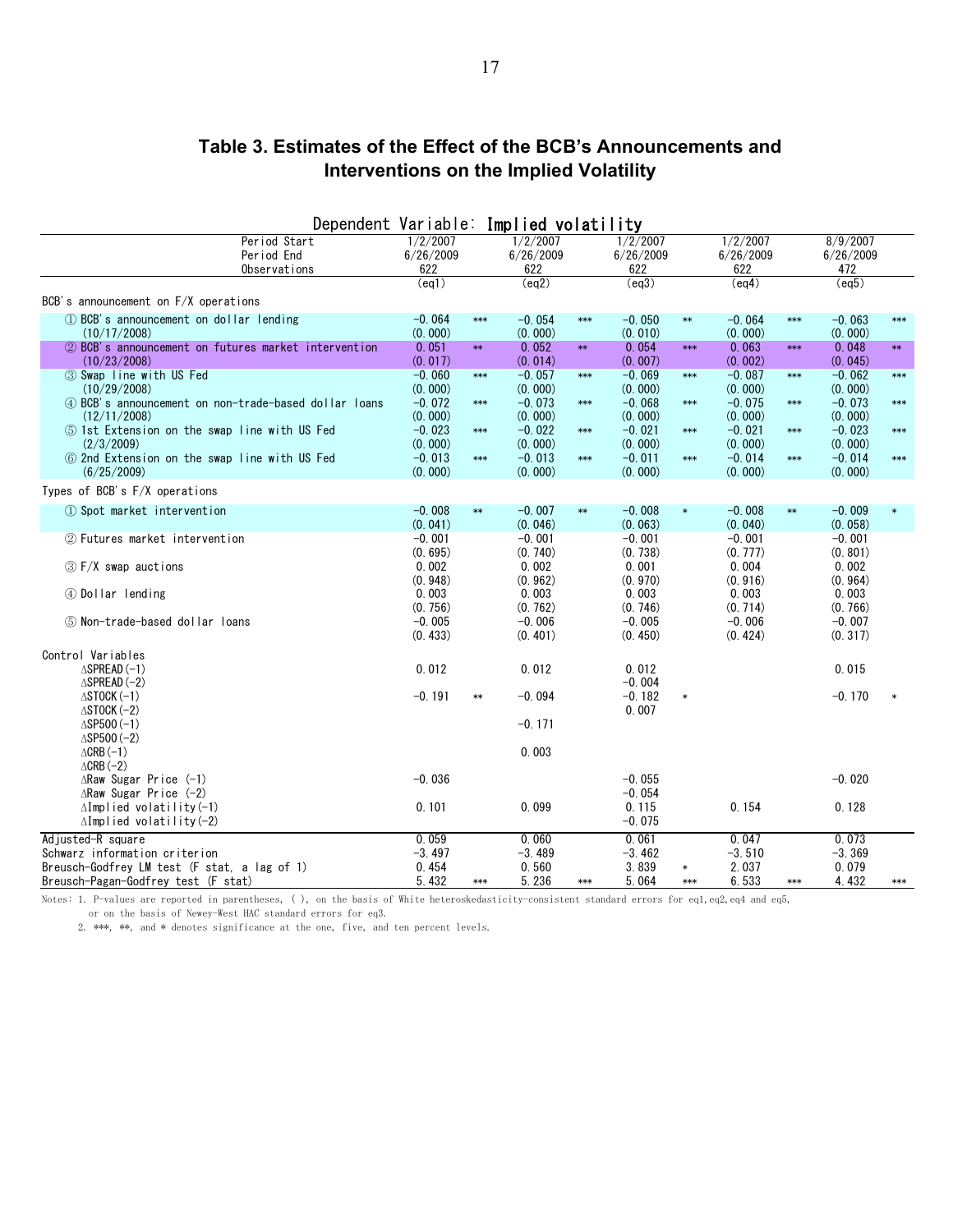#### **The basis spread**

The main empirical results of this paper are for the effects of the BCB's foreign exchange liquidity easing measures on the basis spread—the difference between the *cupom cambial* and U.S. dollar LIBOR. The *cupom cambial* is:

 $i_{\text{Simplied}} = i_{\text{Brazil}} + (e-f)/e$ ,

where e is the real/dollar exchange rate, f is the 90-day forward exchange rate, and  $i_{\text{Brazil}}$  is the local 90-day treasury-bill rate. The basis spread is:

BasisSpread<sub>t</sub> =  $i_{\text{Simplified}}$  -  $i_{\text{SLIBOR}}$ .

This spread captures the relative dollar funding cost faced by Brazilian firms and therefore is a good market-based measure of local dollar liquidity. This paper appears to be the first to empirically assess the effectiveness of emerging market central bank foreign exchange liquidity easing measures on this indicator.

The empirical basis spread literature is quite small and Baba and Packer (2008) is the most relevant for this paper. Baba and Packer model the spread between euro area U.S.-euro dollar swap-implied rates and the LIBOR rates as determined by credit and liquidity risk factors. Credit risk is captured by the difference in counterparty risks of U.S. and euro area banks as proxied by CDS spread differences. Applying the EGARCH (exponential generalized autoregressive conditional heteroskedasticity) model (Nelson, 1991) to the level and volatility of the basis spread, they find that the ECB's dollar term funding auctions were effective in reducing the volatility of the basis spread but not the level.

The empirical model used here is similar to that of Baba and Packer (2008):

Mean equation:  $+\sum$ *BasisSpread*<sub>t-i</sub> + $\varepsilon$ <sub>i</sub> *BasisSpread*<sub>t</sub> =  $a + b_1 A$ nnouncement<sub>t</sub> +  $b_2$ Intervention<sub>t</sub> +  $b_3$ CounterpartyRisk<sub>t</sub>  $\varepsilon_t \sim N(0, \sigma_t^2)$ 

Variance equation:

$$
\ln(\sigma_t^2) = \alpha + \beta \left( \left| \varepsilon_{t-1} / \sigma_{t-1} \right| - \sqrt{2/\pi} \right) + \gamma \varepsilon_{t-1} / \sigma_{t-1} + \eta \ln(\sigma_{t-1}^2) + \lambda_1 \text{Amount} \cdot \text{moment}_{t} + \lambda_2 \text{ intervention}_{t}
$$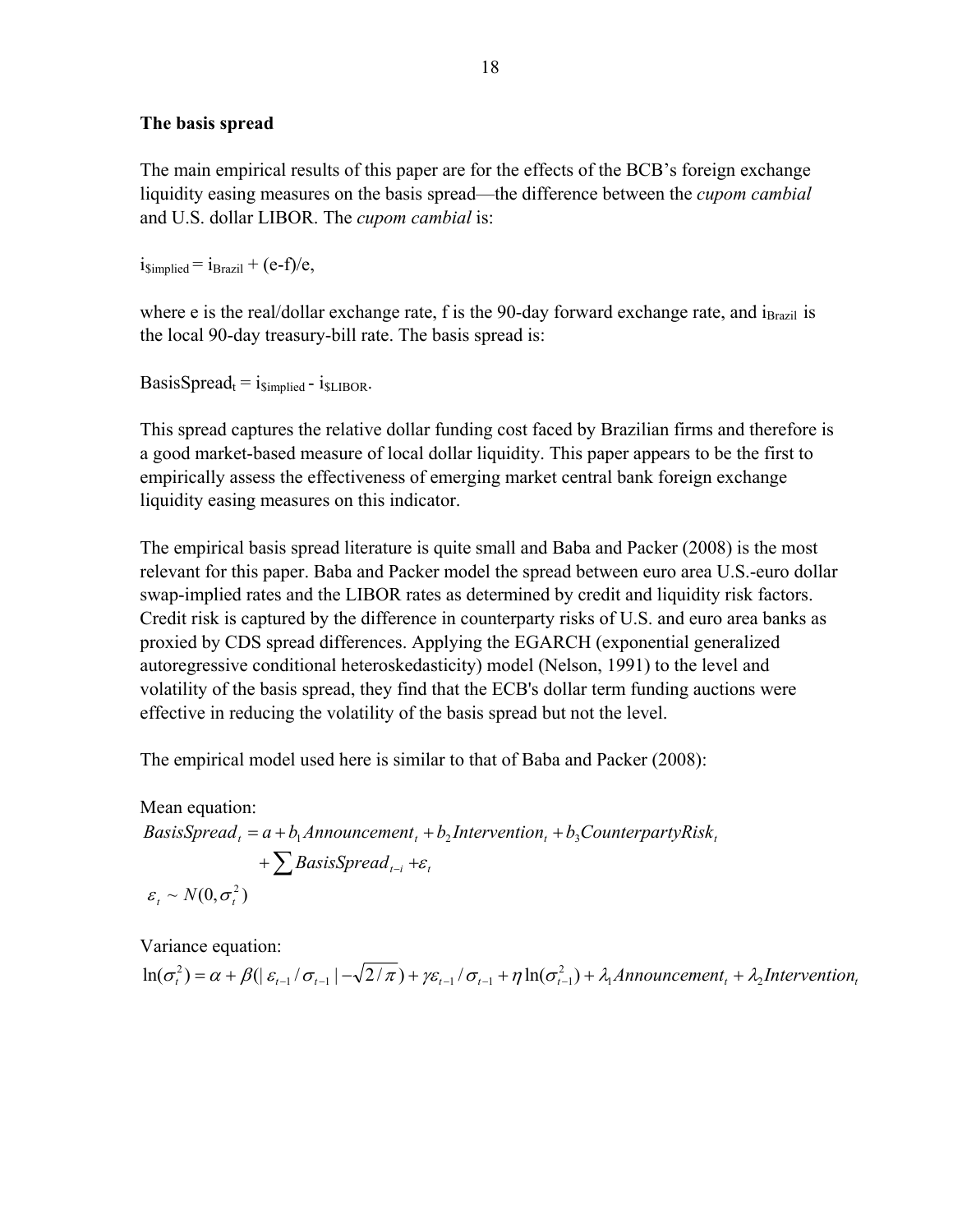In the mean equation, *BasisSpread*, is the spread between three-month *cupom cambial* and three-month U.S. dollar LIBOR rate (hereafter, three-month basis spread against  $LIBOR<sup>23</sup>$ ). Weekends, holidays, and non-transaction days are excluded.

The announcement and intervention policy variables are the same as in the two previous empirical estimates. *CounterpartyRisk*, is the counterparty risk between Brazilian banks and U.S. banks; since CDS spreads or other credit risk proxies are not available for Brazilian banks, the sovereign EMBI spread for Brazil is used. Lags of the basis spread in the mean equation are included, given indications of an autoregressive component. The error term of the mean equation is assumed to be distributed normally, with the variance  $(\sigma^2)$  of the error term depending on its own lagged values and the realized errors as well as the policy and control variables. The extent to which the variability of returns may increase with negative returns is indicated by  $\gamma$ .<sup>24</sup> Volatility persistence can be measured by  $\eta$ .  $\lambda_1$  and  $\lambda_2$  are the coefficients of the BCB's announcements and its operations, respectively. All of the variables except for EMBI spreads of Brazil are  $I(0)$  processes as indicated by unit root tests<sup>25</sup> during the period of the study. In particular, the basis spread is found to be a stationary process with a constant. Thus, a constant term is included in the mean equation. Since the EMBI spread for Brazil is estimated as an I(1) process, its first difference is used in the equation. A negative sign on the coefficients means the explanatory variable reduces the mean or volatility of the basis spread. All of the measures, with one exception, would be expected to reduce mean or volatility of the basis spread. The exception is the futures dollar sale, because this reduces the expected value of the dollar and thus could be expected to increase the implied dollar interest rate (Annex 1) and have a positive estimated coefficient.

The estimation results are striking in that for most of the measures both the announcements and operations lower the mean of the basis spread (Table 4). The biggest effect is for the announcement on the swap line with the Fed, which reduced the basis by more than 300 basis points across all the specifications. Also significant are the announcements of futures and exporter loan facilities, and the second extension of the Fed's swap line. The announcement of the futures operations has the expected positive sign. The positive dollar lending announcement coefficient is the opposite of what is expected.

<u>.</u>

 $23$  The three-month basis spread against OIS (Overnight Index Swap) (in place of LIBOR) was also checked. This measure is preferable in theory, as the LIBOR rate incorporated a large credit risk component during the crisis, while OIS is generally regarded as a approximation of the risk-free rate. The results, shown in Annex 5, are not substantially different from those obtained from using a three-month basis spread against LIBOR rate.

<sup>&</sup>lt;sup>24</sup> This is sometimes referred to as the "leverage" effect.

<sup>&</sup>lt;sup>25</sup> The unit root tests are reported in Annex 4.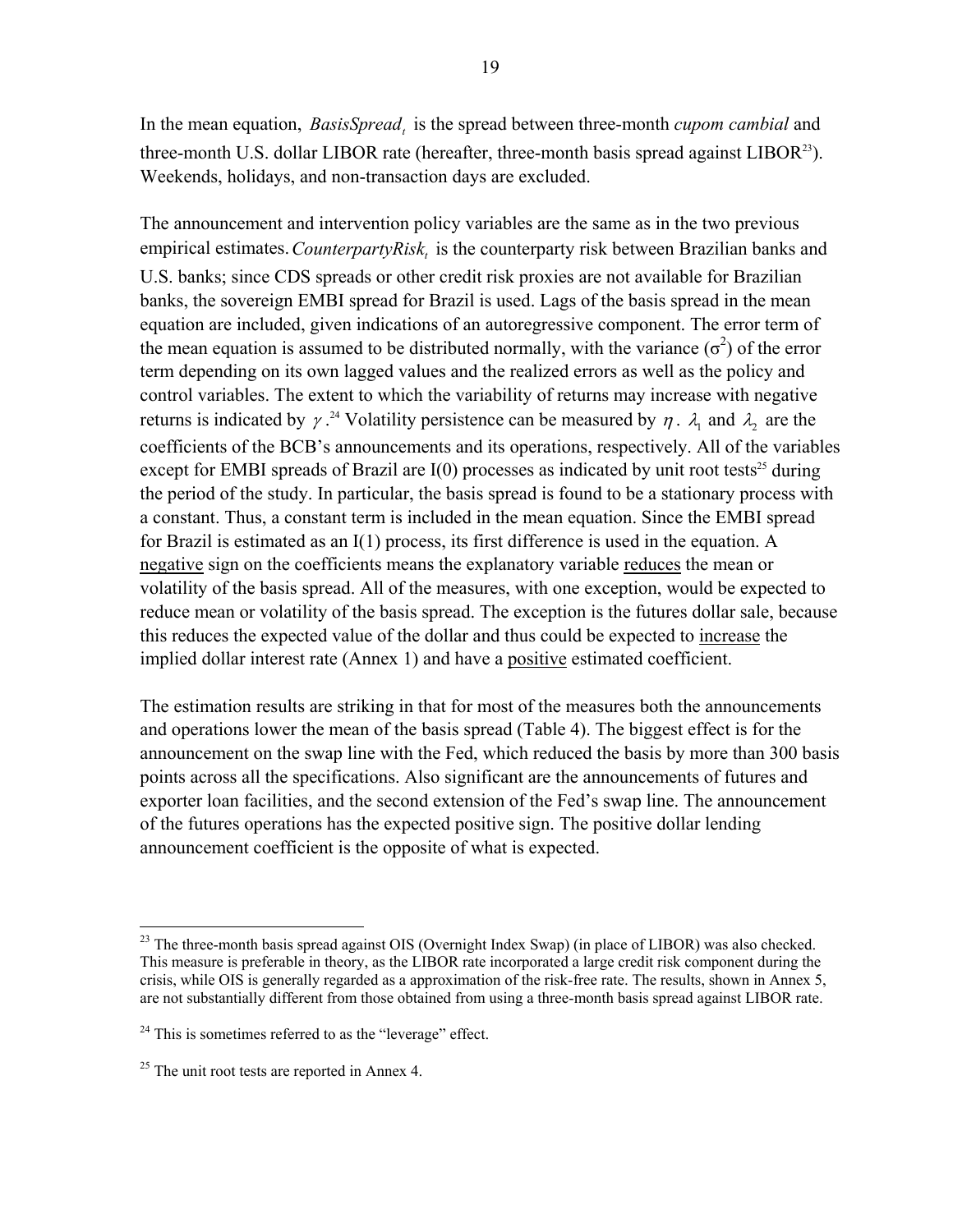For the variance of the basis spread, the second equation, the announcements are generally more effective than the interventions themselves in reducing volatility. Again, the announcement on the swap line with the Fed had the biggest stabilizing effect, but almost all of the other announcement coefficients are negative as expected. The effects of the interventions are mixed.

# **Caveats**

The estimates of all three equations may be affected by simultaneity problems, despite the use of daily data. Many interventions are aimed at addressing intraday price developments, of the type that may not be captured in the daily data. For example, the central bank may intervene in the futures or dollar loan market in response to a sudden increase in dollar spreads during morning trading. Such an intervention could have the desired effect of bringing down dollar spreads, but if the closing spread from that day's trading is higher than that of the previous day, the impact of the intervention would not appear in the regression. This problem would be reduced or eliminated if data were available on prices immediately before specific interventions.

The empirical analysis is by no means a complete picture of success of the policy measures. The regressions offer only a partial picture because they gauge the immediate market response to announcements, as opposed to their lasting macroeconomic consequences. Still, during a crisis, when confidence is low, the announcement impact can be an important motivation for policy measures compared to normal circumstances. Further, short-term market responses to policy announcements can be expected to capture market expectations of their longer term success.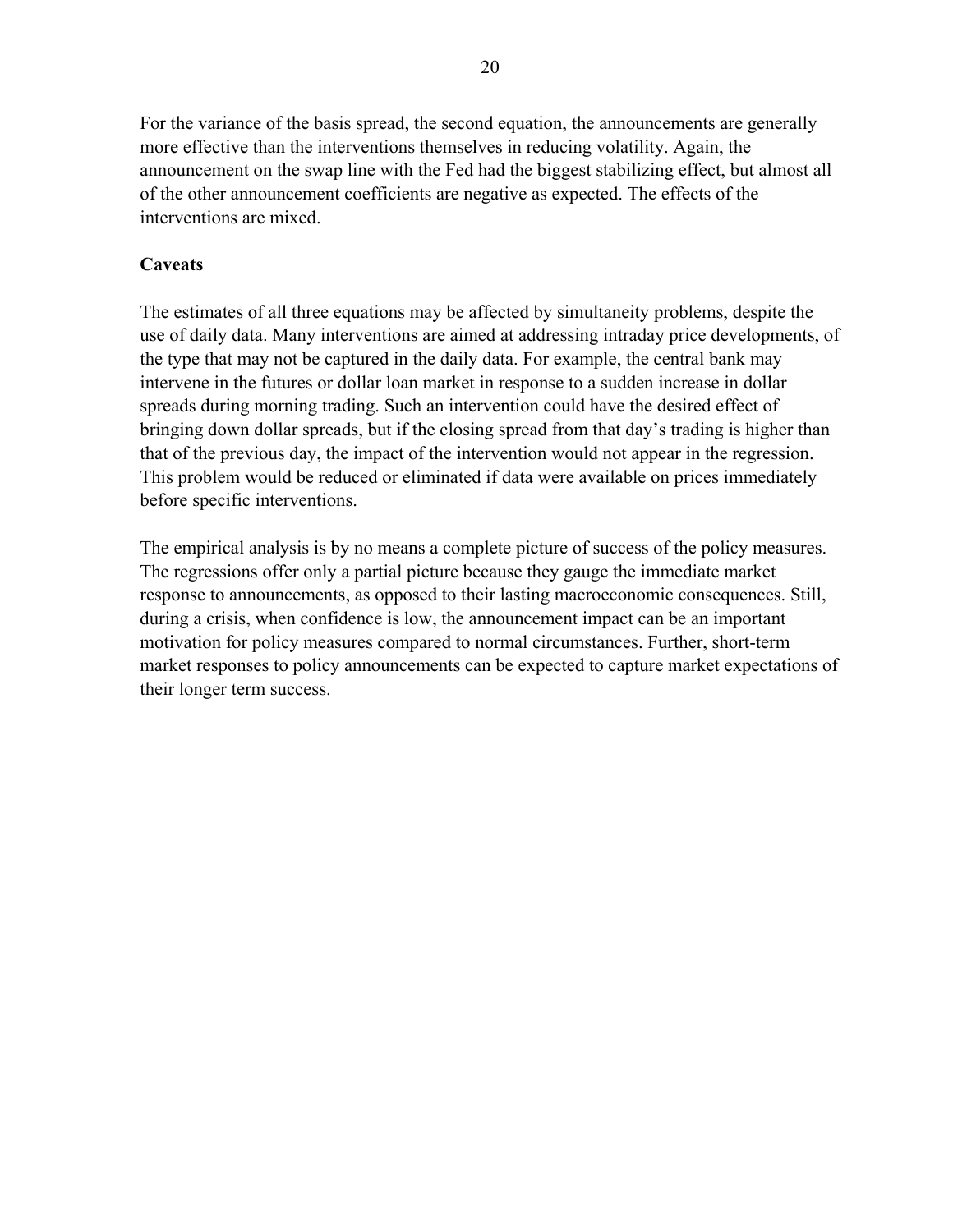# **Table 4. Estimates of the Effect of the BCB's Announcements and Interventions on Basis Spread**

| Dependent Variable: <b>Basis spread against Libor</b> |               |  |  |
|-------------------------------------------------------|---------------|--|--|
|                                                       | Mean equation |  |  |

|                                                                     |                              | mean equalion                                                           |                                               |                                        |                               |                                              |
|---------------------------------------------------------------------|------------------------------|-------------------------------------------------------------------------|-----------------------------------------------|----------------------------------------|-------------------------------|----------------------------------------------|
| Period from<br>to<br>Observations                                   | 2007/1/2<br>2009/6/26<br>567 | 2007/1/2<br>2009/6/26<br>566                                            | 2007/1/2<br>2009/6/26<br>567                  | 2007/8/9<br>2009/6/26<br>419           | 2007/8/9<br>2009/6/26<br>419  | 2007/8/9<br>2009/6/26<br>419                 |
|                                                                     | (eq1)                        | (eq2)                                                                   | (eq3)                                         | (eq4)                                  | (eq5)                         | (eq6)                                        |
| BCB's announcement on F/X operations                                |                              |                                                                         |                                               |                                        |                               |                                              |
| 1 BCB's announcement on dollar lending<br>(10/17/2008)              | 107.949<br>(0.000)           | 96.879<br>**<br>(0.000)                                                 | 101.696<br>*dd<br>**<br>(0.000)               | 92.110<br>*ok*<br>(0.000)              | 95.679<br> abc <br>(0.000)    | 90.839<br>* kok<br>(0.000)                   |
| 2 BCB's announcement on futures market intervention                 | 179.585                      | 153.700<br>∗×                                                           | 160.310<br> abc <br>$*$                       | 149.021<br> abc                        | 152.390<br> abc               | 154.623<br>$*$                               |
| (10/23/2008)                                                        | (0.015)                      | (0.000)                                                                 | (0.000)                                       | (0.000)                                | (0.000)                       | (0.000)                                      |
| 3 Swap line with US Fed<br>(10/29/2008)                             | $-316.810$<br>(0.000)        | $-327.607$<br>$*$<br>(0.000)                                            | $-324.436$<br>$\frac{1}{2}$<br>$*$<br>(0.000) | $-315.631$<br>$*$<br>(0.000)           | -331.035<br> abc <br>(0.000)  | $-337.412$<br>$*$<br>(0.000)                 |
| 4) BCB's announcement on non-trade-based dollar loans               | $-34.409$                    | $-46.918$<br>$***$                                                      | $-44.237$<br>$\frac{1}{2}$<br>**              | $-38.012$<br>$*$                       | $-45.480$<br>$*$              | $-47.803$<br>$*$                             |
| (12/11/2008)<br>5 1st Extension on the swap line with US Fed        | (0.002)<br>41.407            | (0.000)<br>11.729                                                       | (0.000)<br>10.981<br>$\frac{1}{2}$<br>$***$   | (0.000)<br>11.036<br>$\star\!\!\star$  | (0.000)<br>10.053<br>$*$      | (0.000)<br>5.971<br>$\ast$                   |
| (2/3/2009)                                                          | (0.122)                      | (0.000)                                                                 | (0.000)                                       | (0.016)                                | (0.001)                       | (0.099)                                      |
| 6 2nd Extension on the swap line with US Fed                        | 3.753                        | $-19.770$                                                               | $-19.431$<br>$\frac{1}{2}$<br>$*$             | $-13.997$                              | $-19.729$<br>$*$              | $-20.118$<br>$*$                             |
| (6/25/2009)                                                         | (0.901)                      | (0.000)                                                                 | (0.000)                                       | (0.221)                                | (0.000)                       | (0.000)                                      |
| Types of BCB's F/X operations                                       |                              |                                                                         |                                               |                                        |                               |                                              |
| 1) Spot market intervention                                         | $-6.342$<br>(0.000)          | $-4.556$<br>$***$<br>$*$<br>(0.022)                                     | $-6.820$<br>$***$<br>(0.001)                  | $-2.652$<br>(0.413)                    | $-1.565$<br>(0.642)           | $-4.402$<br>(0.179)                          |
| 2 Futures market intervention                                       | 4.793                        | 5.576<br>**                                                             | 4.766<br> abc <br>**                          | 7.378<br>$\frac{1}{2}$                 | 5.239<br>$\frac{1}{2}$        | 7.519<br>**                                  |
| 3 F/X Swap Auctions                                                 | (0.001)<br>$-86.570$         | (0.000)<br>$-76.381$<br>**                                              | (0.003)<br>$-76.524$<br>$\frac{1}{2}$<br>**   | (0.001)<br>$-52.148$<br>**             | (0.036)<br>$-60.151$<br>$*$   | (0.005)<br>$-49.716$<br>$*$                  |
|                                                                     | (0.000)                      | (0.000)                                                                 | (0.000)                                       | (0.001)                                | (0.000)                       | (0.002)                                      |
| 4 Dollar lending                                                    | $-27.808$                    | $-4.683$                                                                | $-13.893$                                     | $-12.405$                              | $-13.715$                     | $-6.829$                                     |
| 5 Non-trade-based dollar loans                                      | (0.245)<br>$-323.588$        | (0.826)<br>-311.609<br>**                                               | (0.481)<br>$\frac{1}{2}$<br>-326.476<br>$*$   | (0.501)<br>$-321.317$<br>$\frac{1}{2}$ | (0.508)<br>-314.574<br> abc   | (0.752)<br>$-314.229$<br>$*$                 |
|                                                                     | (0.000)                      | (0.000)                                                                 | (0, 000)                                      | (0.000)                                | (0.000)                       | (0.000)                                      |
| Basis spread $t-1$                                                  | 0.692<br>(0.000)             | 0.675<br>$***$<br>(0.000)                                               | 0.689<br>$\frac{1}{2}$<br>$***$<br>(0.000)    | 0.684<br>$*$<br>(0.000)                | 0.673<br>$*$<br>(0.000)       | 0.672<br>$*$<br>(0.000)                      |
| Basis spread $_{t-2}$                                               | 0.104                        | 0.079<br>$***$                                                          | 0.101<br>**<br>$***$                          | 0.098<br>$*$                           | 0.065                         | 0.068                                        |
| Basis spread $t-3$                                                  | (0.000)                      | (0.002)<br>0.042<br>$\left \!\!\left\langle \mathbf{c}\right \!\right $ | (0.000)                                       | (0.000)                                | (0.071)<br>0.059<br>$*$       | (0.054)<br>0.042                             |
|                                                                     |                              | (0.028)                                                                 |                                               |                                        | (0.024)                       | (0.133)                                      |
| ∆EMBI Spread                                                        |                              |                                                                         | $-0.202$<br>$***$<br>(0.001)                  |                                        |                               | $-0.264$<br>$*$<br>(0.002)                   |
| Constant                                                            | 18.153<br>(0, 000)           | $*$<br>18.886                                                           | abc <br>18.990<br>$***$                       | 20.842<br>$*$                          | 19.377<br>$*$                 | 20.555<br>$*$<br>(0, 000)                    |
|                                                                     | Variance                     | (0, 000)<br>equation                                                    | (0.000)                                       | (0.000)                                | (0.000)                       |                                              |
| $\alpha$                                                            | 5.821                        | 6.508<br>$*$                                                            | 6.794<br>$***$<br>$***$                       | 6.683<br>$*$                           | 6.406<br>$***$                | 7.013<br>$*$                                 |
|                                                                     | (0.000)<br>0.919             | (0.000)<br>0.799<br>$***$                                               | (0.000)<br>0.740<br>$*$<br>$***$              | (0.000)<br>0.716<br>$*$                | (0.000)<br>0.751<br>$*$       | (0.000)<br>$*$                               |
| β                                                                   | (0.000)                      | (0.000)                                                                 | (0.000)                                       | (0.000)                                | (0.000)                       | $\begin{matrix} 0.656 \\ 0.000 \end{matrix}$ |
| γ                                                                   | 0.110<br>(0.126)             | 0.189<br>(0.004)                                                        | 0.151<br>$*$<br>**<br>(0.017)                 | 0.326<br>$*$<br>(0.000)                | 0.352<br>$*$<br>(0.000)       | 0.259<br>$*$<br>(0.000)                      |
| η                                                                   | 0.074<br>(0.001)             | -0.011<br>$***$<br>(0.709)                                              | -0.046<br>(0.156)                             | 0.012<br>(0.725)                       | 0.049<br>(0.226)              | $-0.027$<br>(0.634)                          |
| BCB's announcement on F/X operations                                |                              |                                                                         |                                               |                                        |                               |                                              |
| 1) BCB's announcement on dollar lending                             | $-3.380$                     | $-11.592$                                                               | $-4.293$<br>$*$                               | $-11.129$<br>$*$                       | $-15.882$<br>$***$            | $-12.702$<br>$*$                             |
| (10/17/2008)<br>2 BCB's announcement on futures market intervention | (0.826)<br>$-5.711$          | (0.000)<br>$-19.479$                                                    | (0.648)<br>-24.665<br>$*$<br>$**$             | (0.000)<br>$-16.817$<br>$*$            | (0.001)<br>$-17.060$<br>$***$ | (0.000)<br>$-18.443$<br>$*$                  |
| (10/23/2008)                                                        | (0.423)                      | (0.000)                                                                 | (0.000)                                       | (0.000)                                | (0.006)                       | (0.000)                                      |
| 3 Swap line with US Fed<br>(10/29/2008)                             | $-15.472$<br>(0.018)         | $-22.459$<br>**<br>(0.001)                                              | $\frac{1}{2}$<br>-21.090<br>**<br>(0.000)     | $-21.810$<br>*k<br>(0.000)             | $-20.491$<br>$*$<br>(0.001)   | $-17.167$<br>$*$<br>(0.001)                  |
| 4 BCB's announcement on non-trade-based dollar loans                | $-3.833$                     | $-11.836$                                                               | $-13.420$<br>$*$<br>$**$                      | $-4.349$                               | $-11.225$<br>$*$              | $-12.266$<br>$*$                             |
| (12/11/2008)                                                        | (0.759)                      | (0.000)                                                                 | (0.000)                                       | (0.848)                                | (0.000)                       | (0.000)                                      |
| 5 1st Extension on the swap line with US Fed<br>(2/3/2009)          | 0.165<br>(0.980)             | $-8.646$<br>(0, 000)                                                    | $-8.768$<br>$*$<br>$***$<br>(0, 000)          | $-7.846$<br>$**$<br>(0, 000)           | $-9.120$<br>$*$<br>(0.000)    | $-9.982$<br>$*$<br>(0, 000)                  |
| 6 2nd Extension on the swap line with US Fed                        | $-0.099$                     | $-6.165$                                                                | $-9.000$<br>$\frac{1}{2}$<br>$***$            | $-3.309$                               | $-9.121$<br>$***$             | $-10.004$<br>$*$                             |
| (6/25/2009)                                                         | (0.987)                      | (0.004)                                                                 | (0.000)                                       | (0.746)                                | (0.000)                       | (0.000)                                      |
| Types of BCB's F/X operations                                       |                              |                                                                         |                                               |                                        |                               |                                              |
| 1) Spot market intervention                                         | 0.001<br>(0.990)             | $-0.027$<br>(0.725)                                                     | 0.041<br>(0.603)                              | $-0.243$<br>$*$<br>(0.003)             | $-0.276$<br>$**$<br>(0.001)   | $-0.227$<br>$*$<br>(0.009)                   |
| 2 Futures market intervention                                       | 0.639                        | 0.619<br>**                                                             | 0.669<br>*k<br>*dok                           | 0.540<br>*k                            | 0.527<br>**                   | 0.607<br>*ok*                                |
|                                                                     | (0.000)                      | (0.000)                                                                 | (0.000)                                       | (0.001)                                | (0.001)                       | (0.000)                                      |
| 3 F/X Swap Auctions                                                 | 2.302<br>(0.000)             | 1.634<br>$*$<br>(0.000)                                                 | 1.690<br>$\frac{1}{2}$<br>$*$<br>(0.000)      | 1.256<br>$\frac{1}{2}$<br>(0.000)      | 1.151<br> abc <br>(0.000)     | 1.137<br> abc <br>(0.000)                    |
| 4 Dollar lending                                                    | 0.694                        | 0.656                                                                   | 0.584                                         | 0.426                                  | 0.513                         | 0.325                                        |
| 5 Non-trade-based dollar loans                                      | (0.429)<br>$-17.900$         | (0.367)<br>$-16.624$                                                    | (0.459)<br>$-14.818$<br> abc <br>$*$          | (0.597)<br>$-17.848$                   | (0.542)<br>$-2.970$           | (0.693)<br>$-16.610$<br>$*$                  |
|                                                                     | (0.334)                      | (0.000)                                                                 | (0.000)                                       | (0.288)                                | (0.501)                       | (0.000)                                      |
| Adjusted-R square                                                   | 0.570                        | 0.581                                                                   | 0.580                                         | 0.581                                  | 0.578                         | 0.584                                        |

Notes: 1. p-values are in parentheses, ( ). 2. \*\*\*, \*\*, and \* denotes significance at the one, five, and ten percent levels.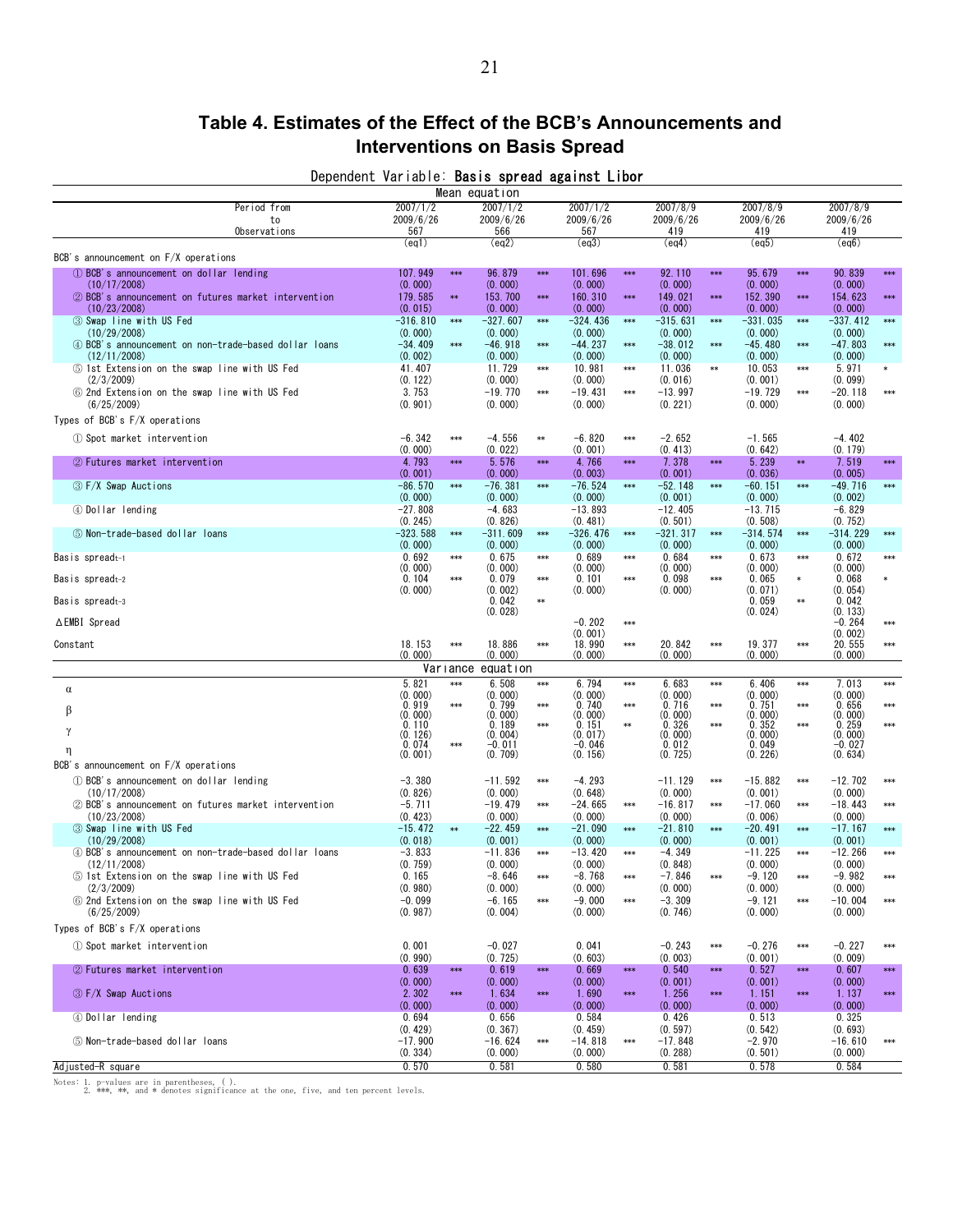#### **V. CLOSING THOUGHTS**

The main conclusion of this paper is that the foreign exchange easing measures undertaken by the BCB during 2008–09 seemed to have alleviated the various market stresses arising from local dollar liquidity shortage, at least on impact. The announcements and to a lesser extent the interventions themselves reduced the relative cost of onshore dollar financing. The varied foreign exchange operations also appeared to have stabilized market expectations of exchange rate volatility. The positive effects of the announcements of the currency swap facility between the Fed and BCB across the three regressions strongly suggest that this arrangement helped boost confidence.

Of course, these results may not hold for all central banks in all circumstances. The apparent effectiveness of the foreign exchange measures of the BCB can be attributed to the sophistication of the financial markets in Brazil which allowed the effective use of derivatives. The BCB also was perceived as having a successful track record during previous episodes of exchange rate instability, and has earned credibility since the adoption of inflation targeting.

Still, the provision of foreign exchange liquidity under conditions of stress may well become a standard policy tool and thus the less well understood aspects warrant further thinking. Why do the announcement effects on prices and expectations seem to outweigh the actual implementation effects, as suggested by the empirical results? Under what conditions should derivatives, as opposed to spot sales, be used to supply foreign exchange liquidity? How should central banks be held accountable for the effectiveness of foreign exchange liquidity provision? Is there a place for cross-central bank liquidity arrangements? Does the role of derivatives in facilitating foreign exchange liquidity provision by the BCB strengthen the general case for developing sophisticated financial markets in emerging market countries?

In some respects, Avenida Paulista today may not be so far from the Lombard Street of the  $19<sup>th</sup>$  century. Financial globalization now necessitates the provision of foreign exchange liquidity, in addition to domestic LOLR. The approaches of Bagehot in domestic LOLR and the BCB in foreign exchange liquidity provision are similar in that both are designed to inject large amounts of liquidity via a wider set of counterparties and with limited control over availability. However, the foreign exchange liquidity providing central bank of today can utilize derivatives that reduce its dependence on reserves and seem to provide a helpful announcement effect. Thus, financial globalization entails a new type of liquidity shock—the sudden shutdown of foreign currency financing—but also offers a new set of tools for helping central banks to deal with it.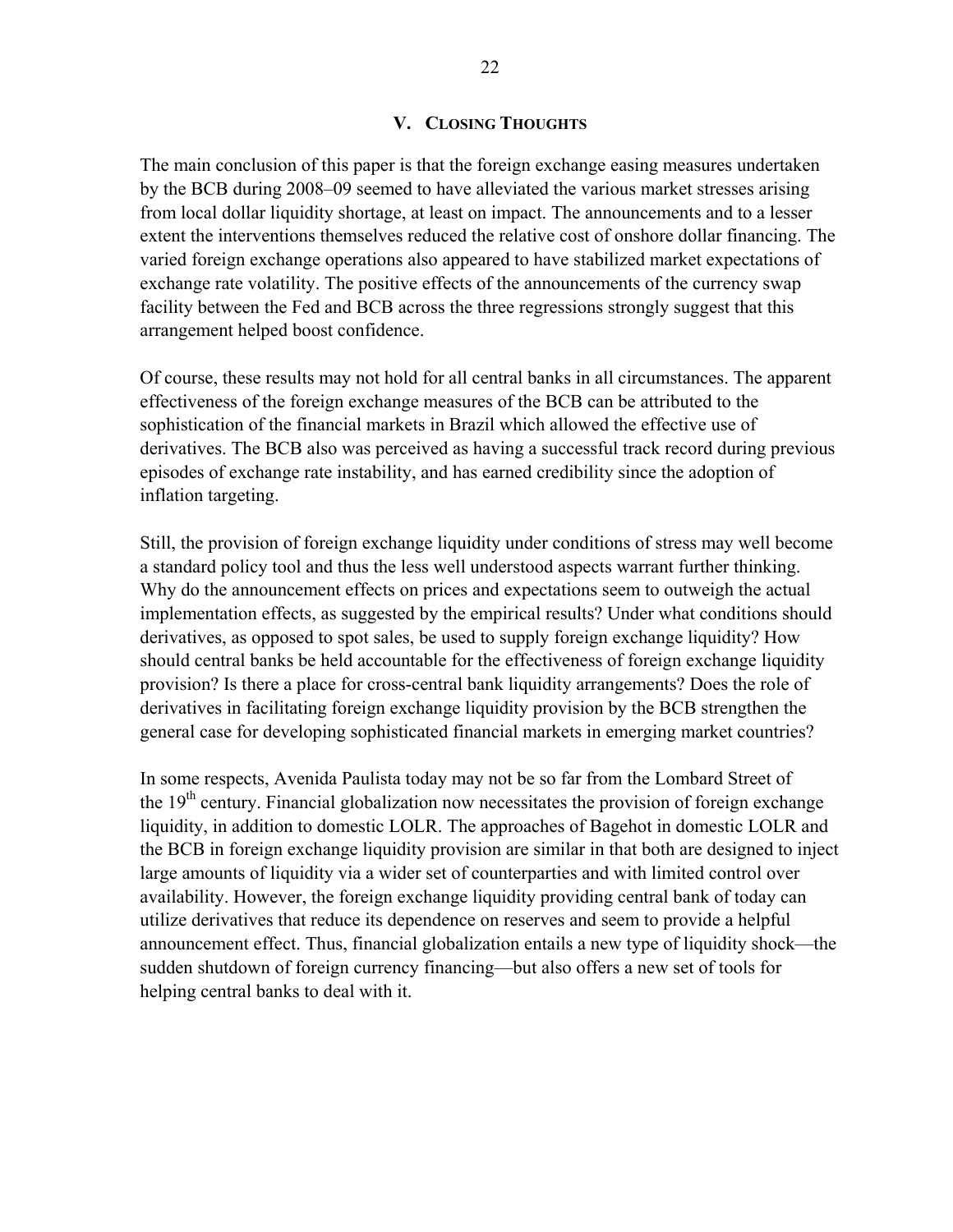#### **References**

de Andrade, Sandro Canesso and Benjamin Miranda Tabak, 2001, "Is It Worth Tracking Dollar/Real Implied Volatility?" Brazilian Journal of Applied Economics), Vol. 5, No. 3, (July–September).

Baba, Naohiko and Packer, Frank, 2009a, "Interpreting deviations from covered interest parity during the financial market turmoil of 2007–2008," *Journal of Banking and Finance*, forthcoming.

———, 2009b, "From turmoil to crisis: dislocation in the FX swap market before and after the failure of Lehman Brothers", *Journal of International Money and Finance*, forthcoming.

Baba, Naohiko, Packer, Frank, and Nagano, Teppei, 2008, "The spillover of money market turbulence to foreign exchange swap and cross-currency swap markets," BIS Quarterly Review March, 73–86.

Banco do Brasil, 2002, *Annual Report*.

Bagehot,Walter, 1897, Lombard Street: A Description of the Money Market (New York: Charles Scribner's Sons).

Bernanke, Ben, 2009, "The Federal Reserve's Balance Sheet," speech to the Federal Reserve Bank of Richmond 2009 Credit Markets Symposium, Charlotte, North Carolina (April).

de Campos Meirelles, Henrique, 2009a, "Brazil: Recent Macroeconomic and Financial Developments," Speech in January.

\_\_\_\_, 2009b, "How the Country is Overcoming the Current Turmoil," Speech in March.

Calvo, Guillermo, 2006, "Monetary Policy Challenges in Emerging Markets: Sudden Stop, Liability Dollarization, and Lender of Last Resort," NBER Working Paper No. 12788, December.

Canales-Kriljenko, Jorge Iván, Roberto Pereira Guimarães and Cem Karacadag, 2003, "Official Intervention in the Foreign Exchange Market: Elements of Best Practice," IMF Working Paper No. 03/152 (July).

Carpenter, Seth and Selva Demiralp, 2006, "The Liquidity Effect in the Federal Funds Market Evidence from Daily Open Market Operations," Journal of Money, Credit, and Banking, Vol. 38, No. 4.

Disyatat, Piti and Gabriele Galati, 2007, "The effectiveness of foreign exchange intervention in emerging market countries: Evidence from the Czech koruna," Journal of International Money and Finance 26 (2007) 383-402.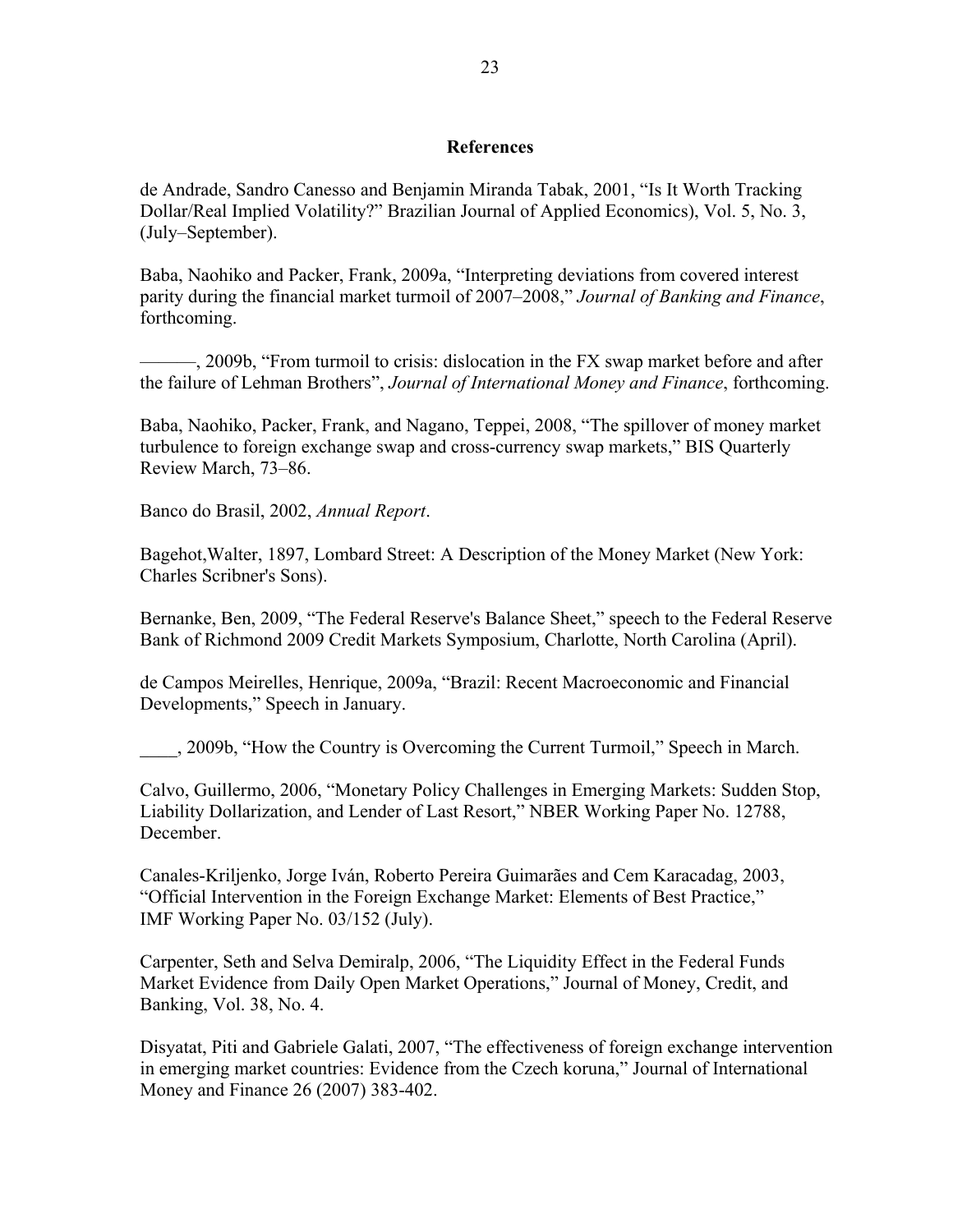Domac, Ilker and Alfonso Mendoza, 2002. "Is there Room for Forex Interventions under Inflation Targeting Framework? Evidence from Mexico and Turkey," Discussion Paper 0206, Research and Monetary Policy Department, Central Bank of the Republic of Turkey.

Egert, Balazs, and Lubos Komarek, 2005, "Official foreign exchange interventions in the Czech Republic: Did they matter?", William Davidson Institute Working Paper No. 760.

Fischer, Stanley, 1999, "On the Need for an International Lender of Last Resort." *Journal of Economic Perspectives* 13 (Fall): 85–104.

Galati, Gabriele, and William Melick, 2002, "Central Bank intervention and market expectations," Bank of International Settlements Working Paper No. 10.

Gârleanu, Nicolae and Lasse Heje Pedersen, 2009, "Margin-Based Asset Pricing and Deviations from the Law of One Price," September.

Gomes, Frederico Pechir, Marcelo Yoshio Takami and Vinicius Ratton Brandi, 2008, "Foreign Exchange Market Volatility Information: An Investigation of Real-Dollar Exchange Rate," BCB Working Paper 174, August.

Hamilton, James D., 1996, "The Daily Market for Federal Funds," Journal of Political Economy, vol. 104, No. 1.

———, 1997, "Measuring the Liquidity Effect," American Economic Review 87, 80–97.

Ho, Corrinne, and Robert McCauley, 2003, "Living with Flexible Exchange Rates: Issues and Recent Experience in Inflation Targeting Emerging Market Economies," BIS Working Paper No. 130 (Basel: Bank for International Settlements).

Hui, Cho-Hoi, Hans Genberg and Tsz-Kin Chung, 2009, "Funding Liquidity Risk and Deviations from Interest-Rate Parity During the Financial Crisis of 2007-2009," Hong Kong Monetary Authority Working Paper 13/2009, July.

Humphrey, TM. and RE. Keleher (1984), 'The Lender of Last Resort: A Historical Perspective', in C. Goodhart and G. Illing (eds) (2002),Financial Crises, Contagion, and the Lender of Last Resort: A Reader, Oxford University Press, Oxford, pp. 73–108.

Ishi, Kotaro, Stone, Mark, and Etienne Yehoue, 2009, "Unconventional Central Bank Measures for Emerging Economies" IMF Working Paper No. 09/226.

Kamil, Herman and Chris Walker, 2009, "Exchange Rate Exposure of the Mexican Corporate Sector: Progress and Remaining Vulnerabilities," IMF Country Report No. 09/54 Mexico: Selected Issues, February.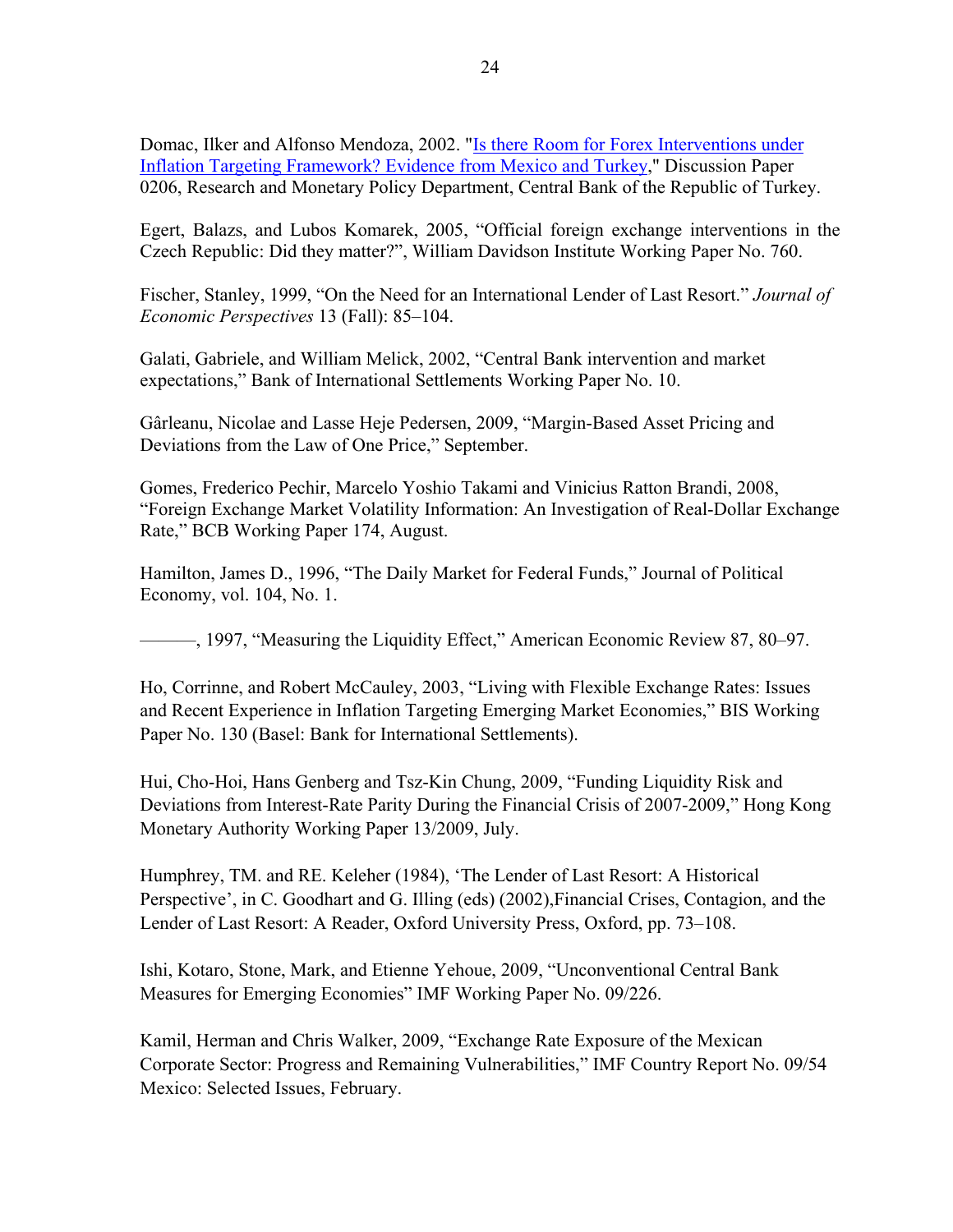Madigan, Brian F., 2009, Bagehot's Dictum in Practice: Formulating and Implementing Policies to Combat the Financial Crisis, speech at the Federal Reserve Bank of Kansas City's Annual Economic Symposium, Jackson Hole, Wyoming, August 21.

McGuire , Patrick and Götz von Peter, 2009, "The US dollar shortage in global banking and the international policy response," BIS Working Paper No. 291, October.

de Mendonça, Helder Ferreira and José Simão Filho, 2008, "Macroeconomic Effects of Central Bank Transparency: The Case of Brazil," Cato Journal, Vol. 28, No. 1 (Winter).

Nelson, Daniel B., 1991, "Conditional Heteroskedasticity in Asset Returns: A New Approach," Econometrica, 59, 347–370.

Obstfeld, Maurice, Jay C. Shambaugh, and Alan M. Taylor, 2009, "Financial Instability, Reserves, and Central Bank Swap Lines in the Panic of 2008." *American Economic Review Papers and Proceedings* 99 (May): 480–486.

de Oliveira, Fernando N. and Walter Novaes, 2005, "The Market of Foreign Exchange Hedge in Brazil: Reactions of Financial Institutions to Interventions of the Central Bank," IBMEC RJ Economics Discussion Paper 2005–13.

\_\_\_\_, 2007, "Demand for Foreign Exchange Derivatives in Brazil: Hedge or Speculation?" BCB Working Paper 152, December.

Rogers, John and Pierre Siklos, 2003. "Foreign exchange market intervention in two small open economies: the Canadian and Australian experience," *Journal of International Money and Finance*, Vol. 22, No. 3, June.

Sarno, Lucio, and Mark P. Taylor, 2001, "Official Intervention in Foreign Exchange Market: Is It Effective, and If So, How Does It Work," *Journal of Economic Literature*, Vol.34 (September), pp.839-68.

Stone, Mark R., Scott Roger, Seiichi Shimizu, Anna Nordstrom, Turgut Kisinbay, and Jorge Restrepo, 2009, "The Role of the Exchange Rate in Inflation Targeting Emerging Economies," *IMF Occasional Paper No. 267*.

Tapia, Matias, and Andrea Tokman, 2004, "Effects of foreign exchange intervention under public information: the Chilean case," Central Bank of Chile Working Paper 255.

Taylor, J. B., Williams, J.C., 2008. "Further results on a black swan in the money market," manuscript.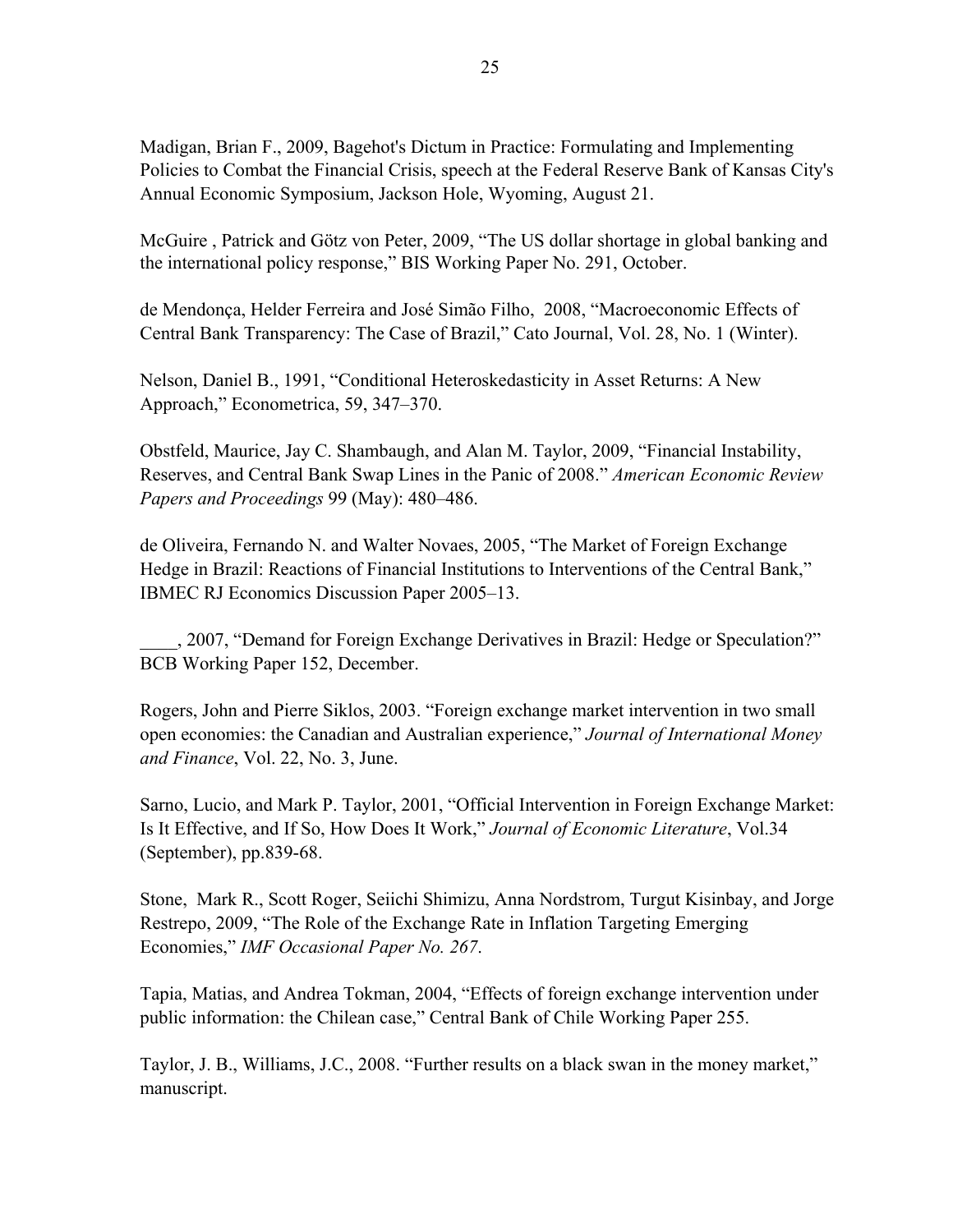\_\_\_\_, 2009. "A black swan in the money market," American Economic Journal: Macroeconomics, Vol.1, No.1, forthcoming.

Thornton, H., 1802, *An Enquiry into the Nature and Effects of the Paper Credit of Great Britain*, Reprint, George Allen & Unwin Ltd, London, 1939.

Tucker, Paul, 2009, "The Repertoire of Official Sector Interventions in the Financial System: Last Resort Lending, Market-Making, and Capital," remarks at the Bank of Japan 2009 International Conference on the Financial System and Monetary Policy Implementation, Bank of Japan, Tokyo, May 27-28.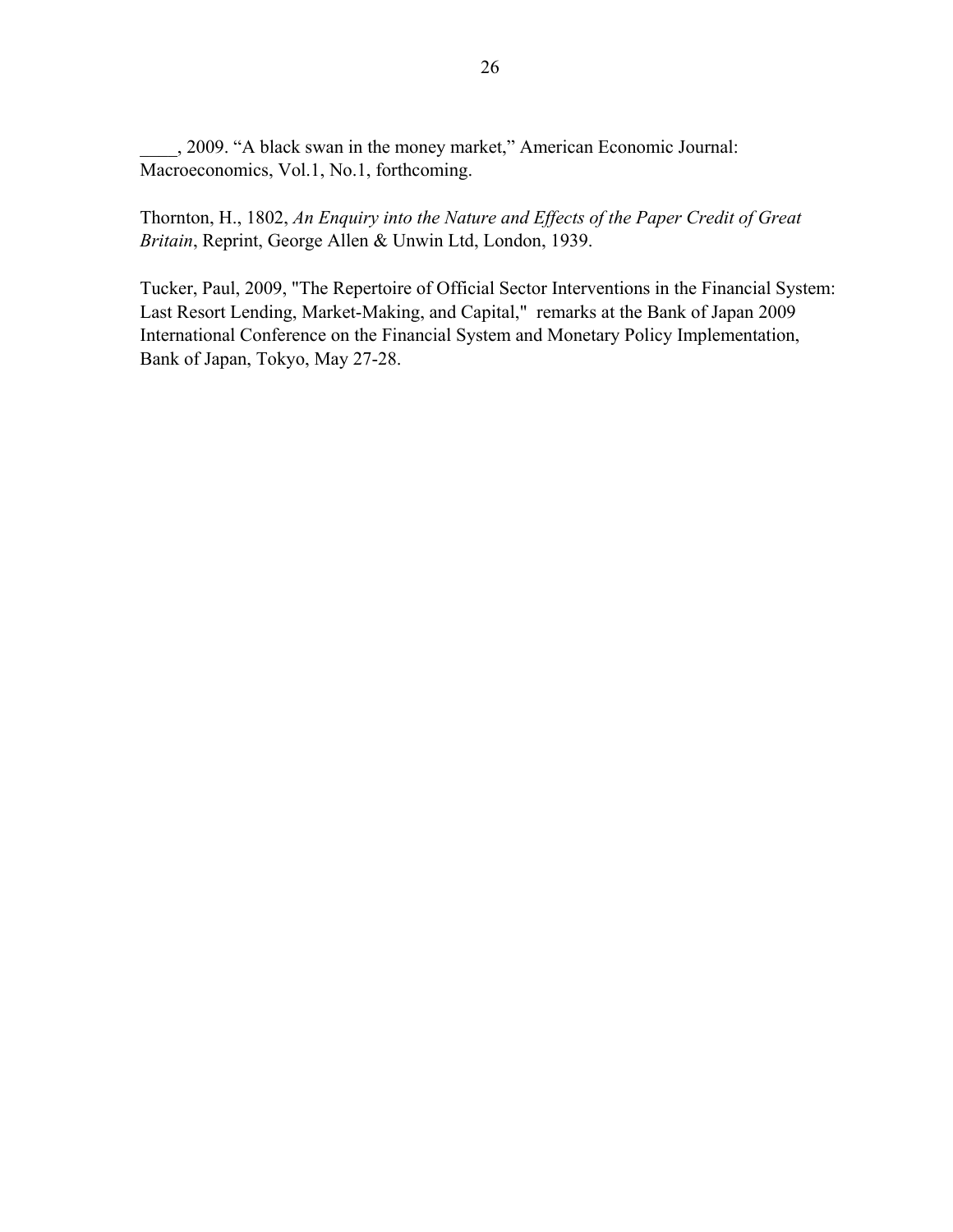#### **Annex I.** *Cupom Cambial* **and Basis Spreads**

The *cupom cambial* represents the dollar interest rate implied from the domestic local currency interest rate in Brazil, the spot exchange rate, and currency futures prices. If, for example, the one-year interest rate in Brazil is 15 percent, the spot exchange rate is 2 *reais* to the dollar, and the one-year forward exchange rate is 2.2 *reais* to the dollar, then the implied onshore dollar interest rate is 5 percent. That 5 percent is equal to the 15 percent interest rate in Brazilian *reais* minus the 10 percent depreciation of the real against the dollar that is priced into the forward contract.<sup>26</sup> Under conditions of covered interest parity, this implied dollar interest rate would be equal to the prevailing one-year domestic interest rate in the U.S. In practice, however, this is rarely the case. The onshore dollar interest rate in Brazil and in most other countries is often higher than the dollar interest rate in the U.S. sometimes much higher.

Why is this difference not arbitraged away?<sup>27</sup> In an emerging market, credit and liquidity factors play a role, so that a high onshore implied dollar interest rate may reflect the credit risk priced in by the market in lending to a foreign counterparty. Liquidity factors, which may be supposed to result from a scarcity of funds, are sometimes distinguished from credit factors, and can also work to limit arbitrage. Thus – returning to the example in the first paragraph – a financial institution could in theory borrow dollars at 3 percent in the U.S., convert these funds into *reais* at the spot exchange rate, invest the proceeds at 15 percent in the Brazilian market, and at the same time purchase dollar futures to cover its obligation to repay the original loan. This trade would yield a 2 percent return free of currency risk. However, there is typically no institution in a position to conduct the arbitrage. Brazilian banks are not able to borrow at 3 percent in the U.S. market, and large global banks have to consider credit risk and balance sheet costs in making such a trade.

This difference between the onshore dollar interest rate and the domestic rate in the U.S. is known as the basis spread.<sup>28</sup> Such spreads tend to be low—often very close to zero—for G7 currencies for which there is continuous and effective arbitrage. However, during the financial crisis, basis spreads even for yen-dollar and euro-dollar spiked as high as

1

 $26$  This is approximately true when interest rates are low; there is a second-order term that becomes more important as interest rates become higher.

<sup>&</sup>lt;sup>27</sup> The difference could be arbitraged by borrowing the relatively cheap currency (i.e., cheap in the forward market) and changing the proceeds in the spot market to purchase a bond in the more expensive currency. At the same time, the arbitrageur would buy a forward in (or swap into) the cheaper currency.

<sup>&</sup>lt;sup>28</sup> There is often a question about which U.S. interest rate to use as a reference. Prior to the global financial crisis the LIBOR interbank rate was usually taken as the standard. However, this became an unreliable gauge during the crisis, so that the market standard has become futures on the Fed funds rate (OIS rates).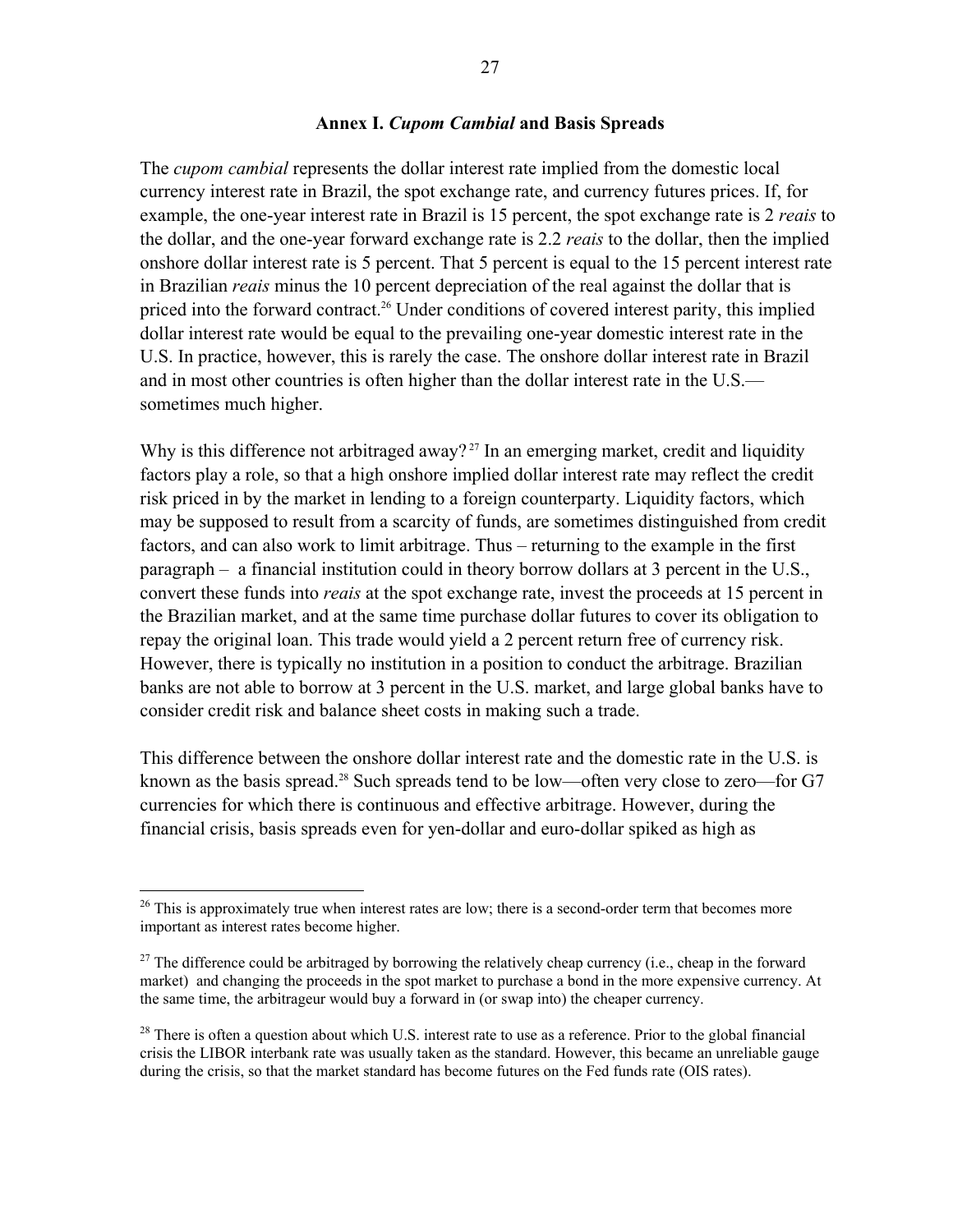1 percent.29 Some emerging market basis spreads moved out to 10 percent or more during this period. In addition to the credit and liquidity considerations cited above, other factors likely to affect basis spreads are spot and forward intervention by central banks, currency market pressures and volatility, and capital controls.

In a market with limited liquidity, spot and forward interventions have opposite effects on the implied dollar interest rate (*cupom cambial*) and the basis spread. To see why, consider the interest parity relationship:  $i_{\text{Simplified}} = i_{\text{Brazil}} + (e-f/e)$ , where e is the spot exchange rate in *reais* per dollar, and e is the forward rate. A spot intervention to sell dollars and buy *reais* will reduce E (the number of *reais* per dollar), thereby reducing the right-hand side and the implied dollar interest rate. But a forward intervention to sell dollars and buy *reais* will reduce F and increase the right-hand side. By bidding down the value of the dollar in the forward market, the latter type of intervention reduces the implied rate of dollar appreciation and thereby increases the implied dollar interest rate. Finally, a combined type of operation known as a foreign exchange swap consists of selling dollars in the spot market and buying them back in the forward market.<sup>30</sup> As described, this type of operation should be especially effective in reducing the *cupom cambial* as it affects both the spot and the forward legs of the interest parity relationship.

1

<sup>&</sup>lt;sup>29</sup> Gârleanu and Pedersen (2009) posit a theoretical model of basis spreads as a deviation from the law of one price explained by risk averse investors facing constraints on the amount of derivatives they can hold and risk tolerant investors facing margin limits in times of stress.

 $30$  Or buying dollars spot and selling them forward. Use of foreign exchange swaps is not limited to central banks – these are widely traded by private market participants.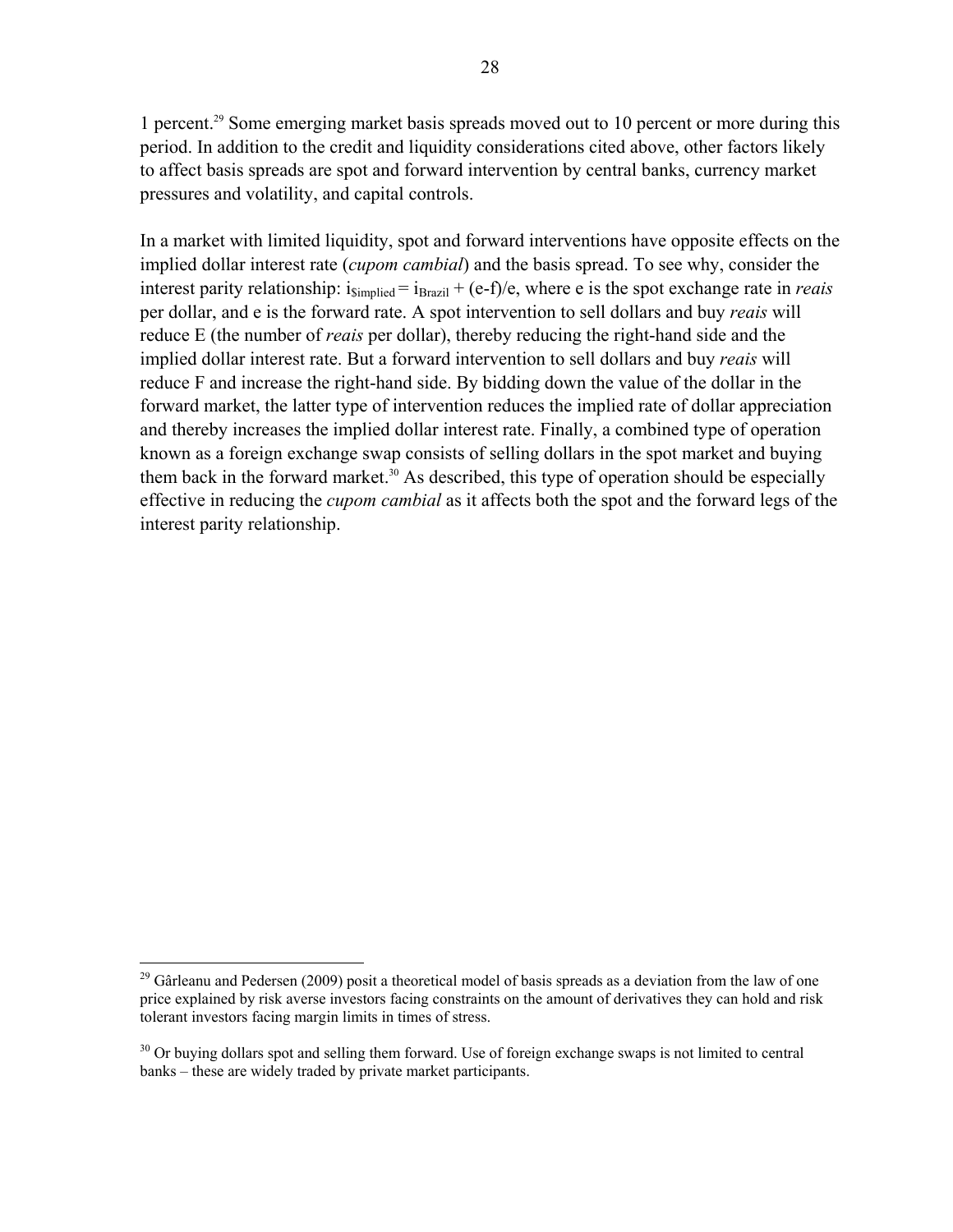# **Annex II. Foreign Exchange Measures of the Banco Central do Brasil, September 2008–May 2009**

| Spot market intervention  |                                                                                                                                |  |  |
|---------------------------|--------------------------------------------------------------------------------------------------------------------------------|--|--|
| Modality                  | Cash sales of foreign exchange into the foreign exchange market                                                                |  |  |
| Market stress             | Reflects drying up of forward dollar market which compelled corporations to turn to spot<br>market for foreign exchange needs. |  |  |
| Objective                 | Smooth exchange rate volatility and alleviate short-term foreign exchange pressure.                                            |  |  |
| <b>BCB</b> counterparties | The 17 institutions authorized as foreign exchange dealers.                                                                    |  |  |
| Collateral                | None.                                                                                                                          |  |  |
| Form of intervention      | Regular spot multiple price foreign exchange auctions.                                                                         |  |  |
| Frequency of intervention | Daily to weekly.                                                                                                               |  |  |
| Gross sales 1/            | \$14.5 billion.                                                                                                                |  |  |
| Conventionality           | Standard foreign exchange intervention.                                                                                        |  |  |
| Balance sheet impact      | Reduces foreign reserves.                                                                                                      |  |  |
| <b>BCB</b> communication  | Governor de Campos Meirelles speech of March 2009.                                                                             |  |  |

| Futures market intervention [swaps] 2/ |                                                                                                                                                                                      |  |  |
|----------------------------------------|--------------------------------------------------------------------------------------------------------------------------------------------------------------------------------------|--|--|
| Modality                               | Forward sales of foreign exchange in the market.                                                                                                                                     |  |  |
| Objective                              | Provide forward dollar liquidity to alleviate pressure on corporations ahead of them<br>unwinding hedging positions.                                                                 |  |  |
| Market stress                          | Drying up of forward dollar market and vulnerability of corporate balance sheets.                                                                                                    |  |  |
| BCB counterparties                     | All financial institutions authorized to operate in the Brazilian foreign exchange market.                                                                                           |  |  |
| Maturities                             | $26 - 672$ days.                                                                                                                                                                     |  |  |
| Announcements                          | Oct 23, 2008: BCB announces a ratcheting up of foreign intervention.                                                                                                                 |  |  |
| Form of intervention                   | BCB conducts transaction as market player.                                                                                                                                           |  |  |
| Frequency of intervention              | Daily to weekly (Sales will be made according to the liquidity needs of the market).                                                                                                 |  |  |
| Gross sales 1/                         | \$34 billion.                                                                                                                                                                        |  |  |
| Conventionality                        | Unconventional in that the explicit objective is to influence foreign exchange liquidity of<br>nonfinancial corporations, and that foreign exchange impact is automatically unwound. |  |  |
| Balance sheet impact                   | No immediate impact; at maturity reduces foreign reserves.                                                                                                                           |  |  |
| <b>BCB</b> communication               | Governor de Campos Meirelles speech of March 2009, the BCB's press release on Oct.                                                                                                   |  |  |
|                                        | 23, 2008.                                                                                                                                                                            |  |  |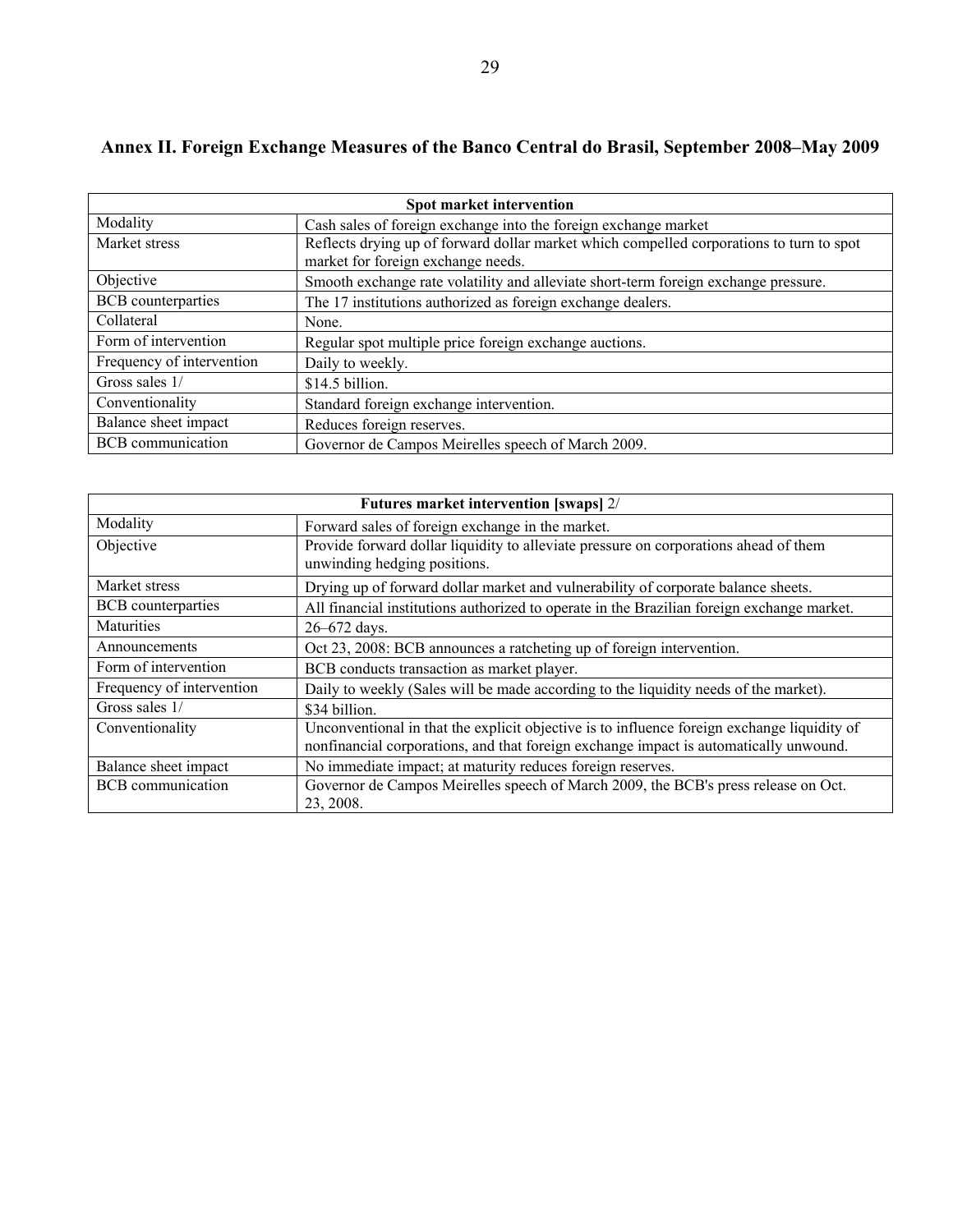| Foreign exchange swaps auctions [repos] 2/ |                                                                                               |  |  |  |
|--------------------------------------------|-----------------------------------------------------------------------------------------------|--|--|--|
| Modality                                   | Spot leg: BCB auctions dollars in exchange for reais                                          |  |  |  |
|                                            | forward leg: BCB receives dollars in exchange for reais                                       |  |  |  |
| Objective                                  | Increase availability and reduce the cost of foreign exchange for Brazilian corporations and  |  |  |  |
|                                            | banks over the term of the swap, and stem depreciation in the short-run.                      |  |  |  |
| Market stress                              | Drying up of term external dollar financing.                                                  |  |  |  |
| <b>BCB</b> counterparties                  | All financial institutions authorized to operate in the Brazilian foreign exchange market.    |  |  |  |
| Collateral                                 | Local currency serves as collateral.                                                          |  |  |  |
| Maturities                                 | 30-180 days.                                                                                  |  |  |  |
| Announcements                              | None.                                                                                         |  |  |  |
| Dates of intervention                      | Sep. 19, 2008, Sep. 26, 2008, Oct. 7, 2008, Oct. 15, 2008, Oct. 16, 2008, Oct. 27, 2008, Oct. |  |  |  |
|                                            | 30, 2008, Nov. 19, 2008, Dec. 17, 2008, Dec. 30, 2008, Jan. 5, 2009, Jan. 13, 2009, Jan.      |  |  |  |
|                                            | 29, 2009, March 30, 2009, April 16, 2009, and April 29, 2009.                                 |  |  |  |
| Gross sales 1/                             | \$11.8 billion.                                                                               |  |  |  |
| Conventionality                            | Conventional in that BCB counterparties are foreign exchange market participants and          |  |  |  |
|                                            | limited credit risk for BCB. Unconventional in that the explicit objective is to influence    |  |  |  |
|                                            | foreign exchange liquidity of nonfinancial corporations.                                      |  |  |  |
| Balance sheet impact                       | Reduces foreign reserves at impact, but reduction is reversed at maturity.                    |  |  |  |
| <b>BCB</b> communication                   | Governor de Campos Meirelles speech of March 2009.                                            |  |  |  |

| Dollar lending (Dollar loans for exporters) [export financing, ACCs]2/ |                                                                                                                                                                                                                                                                                                                      |  |  |
|------------------------------------------------------------------------|----------------------------------------------------------------------------------------------------------------------------------------------------------------------------------------------------------------------------------------------------------------------------------------------------------------------|--|--|
| Modality                                                               | BCB provides dollar financing to financial institutions, who on-lend to exporters.                                                                                                                                                                                                                                   |  |  |
| Objective                                                              | Provide dollar financing for exporters                                                                                                                                                                                                                                                                               |  |  |
| Market stress                                                          | Drying up of term external and domestic dollar financing for exporters.                                                                                                                                                                                                                                              |  |  |
| <b>BCB</b> counterparties                                              | All financial institutions authorized to operate in the Brazilian foreign exchange market may<br>have access to foreign currency loans available via auctions by BCB.                                                                                                                                                |  |  |
| Collateral                                                             | Sovereign bonds in U.S. dollars issued by Brazil or other country, provided they are rated A<br>or above, and advances on foreign exchange contracts (ACE) or export contracts (ACC)<br>transactions.                                                                                                                |  |  |
| Maturities                                                             | One to six months.                                                                                                                                                                                                                                                                                                   |  |  |
| Announcements                                                          | Oct 16, 2008: announced by news.                                                                                                                                                                                                                                                                                     |  |  |
|                                                                        | Oct 17, 2008: officially announced by the BCB.                                                                                                                                                                                                                                                                       |  |  |
| Form of intervention                                                   | Auctions: Oct. 20, 2008, Nov. 5, 2008, Nov. 13, 2008, Nov. 18, 2008, Dec. 3, 2008, Jan.<br>14, 2009, Feb. 11, 2009, and March 12, 2009.                                                                                                                                                                              |  |  |
| Gross sales 1/                                                         | \$12.6 billion.                                                                                                                                                                                                                                                                                                      |  |  |
| Conventionality                                                        | Conventional liquidity easing in the sense that meant to address liquidity shock;<br>Unconventional in that the explicit objective is to influence foreign exchange liquidity of<br>nonfinancial corporations, and the relatively long maturities imply an element of credit<br>easing with a degree of credit risk. |  |  |
| Balance sheet impact                                                   | Reduces foreign reserves at impact, but reduction is reversed at maturity.                                                                                                                                                                                                                                           |  |  |
| <b>BCB</b> communication                                               | Governor de Campos Meirelles speeches of March 2009, the BCB's press releases on Oct.<br>17, 2008 and on Nov. 4, 2008, AE Brazil-Financial and Corporate News service on Oct.<br>16, 2008.                                                                                                                           |  |  |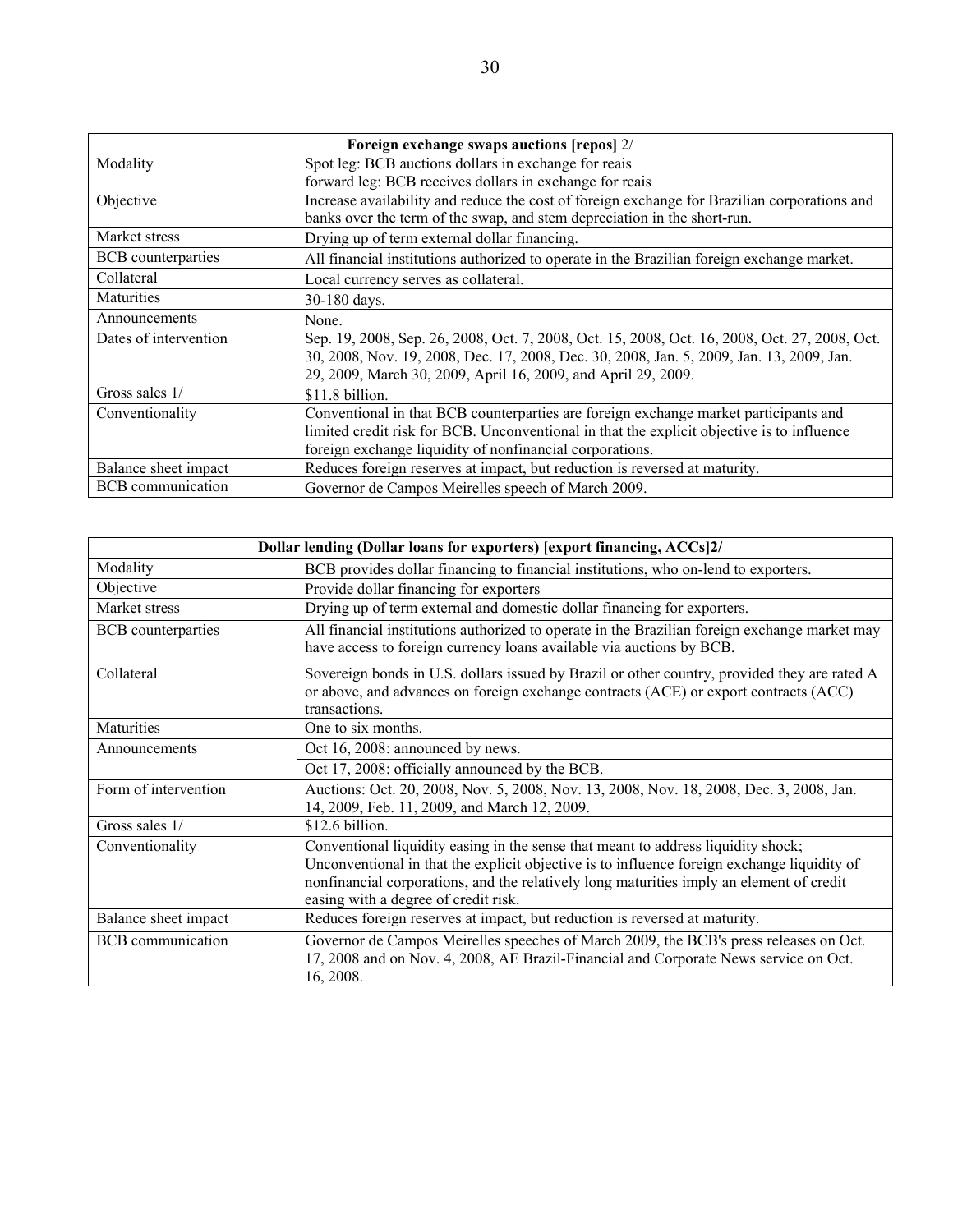|                           | Non-trade-based dollar loans (for rolling over external debt of Brazilian corporations)                                                                                                                                                                                    |
|---------------------------|----------------------------------------------------------------------------------------------------------------------------------------------------------------------------------------------------------------------------------------------------------------------------|
| Modality                  | BCB provides dollar financing to financial institutions, who on-lend to targeted Brazilian                                                                                                                                                                                 |
|                           | corporations with loan payments falling due over a pre-specified period.                                                                                                                                                                                                   |
| Objective                 | Ensure dollar availability for private-sector short-term foreign debts.                                                                                                                                                                                                    |
| Market stress             | Drying up of term external and domestic dollar financing for Brazilian corporations.                                                                                                                                                                                       |
| <b>BCB</b> counterparties | Banks authorized to operate in foreign currency transactions, these banks' foreign<br>subsidiaries, financial institutions abroad owned by these banks operating in Brazil, and<br>foreign financial institutions with an AA risk rating. (source: AE Brazil-Financial and |
|                           | Corporate News Service).                                                                                                                                                                                                                                                   |
| Collateral                | ACC, ACE and others.                                                                                                                                                                                                                                                       |
| Maturities                | 30-387 days.                                                                                                                                                                                                                                                               |
| Announcements             | Dec 11, 2008: announced by news [up to up \$10 billion].                                                                                                                                                                                                                   |
|                           | Feb 4, 2009: announced by news [up to \$20 billion].                                                                                                                                                                                                                       |
|                           | Note: According to news source, BCB will release the money on specific dates such as Feb.<br>27, 2009, March 13, 2009, and March 27, 2009.                                                                                                                                 |
| Form of intervention      | Auctions: April 3, 2009, May 4, 2009                                                                                                                                                                                                                                       |
|                           | Note: The loans will be offered exclusively to Brazilian companies with debts due between<br>Oct. 2008 and Dec. 2009.                                                                                                                                                      |
| Gross sales 1/            | \$2.1 billion                                                                                                                                                                                                                                                              |
| Conventionality           | Unconventional in that the foreign exchange market is circumvented and the intended<br>counterparties are nonfinancial corporations. Liquidity easing in the sense that meant to<br>address liquidity shock; credit easing in sense that relatively long maturities.       |
| Balance sheet impact      | Reduces foreign reserves at impact, but reduction is reversed at maturity.                                                                                                                                                                                                 |
| <b>BCB</b> communication  | Governor de Campos Meirelles speeches of January and March 2009, AE Brazil-Financial<br>and Corporate News service on Dec. 11, 2008.                                                                                                                                       |

1/ From Sep 19, 2008 to May 5, 2009.

2/ BCB terminology is in brackets [ ].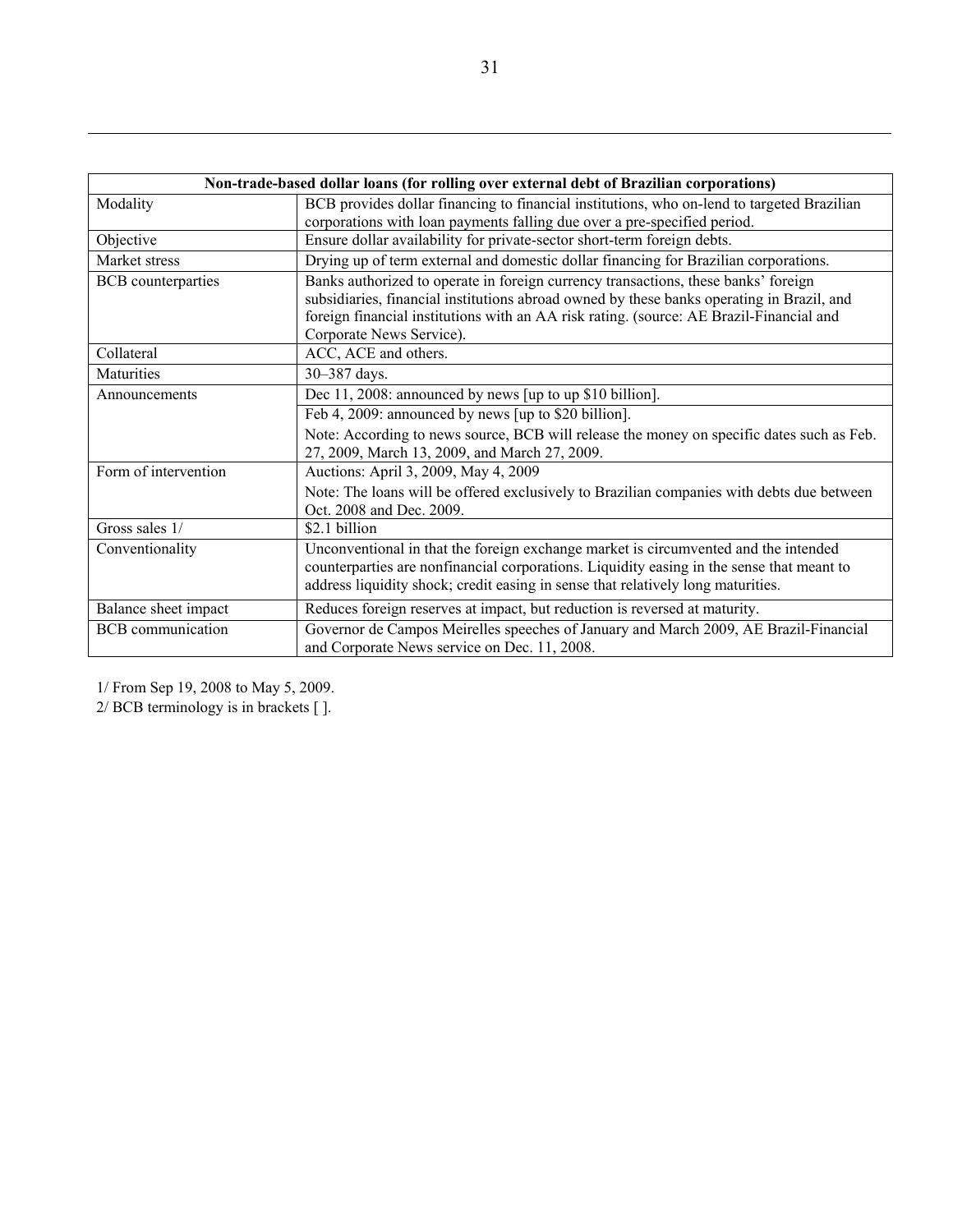### **Annex III. Quotes from "Lombard Street"**

Bagehot's "Lombard Street" serves as the touchstone for consideration of LOLR policies; for example, Madigan (2009) and Tucker (2009) discuss how the recent unconventional measures of the Fed and Bank of England square with Bagehot. The views ascribed to Bagehot in section IV are based on the below direct quotes from "Lombard Street":

Timing— "If possible, that alarm is best met by enabling those persons to pay their creditors to the very moment. For this purpose only a little money is wanted. If that alarm is not so met, it aggravates into a panic,"

Volume— "we must keep a great store of ready money always available, and advance out of it very freely in periods of panic, and in times of incipient alarm" and "whatever bank or banks keep the ultimate banking reserve of the country must lend that reserve most freely in time of apprehension".

Collateral— "The only safe plan for the Bank is the brave plan, to lend in a panic on every kind of current security, or every sort on which money is ordinarily and usually lent. This policy may not save the Bank; but if it do not, nothing will save it."

Counterparty— "They [central banks] must lend to merchants, to minor bankers, to 'this man and that man,' whenever the security is good."

Interest rate—[domestic shock]: "the best way for the bank or banks who have the custody of the bank reserve to deal with a drain arising from internal discredit, is to lend freely."; [external shock]: "We must look first to the foreign drain, and raise the rate of interest as high as may be necessary."

Transparency—"There should be a *clear understanding* between the Bank and the public that, since the Bank hold out ultimate banking reserve, they will recognise and act on the obligations which this implies; that they will replenish it in times of foreign demand as fully, and Lend it in times of internal panic as freely and readily, as plain principles of banking require." [Emphasis added]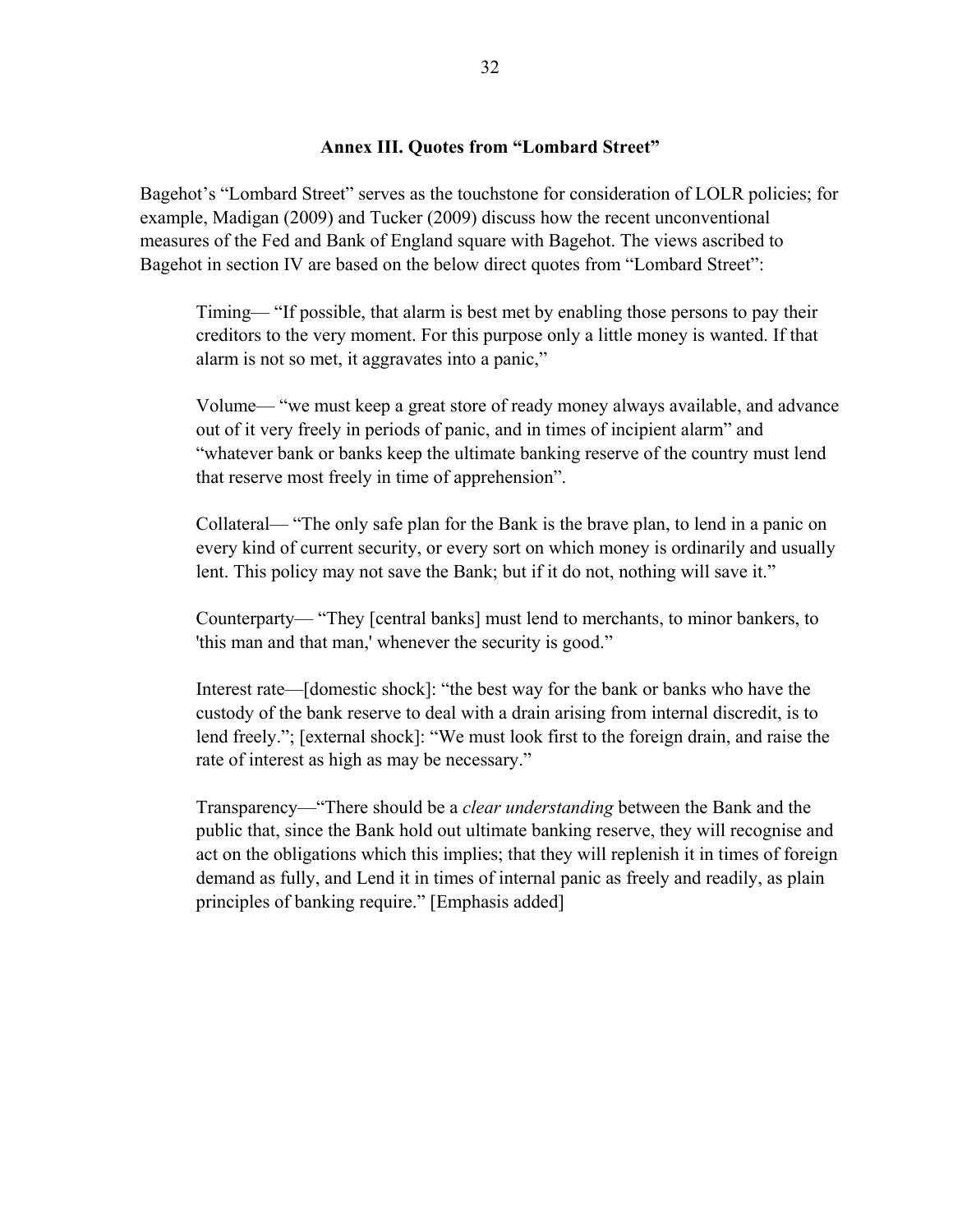# **Annex IV. Data Description**

| Variable                                                    | Definitions and Sources                                                                                                                                                                                                                                                                                                                                                                                                                                                                                                                                                                                                                                                                                                                                                                                                                      |
|-------------------------------------------------------------|----------------------------------------------------------------------------------------------------------------------------------------------------------------------------------------------------------------------------------------------------------------------------------------------------------------------------------------------------------------------------------------------------------------------------------------------------------------------------------------------------------------------------------------------------------------------------------------------------------------------------------------------------------------------------------------------------------------------------------------------------------------------------------------------------------------------------------------------|
| Spot exchange rate                                          | Brazilian real per U.S. dollar. We use the logarithmic change in the regression.<br>Source: Bloomberg.                                                                                                                                                                                                                                                                                                                                                                                                                                                                                                                                                                                                                                                                                                                                       |
| Implied volatility                                          | Implied volatility calculated by both put and call option prices of which maturity is three<br>months. We use the logarithmic change in the regression.<br>Source: Bloomberg.                                                                                                                                                                                                                                                                                                                                                                                                                                                                                                                                                                                                                                                                |
| Announcement                                                | Dummy variables which is equal to 1 on the BCB's policy announcement date and 0<br>otherwise. The variables are comprised of five variables: The BCB's announcements on<br>U.S. dollar lending for export finance (Oct 17, 2008), on futures intervention (Oct 23, 2008),<br>on swap line with U.S. Federal reserves (Oct 29, 2008), on non-trade-based dollar loans<br>(Dec 11, 2008), on the first extension on the swap line (Fed 3, 2009), and on the second<br>extension on the swap line (June 25, 2009).<br>Source: The BCB's press release and news sources.                                                                                                                                                                                                                                                                         |
| Intervention                                                | The actual amounts of the BCB's interventions, which consist of five measures: spot market<br>intervention, futures market intervention, foreign exchange swap auctions, U.S. dollar<br>lending for export financing, and non-trade-based U.S. dollar loans.<br>Since the data of the spot market intervention are not available, we use changes in the<br>international reserves in the liquidity concept, not cash concept which includes repurchase<br>agreement and futures as a proxy of the intervention<br>The dates related to foreign exchange swap auctions, U.S. dollar lending for export<br>financing, and non-trade-based U.S. dollar loans are set at the auction dates, not the<br>settlement dates because the market prices tend to reflect the intervention at the auction<br>dates. The unit is one U.S. billion dollar. |
| <b>ASPREAD</b>                                              | Change in the spread between U.S. short-term interest rate and Brazilian short-term interest<br>rate. As a U.S. short-term interest rate, we use the daily effective federal funds rate, a<br>weighted average of rates on trades through New York brokers. As a short-term interest rate<br>in Brazil, we use the SELIC interest rate, the interest rate for overnight interbank loans.<br>Source: Datastream.                                                                                                                                                                                                                                                                                                                                                                                                                              |
| $\Delta \text{STOCK}$                                       | Logarithmic change in the Bovespa index, which is a total return index weighted by traded<br>volume and is comprised of the most liquid stocks traded on the Sao Paulo Stock Exchange.<br>Source: Bloomberg.                                                                                                                                                                                                                                                                                                                                                                                                                                                                                                                                                                                                                                 |
| $\Delta$ SP500                                              | Logarithmic changes in the Standard and Poor's 500 index.<br>Source: Bloomberg.                                                                                                                                                                                                                                                                                                                                                                                                                                                                                                                                                                                                                                                                                                                                                              |
| <b>ACOMMODITY</b><br>$1) \Delta CRB$<br>2) ΔRaw Sugar Price | Logarithmic change in a certain commodity price index. We use either $\triangle$ CRB or $\triangle$ Raw<br>Sugar Price as a proxy of the commodity price index. ACRB is logarithmic change in the<br>commodity futures prices index produced by the Commodity Research Bureau. ARaw Sugar<br>Price is logarithmic change in Brazilian raw sugar price index.<br>Source: Bloomberg and Datastream.                                                                                                                                                                                                                                                                                                                                                                                                                                            |
| Basis spread against US dollar<br>LIBOR rate                | Difference between three-month <i>cupom cambial</i> and three-month U.S. dollar LIBOR rate.<br>Since LIBOR rate is a reference rate at 11:00a.m. in London and <i>cupom cambial</i> is a rate at<br>5:00 p.m. in New York, we use the difference: [cupon cambial at date t] - [U.S. dollar<br>LIBOR rate at $t+1$ ]. We omit the missing values.<br>Source: Bloomberg and British Bankers Association.                                                                                                                                                                                                                                                                                                                                                                                                                                       |
| Basis spread against OIS<br>spread                          | Difference between three-month <i>cupom cambial</i> and three-month U.S. dollar OIS rate. We<br>omit the missing values.<br>Source: Bloomberg.                                                                                                                                                                                                                                                                                                                                                                                                                                                                                                                                                                                                                                                                                               |
| EMBI spread in Brazil                                       | Difference between the yield on a dollar-denominated bond issued by the Brazilian<br>government and a corresponding one issued by the U.S. Treasury. We use this spread as a<br>proxy of the counterparty risk of Brazilian financial institutions.<br>Source: JP Morgan.                                                                                                                                                                                                                                                                                                                                                                                                                                                                                                                                                                    |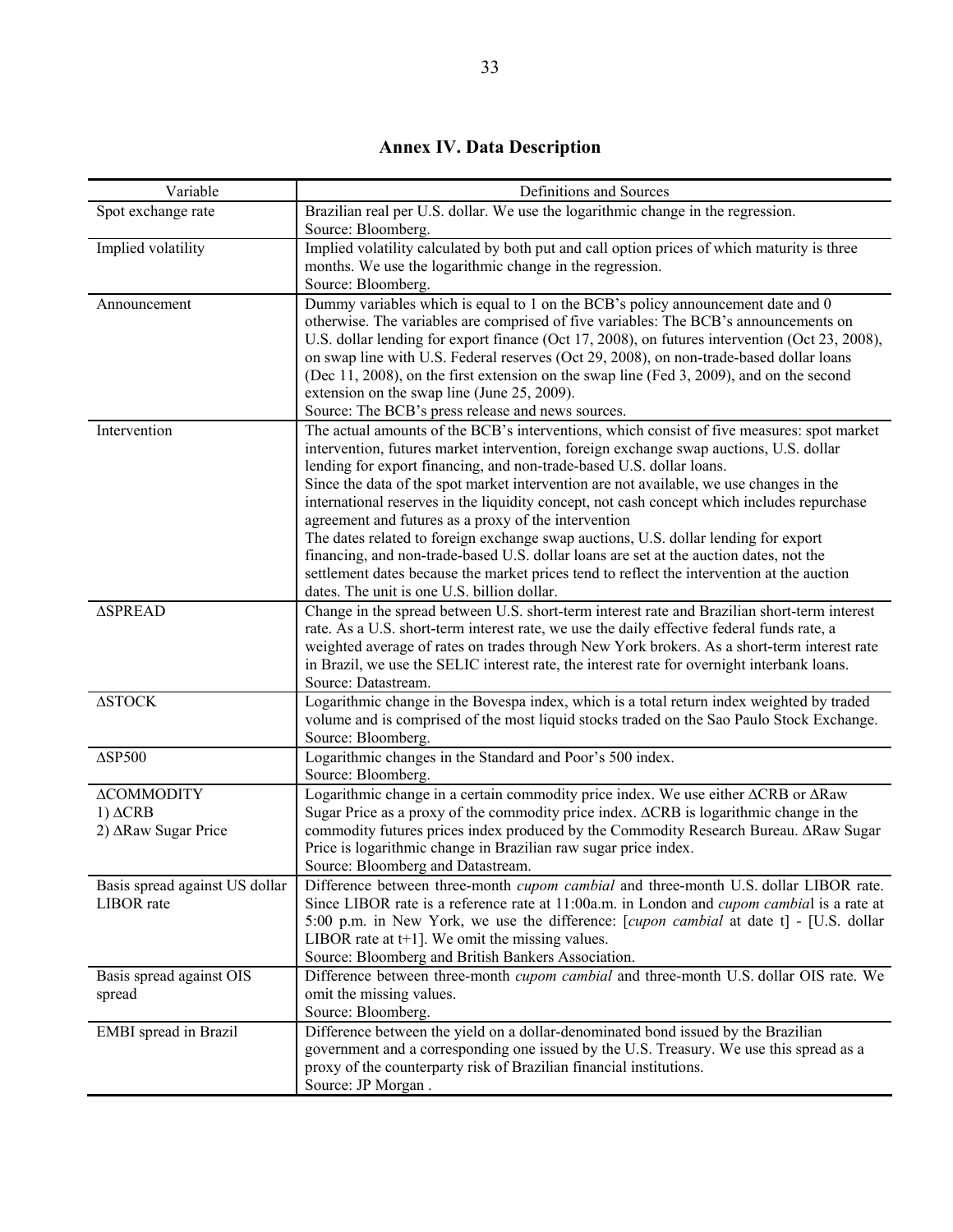|              | Spot rate          |         |              | Implied Volatility   |         |
|--------------|--------------------|---------|--------------|----------------------|---------|
| <b>ADF</b>   | Const              | Trend   | ADF          | Const                | Trend   |
| t-value      | t-value            | t-value | t-value      | t-value              | t-value |
| $-1.74$      | 1.39               | 0.99    | $-2.19$      | 0.39                 | 1.41    |
| $-1.56$      | 1.50               | none    | $-1.69$      | 1.69 $*$             | none    |
| $-0.45$      | none               | none    | $-0.61$      | none                 | none    |
|              | $\Delta$ Spot rate |         |              | ∆ Implied Volatility |         |
| <b>ADF</b>   | Const              | Trend   | <b>ADF</b>   | Const                | Trend   |
| t-value      | t-value            | t-value | t-value      | t-value              | t-value |
| $-27.01$ *** | $-0.70$            | 0.69    | $-12.30$ *** | 0.56                 | $-0.29$ |
| $-27.01$ *** | $-0.20$            | none    | $-12.30$ *** | 0.62                 | none    |

 $-27.03$  \*\*\* none none none -12.29 \*\*\* none none

**Annex V. Unit Root Tests** 

|              | <b>Risk Reversal</b> |         |              | <b>SPREAD</b>   |         |
|--------------|----------------------|---------|--------------|-----------------|---------|
| <b>ADF</b>   | Const                | Trend   | <b>ADF</b>   | Const           | Trend   |
| t-value      | t-value              | t-value | t-value      | t-value         | t-value |
| $-1.36$      | 0.03                 | 0.77    | $-0.18$      | $-0.55$         | 0.36    |
| $-1.12$      | 1.13                 | none    | $-0.77$      | $-0.83$         | none    |
| $-0.59$      | none                 | none    | 0.15         | none            | none    |
|              |                      |         |              |                 |         |
|              | ∆Risk Reversal       |         |              | <b>△ SPREAD</b> |         |
| <b>ADF</b>   | Const                | Trend   | <b>ADF</b>   | Const           | Trend   |
| t-value      | t-value              | t-value | t-value      | t-value         | t-value |
| $-22.27$ *** | 0.37                 | $-0.09$ | $-16.62$ *** | $-0.89$         | 0.83    |
| $-22.28$ *** | 0.60                 | none    | $-16.60$ *** | $-0.35$         | none    |

|              | <b>STOCK</b> |         |              | <b>SP500</b>      |           |
|--------------|--------------|---------|--------------|-------------------|-----------|
| <b>ADF</b>   | Const        | Trend   | ADF          | Const             | Trend     |
| t-value      | t-value      | t-value | t-value      | t-value           | t-value   |
| $-1.89$      | $1.91*$      | $-0.93$ | $-2.05$      | $2.05**$          | $-2.15**$ |
| $-1.71$      | $1.71*$      | none    | $-0.37$      | 0.33              | none      |
| 0.09         | none         | none    | $-1.26$      | none              | none      |
|              | A STOCK      |         |              | $\triangle$ SP500 |           |
| ADF          | Const        | Trend   | <b>ADF</b>   | Const             | Trend     |
| t-value      | t-value      | t-value | t-value      | t-value           | t-value   |
| $-26.16$     | 0.53         | $-0.52$ | $-21.63$ *** | 0.03              | $-0.76$   |
| $-26.17$ *** | 0.16         | none    | $-21.62$ *** | $-1.25$           | none      |
| $-26.19$ *** | none         | none    | $-21.58$ *** | none              | none      |

Note 1: All variables were tested using Augmented Dickey-Fuller test. The number of lags were chosen based on Schwarz information criterion.

2: The estimated period is from 1/2/2007 to 7/8/2009.

3: \*\*\*, \*\*, and \* denotes significance at the one, five, and ten percent levels.